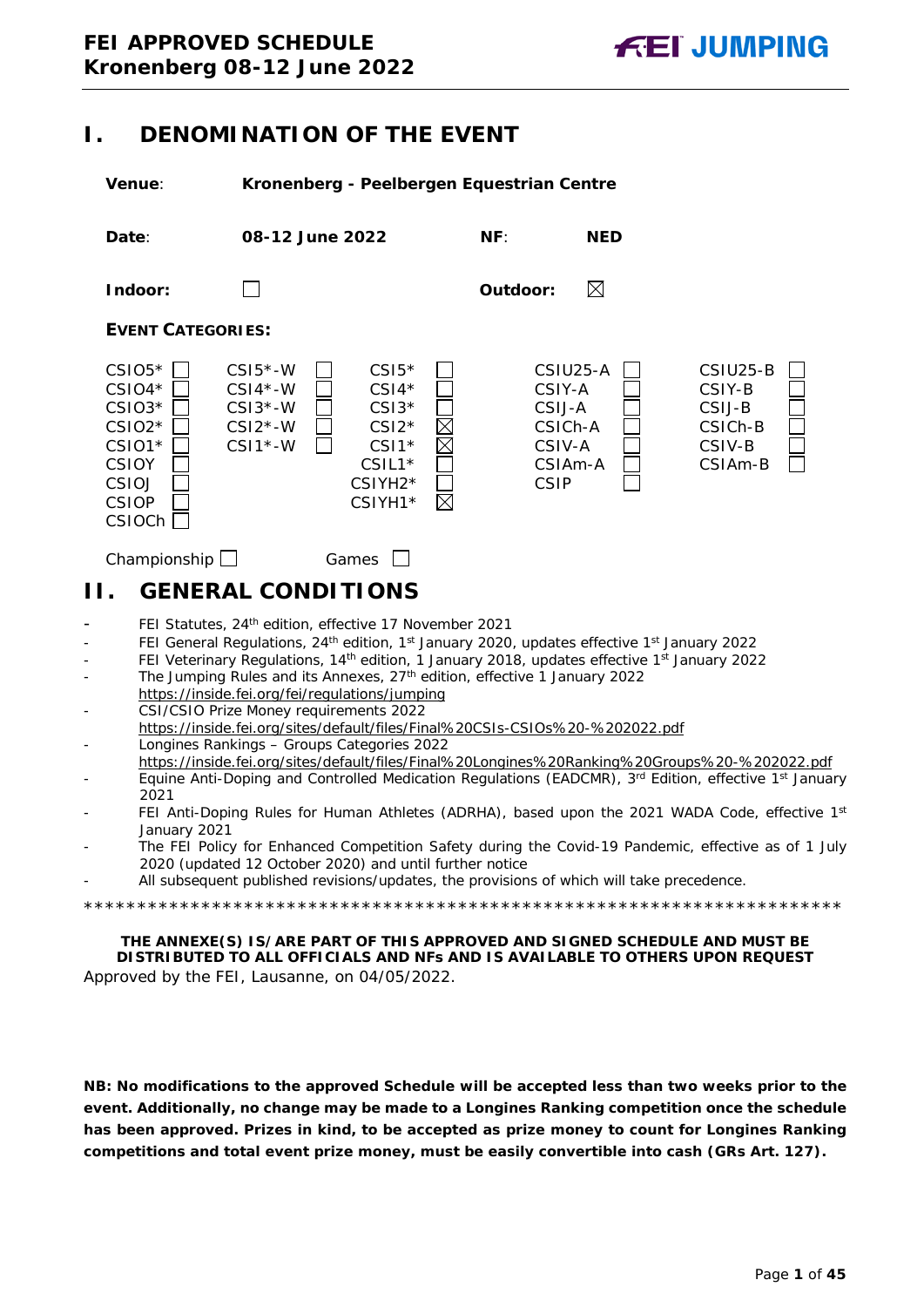# FEI APPROVED SCHEDULE Kronenberg 08-12 June 2022

# **TABLE OF CONTENTS**

| $\mathbf{I}$ .                         |                                                                                              |  |
|----------------------------------------|----------------------------------------------------------------------------------------------|--|
| II.                                    |                                                                                              |  |
| III.                                   |                                                                                              |  |
| IV.                                    |                                                                                              |  |
| $\mathbf{1}$ .<br>2.<br>3.<br>4.<br>5. |                                                                                              |  |
| V.                                     |                                                                                              |  |
|                                        |                                                                                              |  |
| VI.                                    |                                                                                              |  |
| 1.                                     |                                                                                              |  |
| VII.                                   |                                                                                              |  |
| 1.<br>2.<br>3.                         |                                                                                              |  |
| VIII.                                  |                                                                                              |  |
| IX.                                    |                                                                                              |  |
| Х.                                     |                                                                                              |  |
| 1.                                     |                                                                                              |  |
| 2.                                     |                                                                                              |  |
| XI.                                    |                                                                                              |  |
| 1.                                     |                                                                                              |  |
| 2.                                     |                                                                                              |  |
| 3.                                     |                                                                                              |  |
| 4.                                     |                                                                                              |  |
| 5.                                     |                                                                                              |  |
| 6.                                     |                                                                                              |  |
| 7.                                     |                                                                                              |  |
| 8.<br>9.                               |                                                                                              |  |
| 10.                                    |                                                                                              |  |
| 11.                                    |                                                                                              |  |
| 12.                                    |                                                                                              |  |
| 13.                                    |                                                                                              |  |
| 14.                                    |                                                                                              |  |
| 15.                                    |                                                                                              |  |
| 16.                                    |                                                                                              |  |
| 17.                                    |                                                                                              |  |
| XII.                                   |                                                                                              |  |
| 1.                                     |                                                                                              |  |
| 2.                                     |                                                                                              |  |
| 3.                                     |                                                                                              |  |
| 4.                                     |                                                                                              |  |
| 5.<br>6.                               |                                                                                              |  |
| 7.                                     |                                                                                              |  |
| 8.                                     | EQUINE ANTI-DOPING AND CONTROLLED MEDICATION PROGRAMME (EADCMP). FEI VETERINARY REGULATIONS, |  |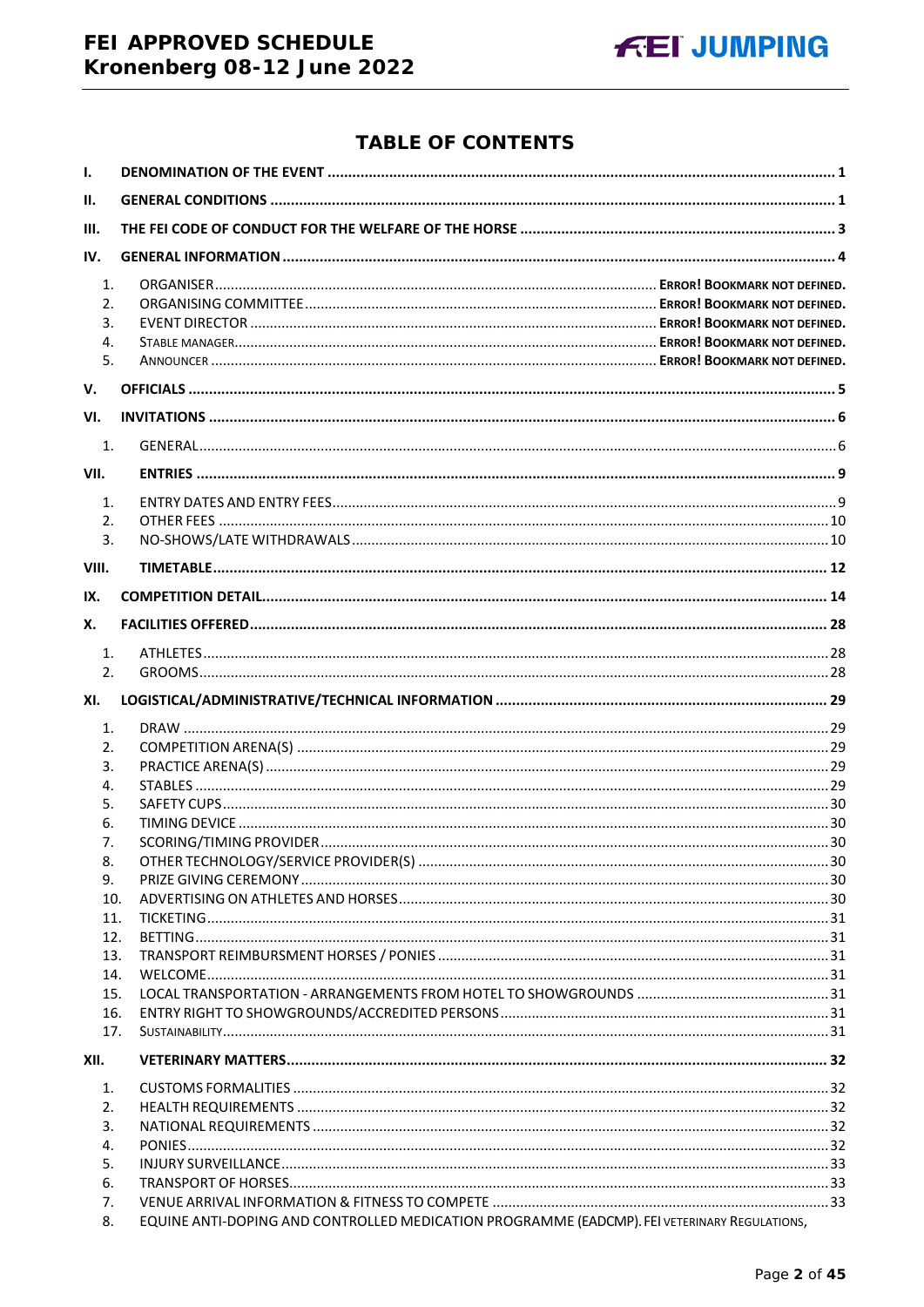| XIII.          |  |
|----------------|--|
| XIV.           |  |
| $\mathbf{1}$ . |  |
| $\mathcal{P}$  |  |
| 3.             |  |
| $\overline{4}$ |  |
| .5.            |  |
| 6.             |  |
| 7 <sub>1</sub> |  |
| 8.             |  |
| 9.             |  |
| 10.            |  |
| 11.            |  |
| XV.            |  |

# <span id="page-2-0"></span>**III. THE FEI CODE OF CONDUCT FOR THE WELFARE OF THE HORSE**

The Fédération Equestre Internationale (FEI) expects all those involved in international equestrian sport to adhere to the FEI's Code of Conduct and to acknowledge and accept that at all times the welfare of the horse must be paramount and must never be subordinated to competitive or commercial influences.

- 1. At all stages during the preparation and training of competition horses, welfare must take precedence over all other demands. This includes good horse management, training methods, farriery and tack, and transportation.
- 2. Horses and Athletes must be fit, competent and in good health before they are allowed to compete. This encompasses medication use, surgical procedures that threaten welfare or safety, pregnancy in mares and the misuse of aids.
- 3. Events must not prejudice horse welfare. This involves paying careful attention to the competition areas, ground surfaces, weather conditions, stabling, site safety and fitness of the horse for onward travel after the event.
- 4. Every effort must be made to ensure that horses receive proper attention after they have competed and that they are treated humanely when their competition careers are over. This covers proper veterinary care, competition injuries, euthanasia and retirement.
- 5. The FEI urges all involved with the sport to attain the highest levels of education in their areas of expertise.

The Long version of this Code can be obtained from the Fédération Equestre Internationale, HM King Hussein I Building, Chemin de la Joliette 8, 1006 Lausanne, Switzerland. Telephone: +41 21 310 47 47. The Code is available in English. The Code is also available on the FEI's website: [http://inside.fei.org/.](http://inside.fei.org/)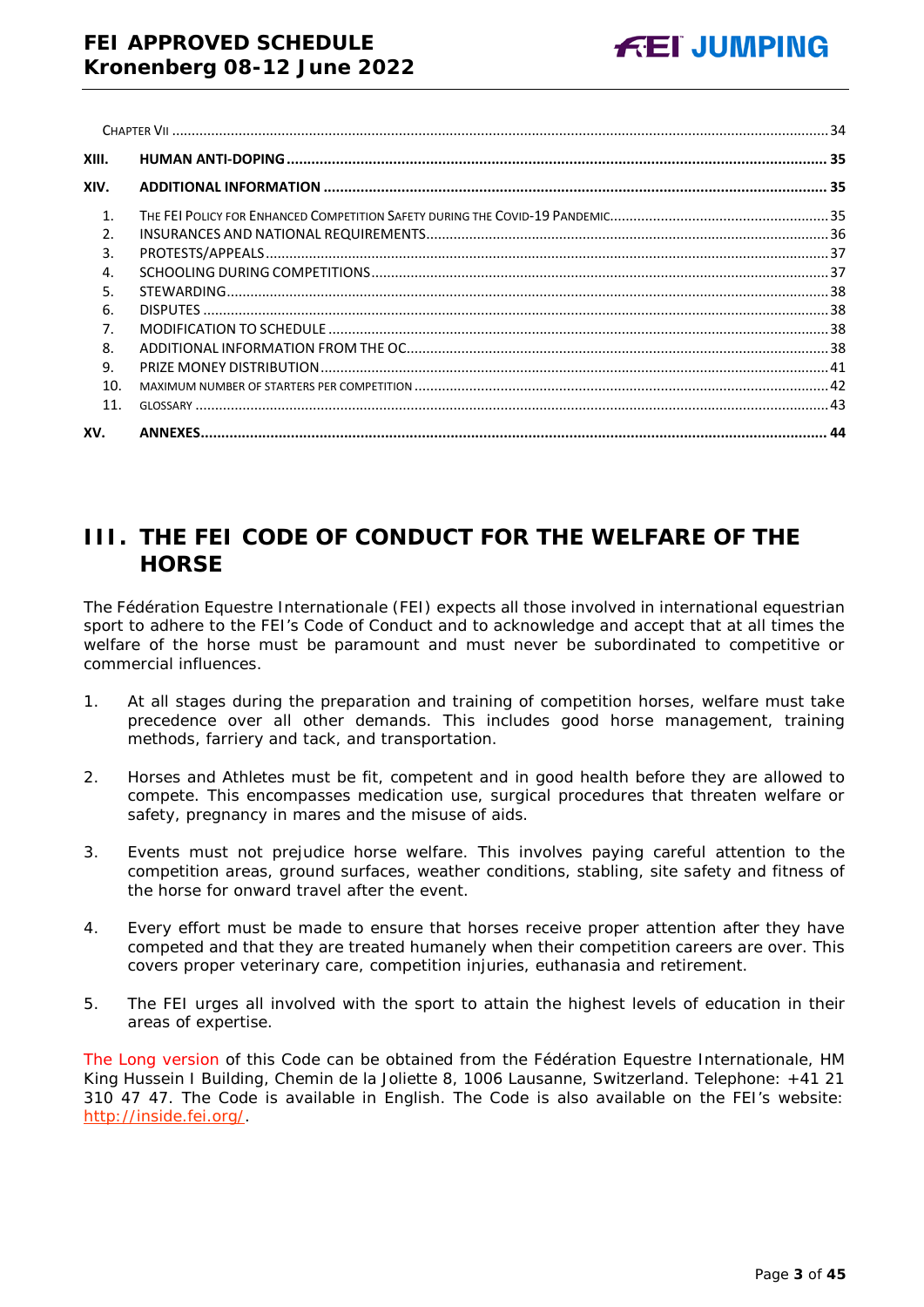# <span id="page-3-0"></span>**IV. GENERAL INFORMATION**

### **1. ORGANISER**

| Name:          | Equestrian Centre de Peelbergen |
|----------------|---------------------------------|
| Address:       | Travers 5, 5976 PL Kronenberg   |
| Telephone:     | 0031-611256904                  |
| Email:         | csi@peelbergen.eu               |
| Website:       | www.peelbergen.eu               |
| Traces number: | NL00082734                      |

#### Contact Details Show Ground:

Address: Travers 5, 5976 PL Kronenberg<br>Telephone: 0031-777630110 Telephone: 0031-777630110 GPS Coordinates: 51.41286,5.97045,450,450 Accessibility details (directions by road, nearest airport / train station): If your navigation don't recognize Travers 5, you can search on Peelstraat. Nearest train station Sevenum/Venlo, nearest airports: Eindhoven, Maastricht .Düsseldorf (GER) Weeze (GER) / Highway A67 / A73 exit Sevenum, follow the signs Equestrian Centre De Peelbergen.

#### **2. ORGANISING COMMITTEE**

| Honorary President:     | Equestrian Centre de Peelbergen            |
|-------------------------|--------------------------------------------|
| President of the Event: | Ken Ruysen                                 |
| <b>Show Secretary:</b>  | Chayenne Virdis                            |
| Press Officer:          | Celine Slots - communication@peelbergen.eu |

## **3. GENERAL MANAGER**

| Name:      | Ken Ruysen                    |
|------------|-------------------------------|
| Address:   | Travers 5, 5976 PL Kronenberg |
| Telephone: | 0031-683570625                |
| Email:     | ken.ruysen@peelbergen.eu      |

#### **4. EVENT DIRECTOR**

| Name:    | Chayenne Virdis               |
|----------|-------------------------------|
| Address: | Travers 5, 5976 PL Kronenberg |
| Mobile:  | 0031-623071155                |
| Fmail:   | csi@peelbergen.eu             |
|          |                               |

#### **5. STABLE MANAGER**

Name: Horse Case<br>Telephone: 0031-62307 0031-623071155 Email: stables@peelbergen.eu The stable plan will be made on Tuesday 07 June, therefore we kindly request you to send your stable requests before 2:00 pm on Monday 06 June to the above mentioned email address. After this time we cannot guarantee that your request will be taken into account.

# **6. ANNOUNCER**

Name: Toon Ras Email: csi@peelbergen.eu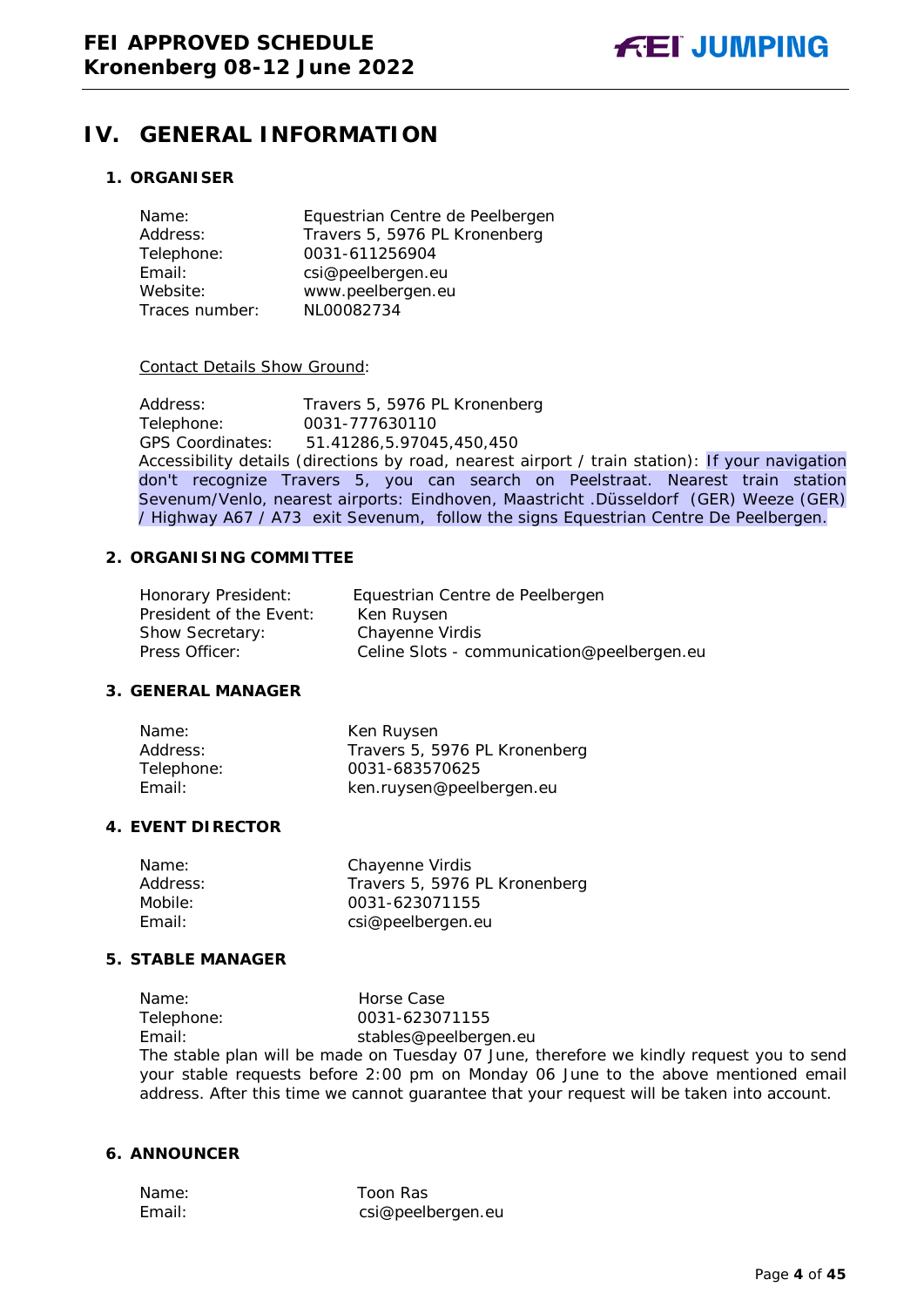# **V. OFFICIALS**

- **Compulsory**
- **In case there are several categories and officials are not the same, please complete an additional chart per category.**
- \*\* **National Judges may only officiate on the Ground Jury at CSI1\*/CSIYH1\* and CSIY/J/Ch//P/V/Am Cat. B Events that are not combined with higher level events. National Judges may not officiate outside their home country.**

| Ref. | Panel                                                        | <b>Function</b>                 | FEI ID   | <b>Name</b>              | <b>NF</b>  | Level          | <b>E-mail &amp; Mobile</b>        |
|------|--------------------------------------------------------------|---------------------------------|----------|--------------------------|------------|----------------|-----------------------------------|
|      |                                                              | Ground Jury President           | 10163013 | Johan Wilmink            | <b>NED</b> | 3              | horsemanship@freeler.nl           |
|      |                                                              | Ground Jury Member              | 10133628 | Erna van Rompaey         | <b>BEL</b> | 2              | erna.van.rompaey@skynet.be        |
|      | <b>Ground Jury</b>                                           | Ground Jury Member              | 10051463 | Sietske Buiskool Leeuwma | <b>NED</b> | 3              | sietske.bl@planet.nl              |
|      |                                                              | Ground Jury Member              | 10166035 | Andrea Schonberger       | <b>GER</b> | $\mathfrak{p}$ | Andrea.achoenberger@gmx.net       |
|      |                                                              | Ground Jury Member              | 10213804 | Stijn Fouguaert          | <b>BEL</b> |                | Stijn.fouquaert@telenet.be        |
| 2    | Foreign Judge                                                | Foreign Judge                   | 10052358 | Stephanie Mueller        | <b>GER</b> | 3              | mueller.nbh@freenet.de            |
| 3    | <b>Foreign Technical Delegate</b>                            | Foreign Technical Delegate      |          |                          |            |                |                                   |
| 4    | <b>Course Designer</b>                                       | Course Designer                 | 10173685 | <b>Bart Vonck</b>        | <b>BEL</b> | 3              |                                   |
| 5    | <b>Chief Steward</b>                                         | Chief Steward                   | 10049990 | Jean-Pierre Quisquater   | <b>BEL</b> | 3              | jean-pierre.quisquater@pandora.be |
| 6    | <b>Foreign Steward</b>                                       | Foreign Steward                 |          |                          |            |                |                                   |
|      | <b>Assistants Stewards</b>                                   | <b>Assistant Steward</b>        | 10114450 | Jan de Lijster           | <b>NED</b> |                | jdelijster@ziggo.nl               |
|      |                                                              | <b>Assistant Steward</b>        | 10093791 | Henk Korsten             | <b>NED</b> | $\overline{2}$ | thymonn2000@gmail.com             |
|      |                                                              | <b>Assistant Steward</b>        | 10161855 | Irma Korsten             | <b>NED</b> | $\overline{2}$ | idjora2000@gmail.com              |
|      |                                                              | <b>Assistant Steward</b>        | 10102982 | Magda Jacobs             | <b>BEL</b> | $\overline{2}$ | magda.jacobs1@telenet.be          |
|      |                                                              | <b>Assistant Steward</b>        | 10077984 | Fred van Dalfsen         | <b>NED</b> | 3              | vandalfsenFL@gmail.com            |
|      |                                                              | <b>Assistant Steward</b>        | 10093792 | Cees van Veldhuizen      | <b>NED</b> | $\overline{2}$ | c.vanveldhuizen@chello.nl         |
| 8    | FEI Veterinary Delegate                                      | FEI Veterinary Delegate         | 10049866 | Willy Otte               | <b>BEL</b> | 3              | willem.otte@proximus.be           |
|      | Veterinary Service Manager /<br><b>Treating Veterinarian</b> | Veterinary Service Manager      | 10087239 | Stephanie Welschen       | <b>NED</b> |                | 0031773663053                     |
| 9    |                                                              | Permitted Treating Veterinarian | 10233895 | Maud Bertens             | <b>NED</b> |                | 0031773663053                     |
|      |                                                              |                                 |          |                          |            |                | info@paardenkliniekvenlo.nl       |
| 10   | <b>Medical Doctor</b>                                        | <b>Medical Doctor</b>           |          | Huisartsenpost Venlo     | <b>NED</b> |                | 0031 900 8818                     |
| 11   | Farrier                                                      | Farrier                         |          | Hoefsmedensyndicaat      | <b>NED</b> |                | 0031 623 071155                   |
| 12   | <b>NF Delegate</b>                                           | NF Delegate (if applicable)     |          |                          |            |                |                                   |

<span id="page-4-0"></span>**A minimum of one VD must be appointed for every 400 horses. The FEI Veterinary Department reserves the right to request AVDs.** Please note that the schedule has been approved under the provision that all appointed Officials have successfully passed the on-line FEI Competency Evaluation Test.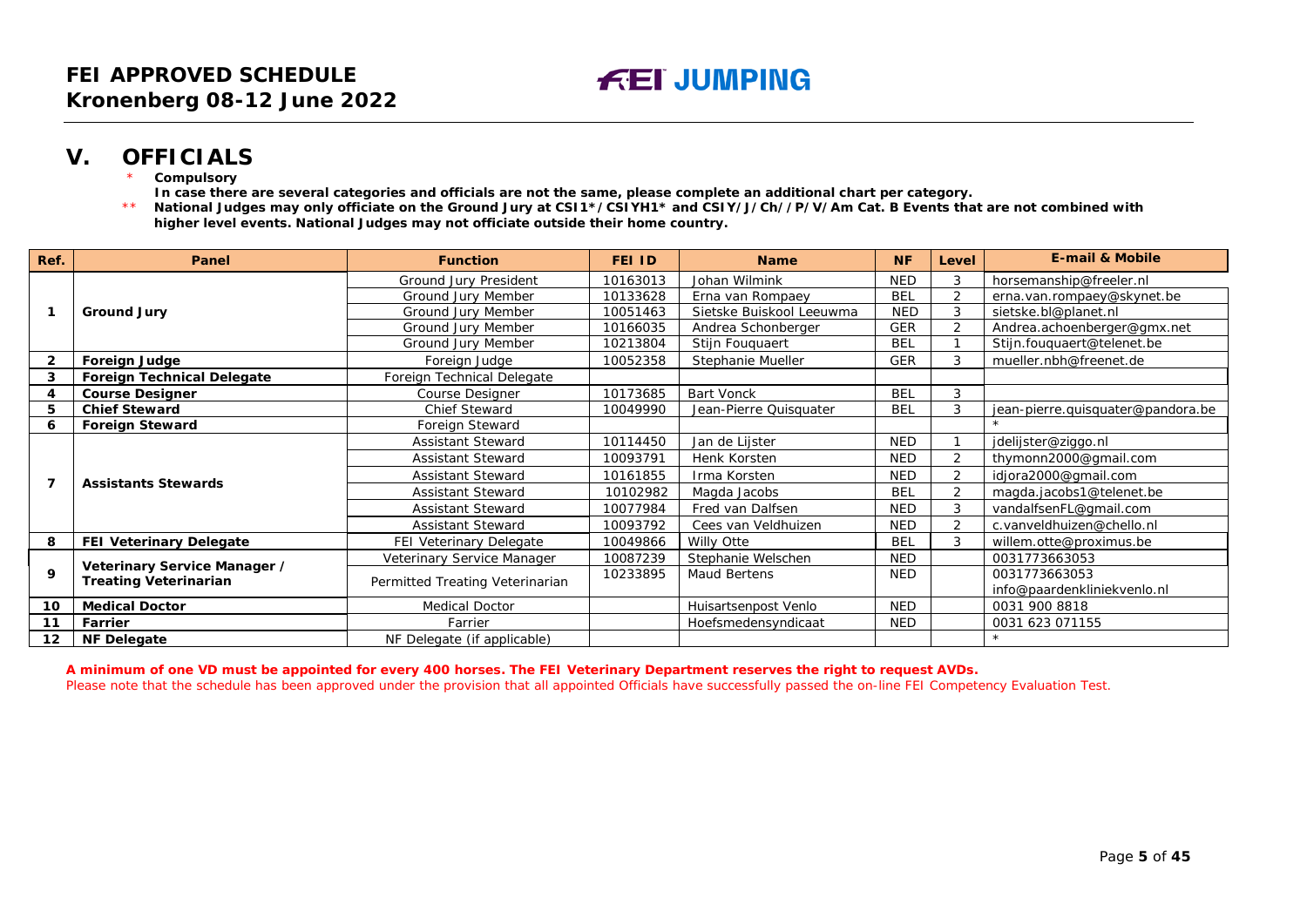# <span id="page-5-0"></span>**VI. INVITATIONS**

## <span id="page-5-1"></span>**1. GENERAL**

Horses entered in one CSI star level/category may not enter another CSI star level/category at the same Show.

Horses may take part in national Competitions and international Competitions at the same Show only under the following conditions:

- Horses may take part in national Events up to two hours prior to the start of the international Event's Horse Inspection;
- If the national Event includes Competitions after the international Event ends, either on the same day or on the following day(s), horses having taken part in the international Event may take part in national Competitions only, following the conclusion of the international Event.

#### **Invitations**

For all Events at which the CSI Invitation Rules apply, a certain percentage of Athletes must be invited in descending order of the Longines Ranking, a certain percentage of Athletes will be home Athletes selected by the host NF and a certain percentage will be Athletes invited by the Organising Committee (OC); the percentages for each invitation group are established for each star level as follows:

| <b>Event Level</b>                                                                                                           | <b>Athletes</b><br>from the<br>Longines<br>Ranking                                                                    | <b>Athletes</b><br>selected by<br>the host NF | OC.<br><b>Invitations</b> |
|------------------------------------------------------------------------------------------------------------------------------|-----------------------------------------------------------------------------------------------------------------------|-----------------------------------------------|---------------------------|
| $CSI5*$                                                                                                                      | 60%                                                                                                                   | 20%                                           | 20%                       |
| $CSI4*$                                                                                                                      | 50%                                                                                                                   | 25%                                           | 25%                       |
| $CSI3*$                                                                                                                      | 40%                                                                                                                   | 30%                                           | 30%                       |
| $CSI2*$                                                                                                                      | 30%                                                                                                                   | 30%                                           | 40%                       |
| CSI2* Open, option with no Longines Ranking<br>Competitions if the number of invited Athletes is<br>restricted               | $0\%$                                                                                                                 | 20%                                           | 80%                       |
| CSI2 <sup>*</sup> Open, option with no Longines Ranking<br>Competitions if the number of invited Athletes is<br>unrestricted | N/A, CSI Invitation Rules do not apply to CSI<br>Events at which the number of Athletes<br>invited is not restricted. |                                               |                           |

#### **Longines Rankings**

The Longines Rankings number 254, established three (3) months prior to this Event will be used for the invitation of Athletes. Athletes are invited through the FEI online Invitation System for Jumping in accordance with the CSI Invitation Rules (refer to Jumping Rules, Annex V)

#### **CSI star level 2\*:**

Maximum number of Athletes to be invited: 130 Maximum number of Horses that may be entered: 390 Maximum number of Horses per Athlete: 3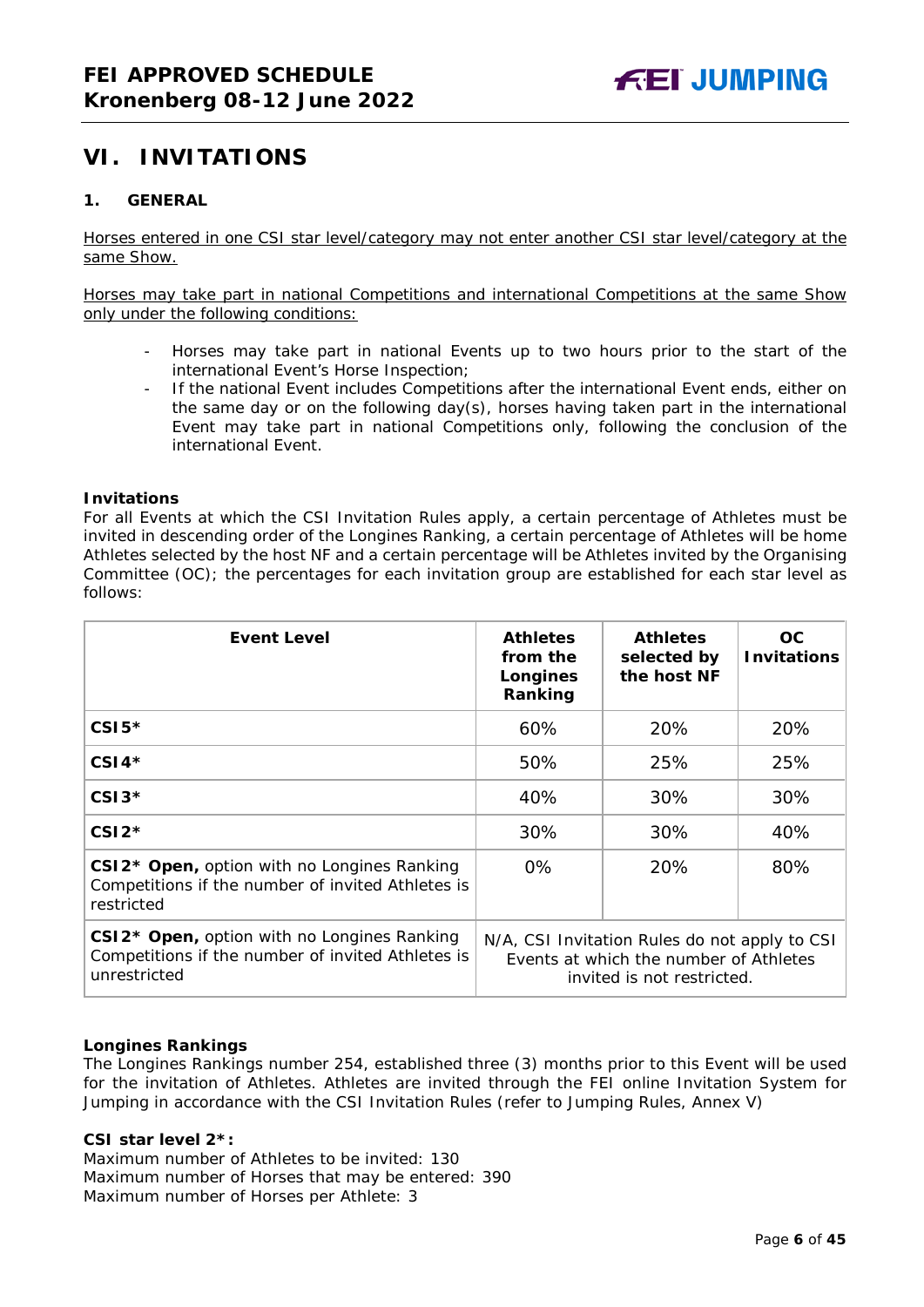

| <b>Maximum number of Athletes</b><br>invited | No. of Athletes<br>from the<br>Longines<br>Ranking | No. of Athletes<br>selected by the<br>host NF | No. of OC<br><b>Invitations</b> |
|----------------------------------------------|----------------------------------------------------|-----------------------------------------------|---------------------------------|
| 130                                          | 39                                                 | 39                                            | 52                              |

(OCs will be permitted to invite a limited number of additional Athletes, if, at the closing of entries, the maximum number of Horses that may be entered has not been reached. For details, please see the "Implementation of the FEI Online Invitation System for Jumping Guidelines".)

#### **FEI Wild Cards:**

CSI5\*: 1 CSI4\*/CSI3\*/CSI2\*: 2

#### **Connected Events:**

| Invitation System Event: CSI2* | Connected Events: CSI1*, CSIYH* |
|--------------------------------|---------------------------------|
|--------------------------------|---------------------------------|

#### **Section 1: Compulsory Invitations**

Athletes can choose Events for which they wish to receive an information from the Monday eight weeks prior to the week of the Event until midnight GMT on the 4<sup>th</sup> Sunday prior to the Event.

#### **Section 2: Home Athletes selected by the host NF**

Entries for home Athletes in this section must be made through the FEI Entry System between the Monday eight weeks prior to the week of the Event until midnight GMT on the 3rd Wednesday prior to the week of the Event.

#### **Section 3: OC Invitations**

Entries in the OC Invitation Quota can be made in the FEI Entry System from the Monday eight weeks prior to the week of the Event up until the closing date for regular entries (the closing date for regular entries cannot be earlier than the 3rd Thursday prior to the week of the Event, and no later than four days prior to the Event) as indicated in the Schedule.

Events for which the Schedule states that overseas air transportation of Horses will be provided/organised by the OC are, for logistical reasons, authorised to establish the closing date for entries at the earliest on the 5<sup>th</sup> Sunday prior to the event.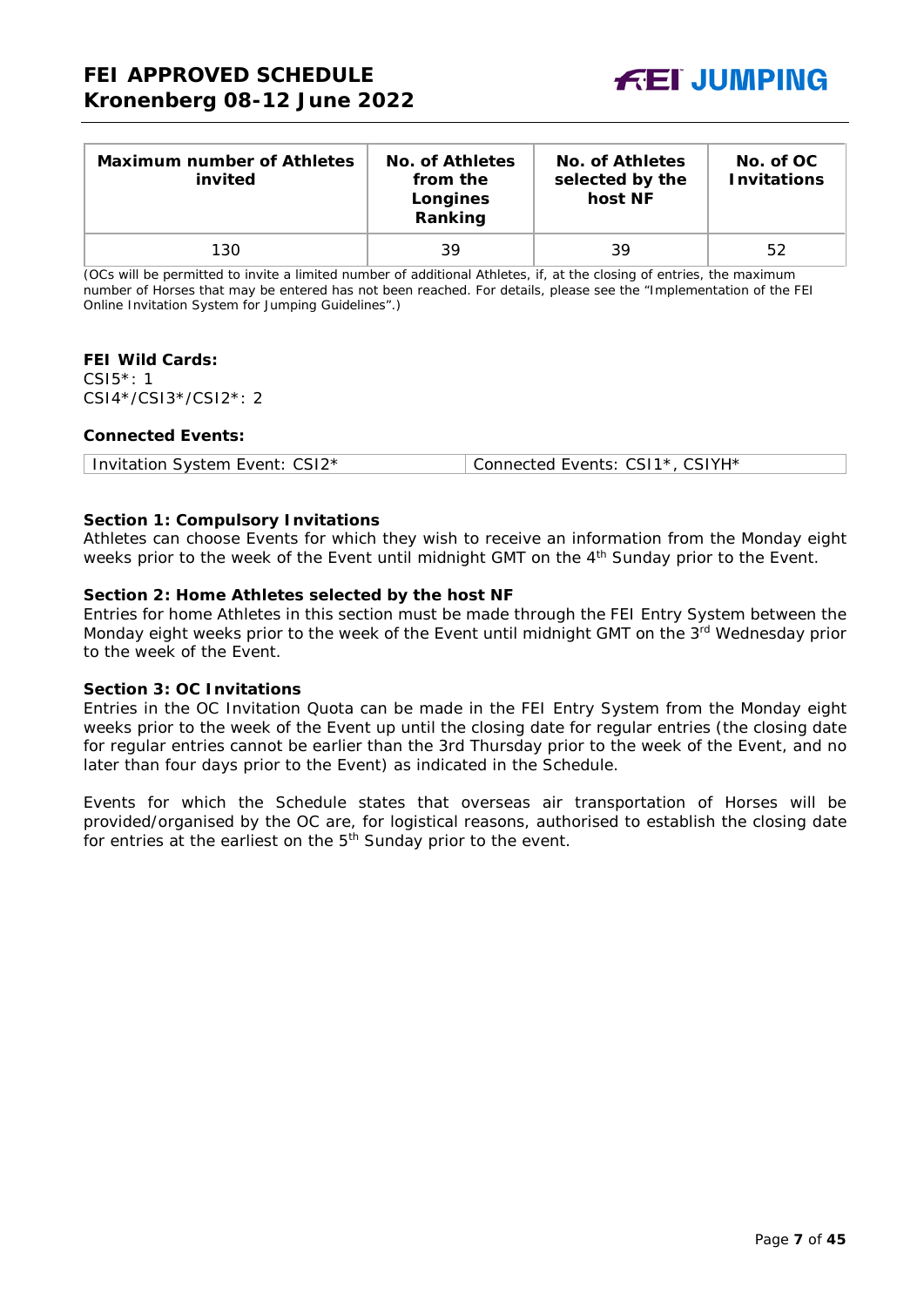#### *For all other Events, please use the template below:*

| $CSI1*$                       |                 |
|-------------------------------|-----------------|
| NF's invited:                 | all federations |
| Reserve NFs:                  |                 |
| Total number of athletes:     | 250             |
| Number of home athletes:      |                 |
| Number of foreign athletes:   |                 |
| Number of horses per athlete: | 3               |
|                               |                 |
|                               |                 |

| CSIYH1 $*$ 5, 6 and 7 years old |                 |
|---------------------------------|-----------------|
| NF's invited:                   | all federations |
| Reserve NFs:                    |                 |
| Total number of athletes:       | 250             |
| Number of home athletes:        |                 |
| Number of foreign athletes:     |                 |
| Number of horses per athlete:   | 3               |
|                                 |                 |

Athletes are invited by the Organiser through their National Federation.

One (1) groom per athlete.

# **General:** o Horses entered for CSI2\* may not compete in the CSI1\* or in the CSI YH. o Horses entered for the CSI1 $*$  may not compete in the CSI2 $*$  or in the CSI YH. o Horses entered for the CSI YH may not compete in the CSI2\* or in the  $CSI1*$ . o Each horse is allowed to participate once a day only. o Each horse is allowed to participate in maximum three competitions during this event. o If the circumstance demand it (weather, ground, number of participants, timing, etc.) the Ground Jury together with the O.C. can decide that the Arena of classes will be changed. **Athletes can compete in total with 10 horses; 2\* - 3 horses, 1\* - 3 horses and CSIYH1\* - 3 horses**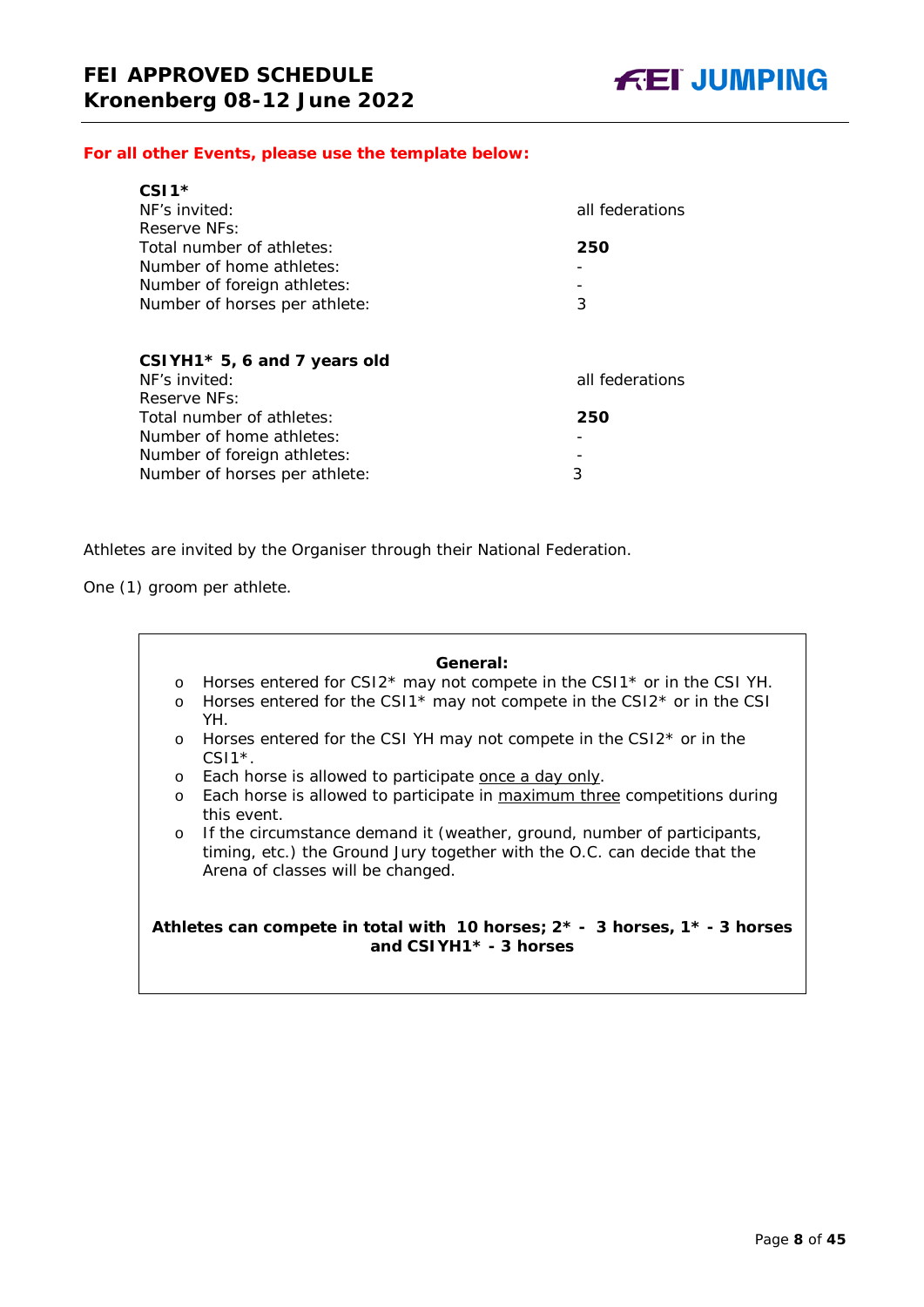# <span id="page-8-0"></span>**VII. ENTRIES**

# **IMPORTANT**

- Entries must be made by NFs through the FEI Entry System for all categories of this Event [\(https://invitation.fei.org/login\)](https://invitation.fei.org/login);
- Additional documentation can be found at: [https://inside.fei.org/fei/your-role/it-services/fei-entry-system/fei-entry-system-jumping;](https://inside.fei.org/fei/your-role/it-services/fei-entry-system/fei-entry-system-jumping)
- All Athletes and Horses participating in any International Competition must be registered with the FEI;
- Athletes and/or Horses present at the Event without having been entered through the FEI's Online Entry System will be automatically disqualified unless compelling circumstances warrant otherwise.

# <span id="page-8-1"></span>**1. ENTRY DATES AND ENTRY FEES**

Entries have to be in accordance with Art.251 of the FEI Jumping Rules, 27th edition, effective 1 January 2022

#### **Deadlines for Entries:**

Definite Entries: **23/05/2022**

Last date for substitutions: **08/06/2022 17h00**

# **Entry fee per horse** *(per category):*

**VAT excluded**

| Category | Amount               |
|----------|----------------------|
| $CSI2*$  | € 400 (VAT excluded) |
| $CSI1*$  | € 400 (VAT excluded) |
| CSIYH1*  | € 300 (VAT excluded) |

#### **VAT** (in %) **: 9%**

Please refer to definition of Entry fees and Compulsory fees in the Glossary of the FEI Jumping Rules 27th edition, effective 1 January 2022, that is copied in Section XIV point 10.

#### **Compulsory fees per horse:**

- EADCMP Fee: Included in entry fee Not included in entry fee  $\boxtimes$ Lower Level Events (CIMs) CHF 18 per horse per event Higher Level Events CHF 25 per horse per event (For definition of CIMs see Appendix E of the FEI General Regulations, all other events not defined as CIMs)
- Fee for manure disposal (at OC discretion; maximum  $\epsilon$  40 per horse per Event). €40 euro Per horse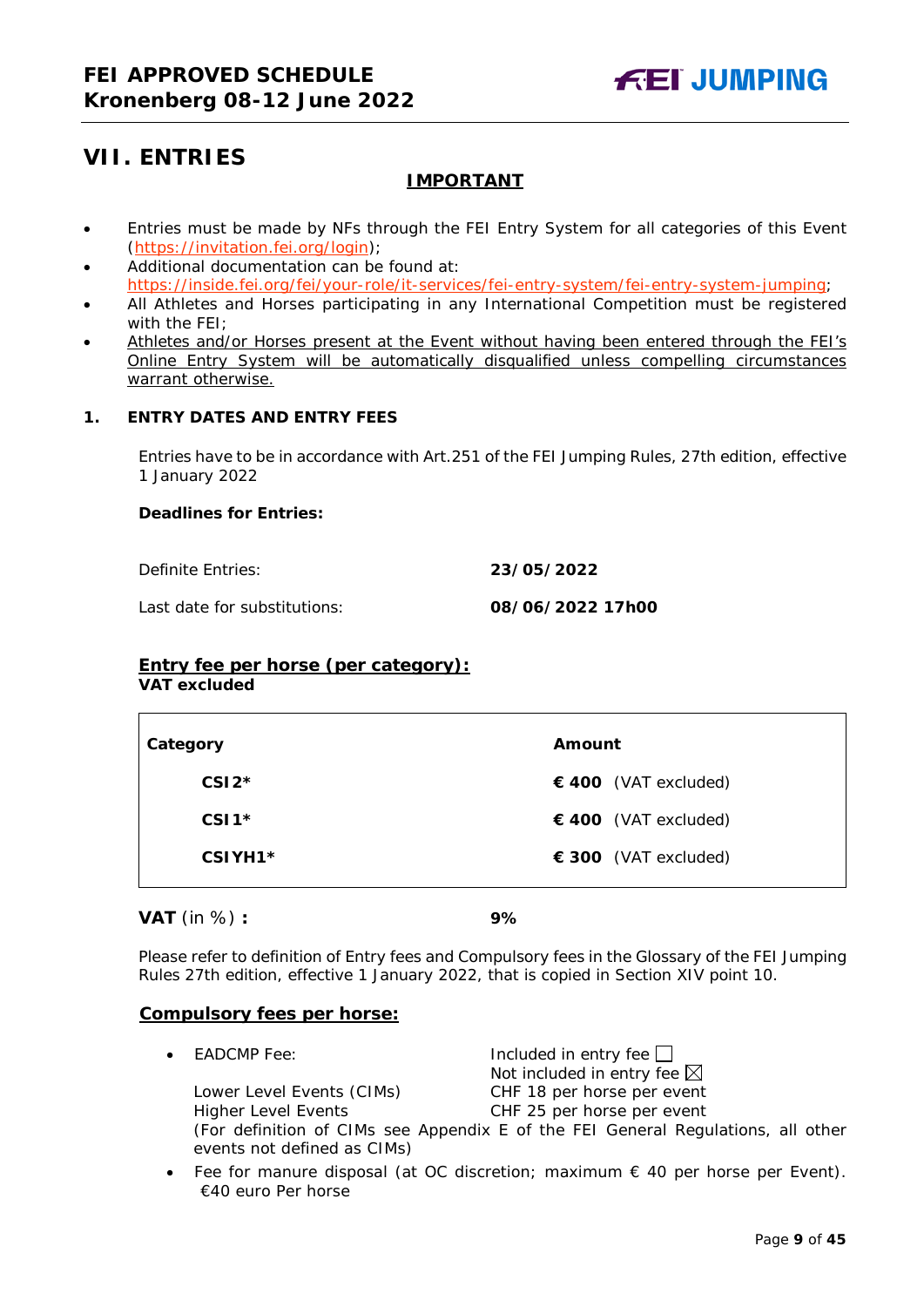# **FEI APPROVED SCHEDULE Kronenberg 08-12 June 2022**



• Fee for health/customs-related documents for Horses, if applicable (only if requested) € 70 euro Per horse

#### **All aforementioned amounts are including VAT**

| $\epsilon$ 110 euro + 18 CHF<br>Total maximum fee per horse:   |                       |  |
|----------------------------------------------------------------|-----------------------|--|
| <b>Compulsory fees per athlete:</b>                            |                       |  |
| NF fee if applicable<br>$\bullet$                              | n/a Per athlete       |  |
| NF medication control programme fee if applicable<br>$\bullet$ | n/a Per athlete       |  |
| Fee for lorry parking if applicable<br>$\bullet$               | n/a Per lorry/caravan |  |
| Fee for electric hook-up for lorry<br>$\bullet$                | €75 Per lorry/caravan |  |
| All aforementioned amounts are including VAT                   |                       |  |
| Total maximum fee per Athlete:                                 | €75 euro per lorry    |  |

## <span id="page-9-0"></span>**2. OTHER FEES**

All other fees must optional fees and be listed hereunder with the details of the amounts to be charged and approved by the FEI. Only fees approved by the FEI and listed in the approved Schedule can be charged by the OC. *Please specify if price per bale or other quantity.*

| Hay:                                                                                                                                                                                                                                                           | € 10,90 per bale(Tophay)<br>$\in$ 13,08 per bale (Horsedinner) |                                                    |       |
|----------------------------------------------------------------------------------------------------------------------------------------------------------------------------------------------------------------------------------------------------------------|----------------------------------------------------------------|----------------------------------------------------|-------|
| Straw:                                                                                                                                                                                                                                                         | not available                                                  |                                                    |       |
| Shavings:                                                                                                                                                                                                                                                      | $\epsilon$ 12,10 per bale(first bedding free)                  |                                                    |       |
| Other (please specify):<br>Tackbox (if available)<br>Box training horse (if available)<br>Large box (if available)<br>Credit card fee<br>Early arrival (Wednesday before 14h00)<br>without approval from the show office<br>with approval from the show office | € 181,50<br>€ 181,50<br>€ 50,-<br>3%                           | €30,25 per horse per night<br>€18,15 per horse per | night |
| (request only per email -> stables@peelbergen.eu)                                                                                                                                                                                                              |                                                                |                                                    |       |
| Late departure (only with approval show office)<br>€18,15 per horse per night<br>(Departure after Sunday 12 June 09h00)                                                                                                                                        |                                                                |                                                    |       |
| All aforementioned amounts are including VAT                                                                                                                                                                                                                   |                                                                |                                                    |       |

VAT number of the organiser: NL854324628B01

# <span id="page-9-1"></span>**3. NO-SHOWS/LATE WITHDRAWALS**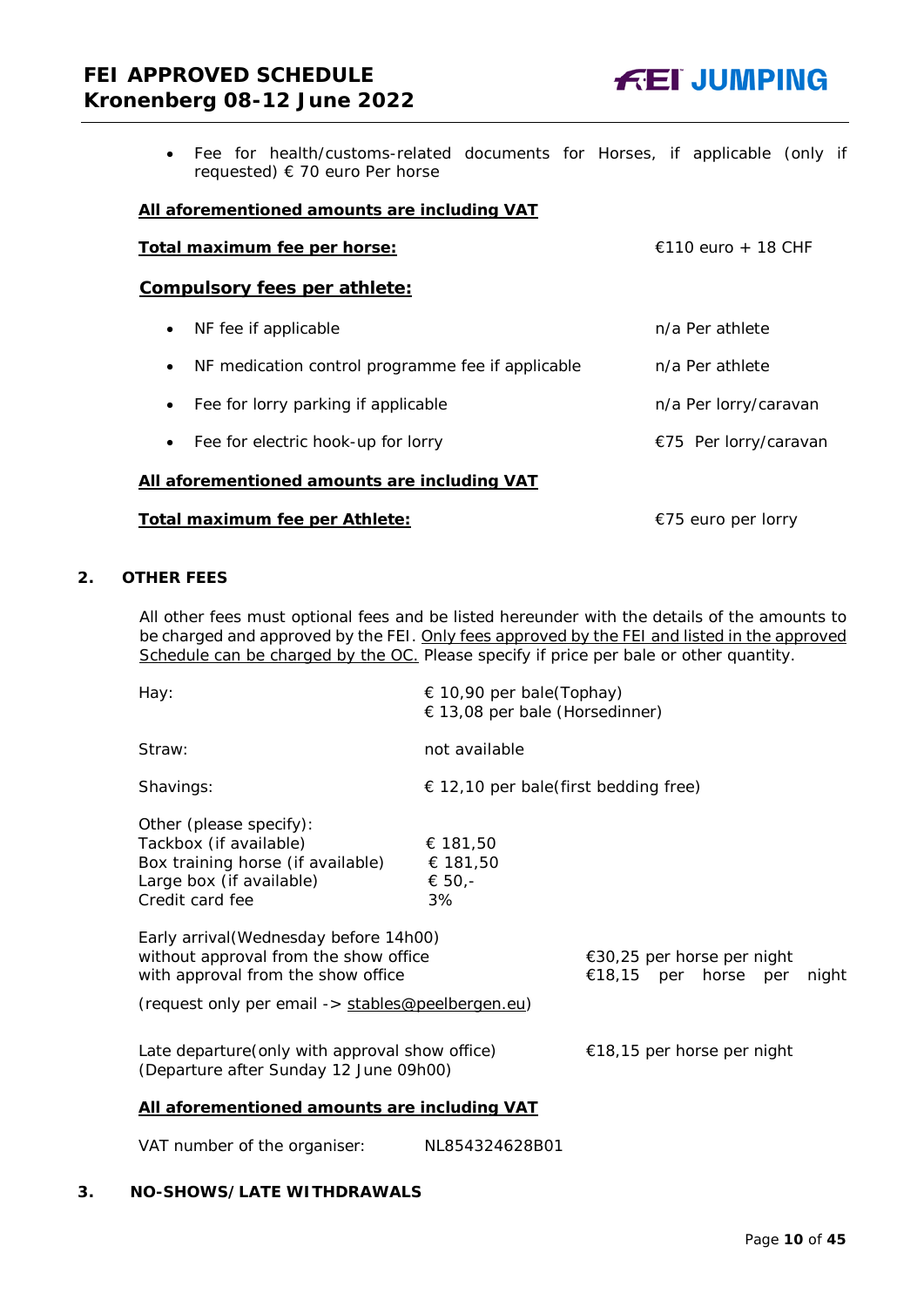**NB**: In the case of withdrawals after the date of definite entries or no-shows the athlete or the respective NF will be held liable to reimburse the OC for the actual financial loss incurred by the OC (please refer to Jumping Rules Art. 251.17) as a result of the late withdrawal or no-show.

#### **Amount charged:**

After Wednesday 1 June 2022 all box reservations will be on athletes account ( $\epsilon$  181,50 including 21% VAT per box) The OC will make automatically box reservation for all horses entered with the definite entries.

◊ Withdrawn after Wednesday 8 June 2022 17h00, the entry fee per horse as mentioned below will be charged to the athlete.

| $CS12*$             | $\in$ 436.00 (including 9% VAT) |
|---------------------|---------------------------------|
| $CS11*$             | $\in$ 436.00 (including 9% VAT) |
| CSIYH1 <sup>*</sup> | $\in$ 327.00 (including 9% VAT) |

General information:

• First bedding (2 bales shavings) will be at the account of the OC.

• Athletes who stay for 2 weeks on row will receive the first bedding every week. Manure disposal, for those athletes who will stay for following weeks; 1st week:  $\in$  40,- per box / 2nd week:  $\in$  20,- per box.

• Accounts will only be made on company name if the required account information will be filled out correctly before Friday 10 June 2022 14.00 hrs.

• Only one account per athlete will be made.

• All entry fees and additional-fees to be paid at the secretary's office on 11 June 2022

Advanced Payment entry fee: Advance payments of the entry fees will be appreciated. Please mention name of athlete and date of the event in your payment. Bank details: Equestrian Centre De Peelbergen BV Rabobank NL09RABO0302886273 BIC : RABONL2U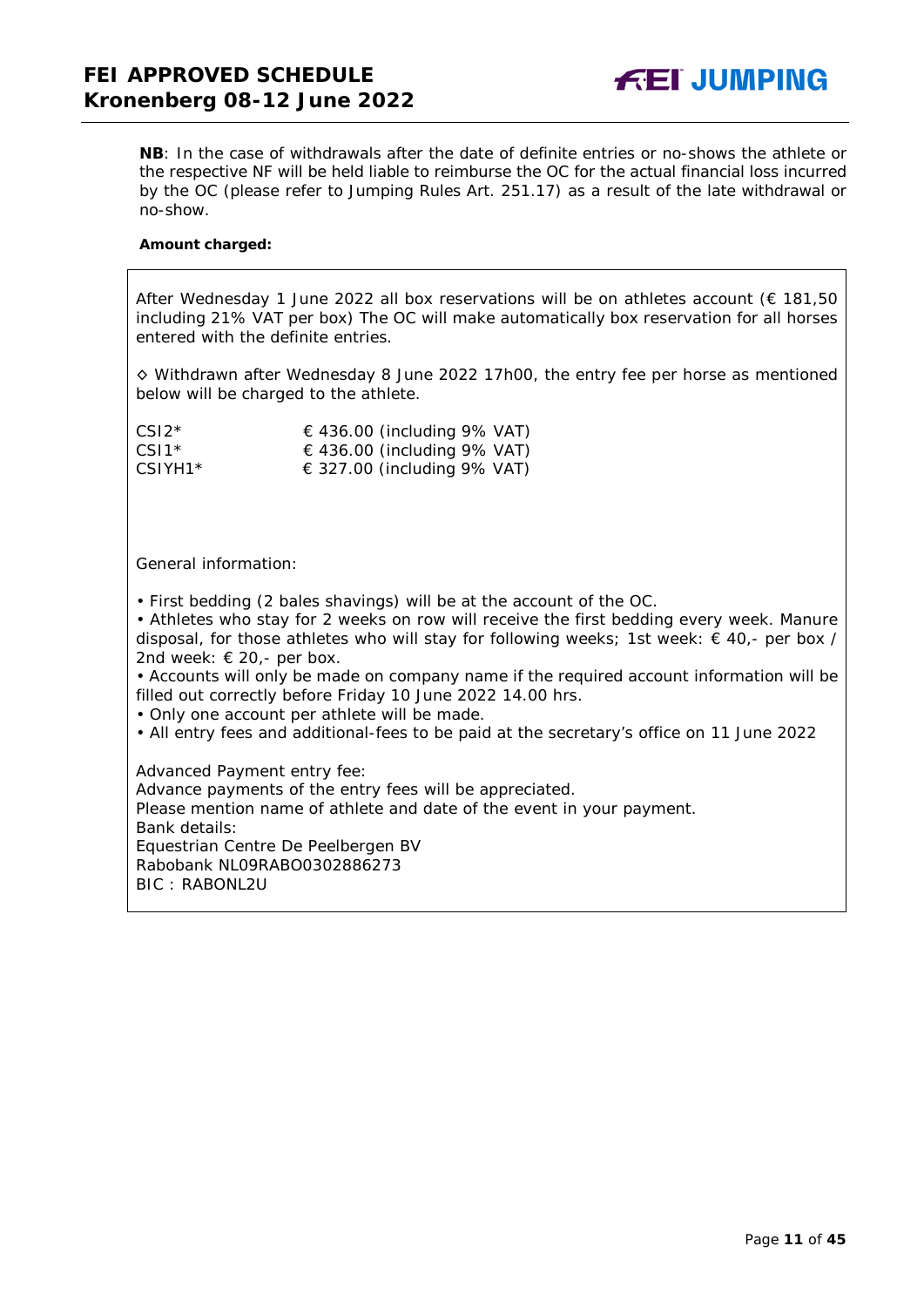# <span id="page-11-0"></span>**VIII. TIMETABLE**

## **Competitions must not start before 08:00 and must not finish after 23:00, unless prior approval is granted by the FEI.**

## **As per Jumping Rules Annex VI: combined competitions are not permitted.**

*The scheduling of competitions must take into account mandatory maintenance breaks as follows. In principle, there should be one maintenance break for every 40 starters; at a minimum, it is compulsory to include one maintenance break in competitions with 50-99 starters after half of the starters have competed. Competitions with 100 starters or more must have three maintenance breaks. The start list must indicate when the maintenance break will take place (e.g. after N° 25).*

| Opening of stables + examination on arrival                       | Wednesday | 08-06-2022 | 14h00 |
|-------------------------------------------------------------------|-----------|------------|-------|
| Opening show-office                                               | Wednesday | 08-06-2022 | 16h00 |
| • ALL HORSES MUST ARRIVE WEDNESDAY BETWEEN 14h00 - 18h00          |           |            |       |
| • Horse Inspection All horses taking part at this Event must      | Wednesday | 08-06-2022 | 18h45 |
| be present during the first horse inspection, unless unable to do |           |            |       |
| so due to "force majeure"                                         |           |            | 21h00 |
| $\bullet$ Training<br>session<br>(warm<br>up) for<br>horses       | Wednesday | 08-06-2022 | 19h30 |
| participating in comp. 2. Horses must have pass                   |           |            |       |
| Horse Inspection                                                  |           |            |       |
| Horse inspection for stallions is from: 18h30 - 18h45             |           |            |       |
| • Horse Re-Inspection                                             | Wednesday | 08-06-2022 | 21h15 |

| Competitions CSI2*                                   | Day         | <b>Date</b> | <b>Time</b>       | Art     | Prize                                                                |
|------------------------------------------------------|-------------|-------------|-------------------|---------|----------------------------------------------------------------------|
|                                                      |             |             |                   |         | <b>Money</b>                                                         |
| <b>Declaration of Starters</b>                       |             |             |                   |         | Athletes have to made their entries every day before 18.00 hrs,      |
|                                                      |             |             |                   |         | changes are possible till one hour before the concerning competition |
|                                                      | will start. |             |                   |         |                                                                      |
| Competition 1 - CSI2* Medium Tour                    | Thursday    | 09-06       | 15h00             | 274.2.5 | € 2.000.-                                                            |
| Two Phases Special 1m40 - Qualifier MT Final         |             |             |                   |         |                                                                      |
| Competition 2 - CSI2* Big Tour LR                    | Thursday    | $09 - 06$   | 13h15             | 238.2.2 | € 25.500,-                                                           |
| Table A with Jump-Off 1m45 -Qualifier Grand Prix 2*  |             |             |                   |         |                                                                      |
| Competition 3 - CSI2* Small Tour                     | Thursday    | 09-06       | 08h00             | 274.2.5 | € 1.500.-                                                            |
| Two Phases Special 1m35                              |             |             |                   |         |                                                                      |
| <b>Competition 4 - CSI2* Medium Tour</b>             | Friday      | $10 - 06$   | 09h30             | 238.2.1 | € 2.000.-                                                            |
| Table A on Time 1m40 - Qualifier MT Final            |             |             |                   |         |                                                                      |
| Competition 5 - CSI2* Big Tour                       | Friday      | $10 - 06$   | 18h15             | 238.2.1 | €4.000.-                                                             |
| • Table A on Time $1m45 -$ Qualifier Grand Prix $2*$ |             |             |                   |         |                                                                      |
| Competition 6 - CSI2* Small Tour                     | Friday      | $10 - 06$   | 13h45             | 238.2.1 | € 1.500,-                                                            |
| • Table A on Time 1m35                               |             |             |                   |         |                                                                      |
| Competition 7 - CSI2* Medium Tour Final(75 athletes) | Saturday    | $11 - 06$   | 11 <sub>h00</sub> | 238.2.2 | €5.000,-                                                             |
| • Table A with Jump-Off 1m45 Final                   |             |             |                   |         |                                                                      |
| Competition 9 - CSI2* Small Tour                     | Saturday    | $11 - 06$   | 08h00             | 274.2.5 | € 2.000,-                                                            |
| • Two Phases Special 1m40                            |             |             |                   |         |                                                                      |
| Competition 10 - CSI2* Grand Prix - LR (75 athletes) | Saturday    | $11 - 06$   | 18h00             | 238.2.2 | € 25.500,-                                                           |
| Table A with Jump-Off 1m45 - GP2*<br>$\bullet$       |             |             |                   |         |                                                                      |
| <b>Total Prize Money</b><br>$\bullet$                | € 69.000    |             |                   |         |                                                                      |
| <b>Prizes in Kind</b><br>$\bullet$                   | n/a         |             |                   |         |                                                                      |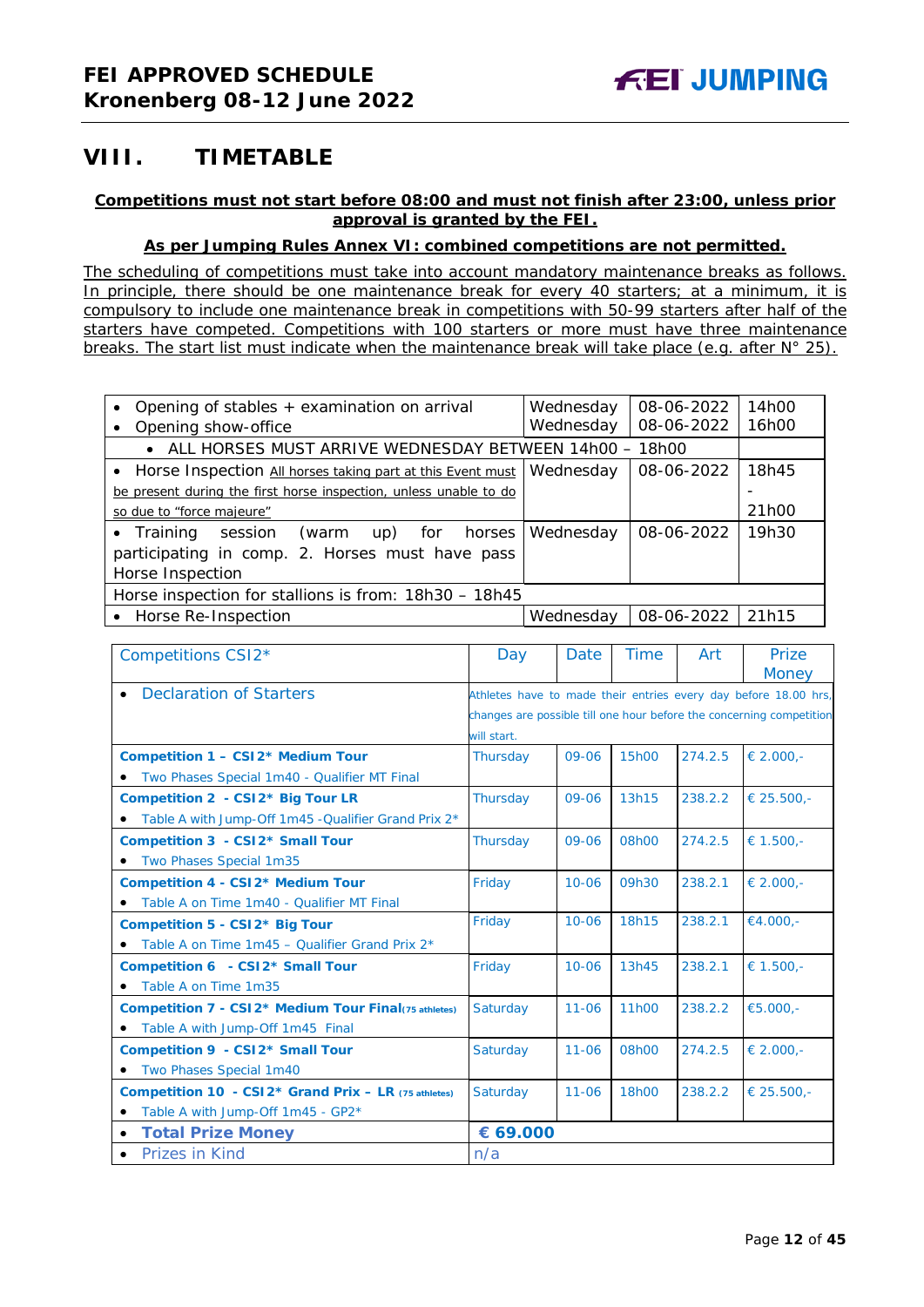# **FEI APPROVED SCHEDULE Kronenberg 08-12 June 2022**

| Competitions CSI1*                                          | Day                                                                      | Date      | <b>Time</b> | Art       | Prize<br><b>Money</b> |
|-------------------------------------------------------------|--------------------------------------------------------------------------|-----------|-------------|-----------|-----------------------|
| Declaration of Starters                                     | Athletes have to made their entries every day before 18.00 hrs, changes  |           |             |           |                       |
|                                                             | are possible till one hour before the concerning competition will start. |           |             |           |                       |
| Competition 11 - CSI1* Small Tour                           | Thursday                                                                 | 09-06     | 18h45       | 274.2.5   | € 750,-               |
| Two Phases Special 1m10                                     |                                                                          |           |             |           |                       |
| Competition 12 - CSI 1* Medium Tour                         | Thursday                                                                 | 09-06     | 15h45       | 274.2.5   | € 1.000,-             |
| Two Phases Special 1m20                                     |                                                                          |           |             |           |                       |
| Competition 13 - CSI 1* Big Tour                            | Thursday                                                                 | 09-06     | 11h45       | 274.1.5.3 | € 1.250,-             |
| Two Phases Table A/A 1m30 - Qualifier Grand Prix 1*         |                                                                          |           |             |           |                       |
| Competition 14 - CSI1* Small Tour                           | Friday                                                                   | $10 - 06$ | 18h45       | 238.2.1   | € 750,-               |
| Table A on Time 1m10                                        |                                                                          |           |             |           |                       |
| Competition 15 - CSI1* Medium Tour                          | Friday                                                                   | $10 - 06$ | 09h00       | 238.2.1   | $\epsilon$ 1.000,-    |
| • Table A on Time 1m20                                      |                                                                          |           |             |           |                       |
| Competition 16 - CSI1 <sup>*</sup> Big Tour                 | Friday                                                                   | $10 - 06$ | 12h00       | 238.2.1   | € 1.250,-             |
| Table A on Time 1m30 - Qualifier Grand Prix 1*              |                                                                          |           |             |           |                       |
| Competition 17 - CSI1* Small Tour                           | Saturday                                                                 | $11 - 06$ | 16h15       | 274.2.5   | € 1.000,-             |
| Two Phases Special 1m15                                     |                                                                          |           |             |           |                       |
| Competition 18 - CSI1* Medium Tour                          | Saturday                                                                 | $11 - 06$ | 12h30       | 274.2.5   | $\epsilon$ 1.500,-    |
| Two Phases Special 1m25                                     |                                                                          |           |             |           |                       |
| Competition 20 - CSI1 <sup>*</sup> Grand Prix (75 athletes) | Saturday                                                                 | $11 - 06$ | 14h15       | 238.2.2   | $\in$ 3.000,-         |
| Table A with Jump-Off 1m35 - GP1*                           |                                                                          |           |             |           |                       |
| <b>Total Prize Money</b>                                    | € 11.500,-                                                               |           |             |           |                       |
| Prizes in Kind                                              | n/a                                                                      |           |             |           |                       |

| Competitions CSIYH1 <sup>*</sup>                    | Day                                                                         | Date      | Time  | Art     | Prize                   |
|-----------------------------------------------------|-----------------------------------------------------------------------------|-----------|-------|---------|-------------------------|
|                                                     |                                                                             |           |       |         | Money                   |
| Declaration of Starters                             | Athletes have to made their entries every day before 18.00 hrs, changes are |           |       |         |                         |
|                                                     | possible till one hour before the concerning competition will start.        |           |       |         |                         |
| Competition 21 – CSIYH 5 & 6 y/o                    | Thursday                                                                    | 09-06     | 10h45 |         | $274.2.5$ $\in$ 1.000.- |
| Two Phases Special Table A/A 5 yrs-1m05/ 6 yrs-1m15 |                                                                             |           |       |         |                         |
| Competition 22 - CSIYH 7 y/o                        | Thursday                                                                    | 09-06     | 09h30 | 274.2.5 | € 1.200,-               |
| Two Phases Special Table A/A 1m25                   |                                                                             |           |       |         |                         |
| Competition 23 - CSIYH 5 & 6 $y$ /o                 | Friday                                                                      | $10 - 06$ | 16h30 | 238.2.1 | $\in$ 1.000,-           |
| Table A on Time 5 yrs-1m05/6 yrs-1m15               |                                                                             |           |       |         |                         |
| Competition 24 - CSIYH 7 y/o                        | Friday                                                                      | $10 - 06$ | 14h45 | 238.2.1 | € 1.200.-               |
| Table A on Time 1m30                                |                                                                             |           |       |         |                         |
| Competition 25 - CSIYH 7 y/o                        | Saturday                                                                    | $11 - 06$ | 08h00 | 274.2.5 | € 2.000,-               |
| Two Phases Special Table A/A 1m30                   |                                                                             |           |       |         |                         |
| Competition 26 - CSIYH 5 & 6 y/o                    | Saturday                                                                    | $11 - 06$ | 10h20 | 274.2.5 | € 1.500.-               |
| Two Phases Special Table A/A 5yrs-1m10/6yrs-1m20    |                                                                             |           |       |         |                         |
| Total Prize Money                                   | € 7.900,-                                                                   |           |       |         |                         |
| Prizes in Kind                                      | N/A                                                                         |           |       |         |                         |

# **Overall Prize Money: € 88.400**

**Applicable government tax to be deducted from Prize Money (see also XIV.8): x%**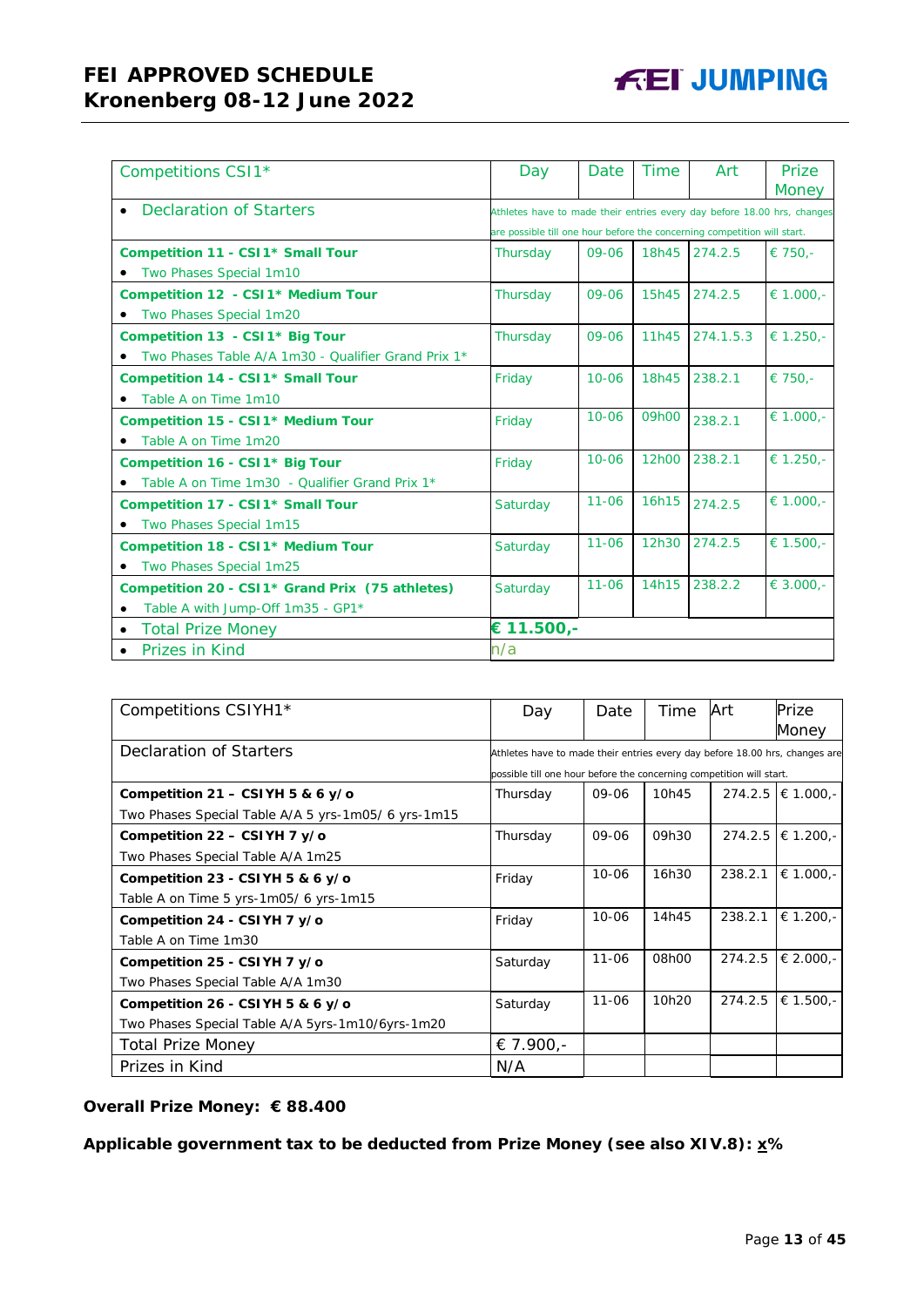# <span id="page-13-0"></span>**IX. COMPETITION DETAIL**

# **CSI2\***

# **TRAINING DAY : WEDNESDAY DATE** (dd/mm/yy)**:08-06-2022**

At Wednesday 18h00 we have a warming-up for horses participating in competition 2. All athletes can take part with one horse. Time allowed per combination is 90 seconds. We will have a startlist so make your entry before 17h00. The order will go by country and then last name rider. Horses must have passed the horse inspection

| <b>FIRST DAY: THURSDAY</b>                                                                                                                                                                                                                                                                                    |                                                                                                     |                          | DATE (dd/mm/yy):09-06-2022                           |
|---------------------------------------------------------------------------------------------------------------------------------------------------------------------------------------------------------------------------------------------------------------------------------------------------------------|-----------------------------------------------------------------------------------------------------|--------------------------|------------------------------------------------------|
| <b>COMPETITION No: 1</b>                                                                                                                                                                                                                                                                                      | <b>Barnbridge Arena</b>                                                                             |                          | Time: approx. 15h00                                  |
| Type of Competition: Two Phases Special                                                                                                                                                                                                                                                                       |                                                                                                     | Acc. to Article: 274.2.5 |                                                      |
| Competition description: CSI2* - Medium Tour<br>• Qualifier for competition 7                                                                                                                                                                                                                                 |                                                                                                     |                          |                                                      |
| Jump-off (if any)<br>Speed/Fixed time<br>Height of obstacles:<br>Number of horses per athlete<br><b>Number of Starters:</b><br>to Section XIV point 10).<br>Total prize money:<br>Chart to be used:<br>Please specify prize money amount for each athlete placed 13 <sup>th</sup> and beyond: $\epsilon$ 35,- | no<br>350m/ min<br>1.40m<br>$\overline{2}$<br>€ 2.000,-<br>1 (25% to winner) X<br>2 (33% to winner) |                          | 100 * (if more than 100 take part then please refer  |
| <b>COMPETITION No: 2</b>                                                                                                                                                                                                                                                                                      | <b>Milestone Farm Arena</b>                                                                         |                          | Time: approx. 13h15                                  |
| Type of Competition: Table A with Jump-Off Acc. to Article: 238.2.2                                                                                                                                                                                                                                           |                                                                                                     |                          |                                                      |
| Competition description: CSI2* - Big Tour<br>• Qualifier for competition 10<br>• This competition will count for the Longines Ranking Group D<br>• In case we have more then 100 entries the best 100 riders from competition 1 can<br>participate                                                            |                                                                                                     |                          |                                                      |
| Jump-off (if any)<br>Speed/Fixed time<br>Height of obstacles:<br>Number of horses per athlete<br><b>Number of Starters:</b><br>Section XIV point 10).<br>Total prize money:<br>Chart to be used:                                                                                                              | yes<br>375m/min<br>1.45m<br>1<br>€ 25.500,-<br>1 (25% to winner) X                                  |                          | 100 (if more than 100 take part then please refer to |
|                                                                                                                                                                                                                                                                                                               |                                                                                                     |                          | $D_{0.92}$ 4 A of AC                                 |

Page **14** of **45**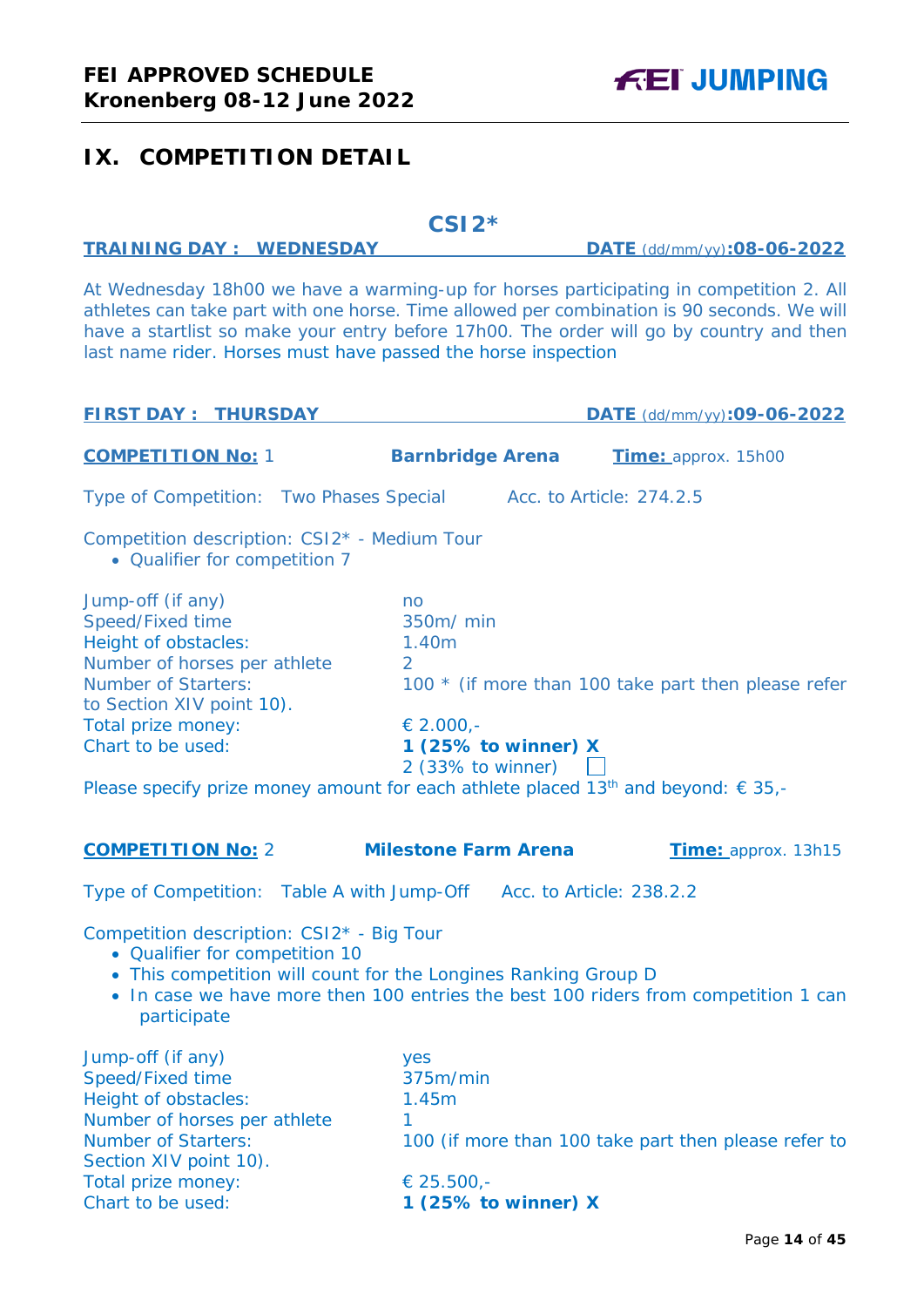**FEI JUMPING** 

2 (33% to winner)

Please specify prize money amount for each athlete placed  $13<sup>th</sup>$  and beyond:  $\epsilon$  100,-

| <b>COMPETITION No: 3</b>                                                                                                                                                                                                                                                                                      | <b>Milestone Farm Arena</b>                                                                         | Time: approx. 08h00                                 |
|---------------------------------------------------------------------------------------------------------------------------------------------------------------------------------------------------------------------------------------------------------------------------------------------------------------|-----------------------------------------------------------------------------------------------------|-----------------------------------------------------|
| Type of Competition: Two phases Special                                                                                                                                                                                                                                                                       |                                                                                                     | Acc. to Article: 274.2.5                            |
| Competition description: CSI2* - Small Tour                                                                                                                                                                                                                                                                   |                                                                                                     |                                                     |
| Jump-off (if any)<br>Speed/Fixed time<br>Height of obstacles:<br>Number of horses per athlete<br><b>Number of Starters:</b><br>to Section XIV point 10).<br>Total prize money:<br>Chart to be used:<br>Please specify prize money amount for each athlete placed 13 <sup>th</sup> and beyond: $\epsilon$ 30,- | no<br>350m/ min<br>1.35m<br>$\overline{2}$<br>€ 1.500,-<br>1 (25% to winner) X<br>2 (33% to winner) | 100 * (if more than 100 take part then please refer |
|                                                                                                                                                                                                                                                                                                               | * * * * * * * * * * *                                                                               |                                                     |
| <b>SECOND DAY: FRIDAY</b>                                                                                                                                                                                                                                                                                     |                                                                                                     | DATE (dd/mm/yy): 10-06-2022                         |
| <b>COMPETITION No: 4</b>                                                                                                                                                                                                                                                                                      | <b>Milestone Farm Arena</b>                                                                         | Time: approx. 09h30                                 |
| Type of Competition: Table A on Time                                                                                                                                                                                                                                                                          |                                                                                                     | Acc. to Article: 238.2.1                            |
| Competition description: CSI2* - Medium Tour<br>• Qualifier for competition 7                                                                                                                                                                                                                                 |                                                                                                     |                                                     |
| Jump-off (if any)<br>Speed/Fixed time<br>Height of obstacles:<br>Number of horses per athlete<br><b>Number of Starters:</b><br>to Section XIV point 10).<br>Total prize money:<br>Chart to be used:<br>Please specify prize money amount for each athlete placed 13 <sup>th</sup> and beyond: $\epsilon$ 35,- | no<br>350m/ min<br>1.40m<br>€ 2.000,-<br>1 (25% to winner) X<br>2 (33% to winner)                   | 100 * (if more than 100 take part then please refer |
| <b>COMPETITION No: 5</b>                                                                                                                                                                                                                                                                                      | <b>Milestone Farm Arena</b>                                                                         | Time: approx. 18h15                                 |

Type of Competition: Table A on Time Acc. to Article: 238.2.1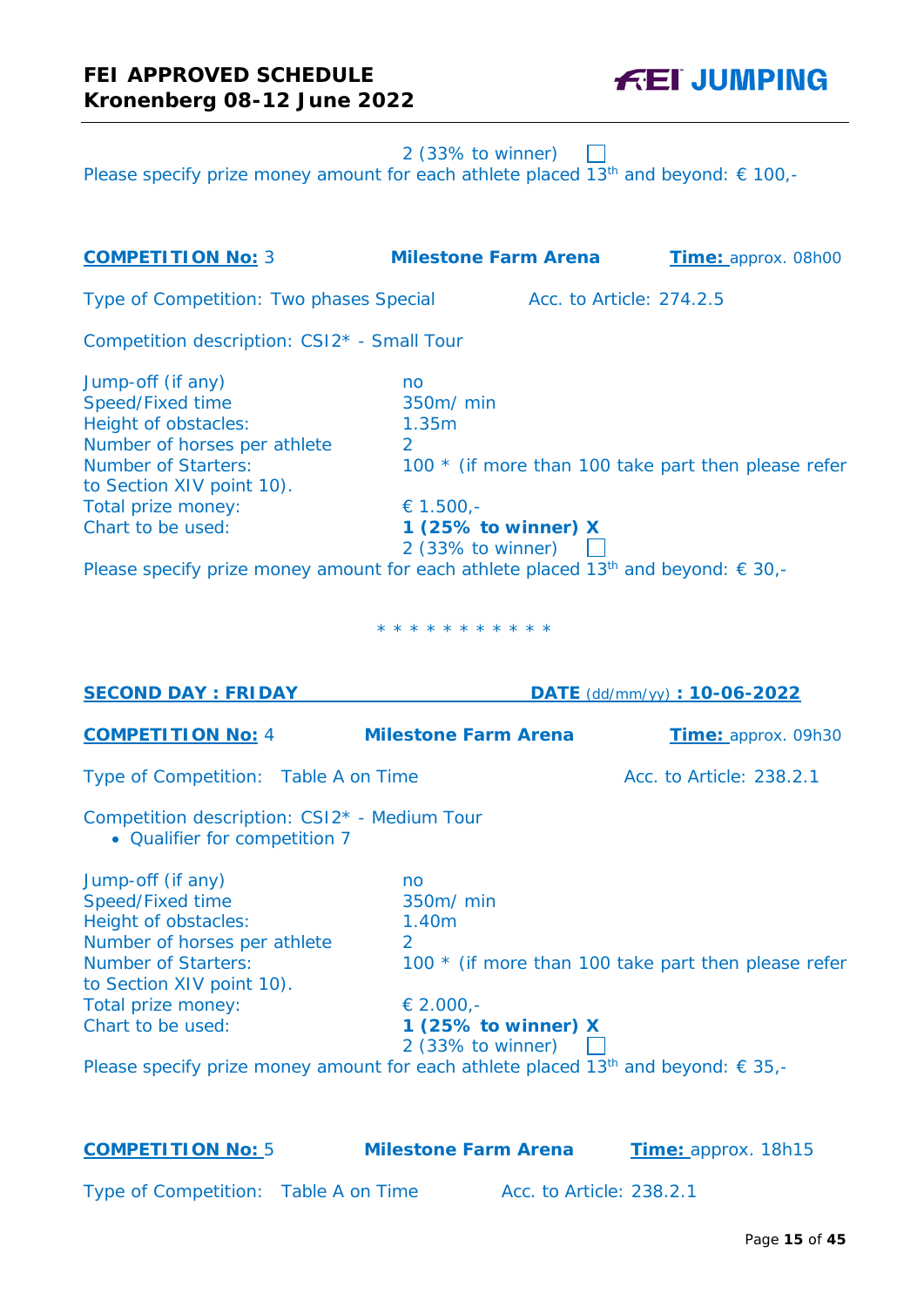Competition description: CSI2\* - Big Tour • Qualifier for competition 10

Jump-off (if any) no Speed/Fixed time 350m/min Height of obstacles: 1.45m Number of horses per athlete 1<br>Number of Starters: 1 to Section XIV point 10). Total prize money:  $64.000, -$ Chart to be used: **1 (25% to winner) X**

100  $*$  (if more than 100 take part then please refer

# 2 (33% to winner)

Please specify prize money amount for each athlete placed 13<sup>th</sup> and beyond:  $\epsilon$  35,-

**COMPETITION No:** 6 **Barnbridge Arena Time:** approx. 13h45 Type of Competition: Table A on Time Acc. to Article: 238.2.1 Competition description: CSI2\* - Small Tour Jump-off (if any) no Speed/Fixed time 350m/ min Height of obstacles: 1.35m Number of horses per athlete 2<br>Number of Starters: 10 100  $*$  (if more than 100 take part then please refer to Section XIV point 10). Total prize money:  $\epsilon$  1.500,-Chart to be used: **1 (25% to winner) X** 2 (33% to winner)

Please specify prize money amount for each athlete placed 13<sup>th</sup> and beyond:  $\epsilon$  30,-

\* \* \* \* \* \* \* \* \* \* \* \* \*

| <b>THIRD DAY: SATURDAY</b>                                          |                             | DATE (dd/mm/yy): 11-06-2022 |
|---------------------------------------------------------------------|-----------------------------|-----------------------------|
| <b>COMPETITION No: 7</b>                                            | <b>Milestone Farm Arena</b> | Time: approx. 11h00         |
| Type of Competition: Table A with Jump-Off Acc. to Article: 238.2.2 |                             |                             |
| Competition description: CSI2 <sup>*</sup> - Medium Tour Final      |                             |                             |
| Jump-off (if any)                                                   | yes                         |                             |
| Speed/Fixed time                                                    | 350m/ min                   |                             |
| Height of obstacles:                                                | 1m45                        |                             |
| Number of horses per athlete                                        |                             |                             |
| <b>Number of Starters:</b>                                          | 75                          |                             |
| Total prize money:                                                  | € $5.000,-$                 |                             |
| Chart to be used:                                                   | 1 (25% to winner) $X$       |                             |
|                                                                     | 2 (33% to winner)           |                             |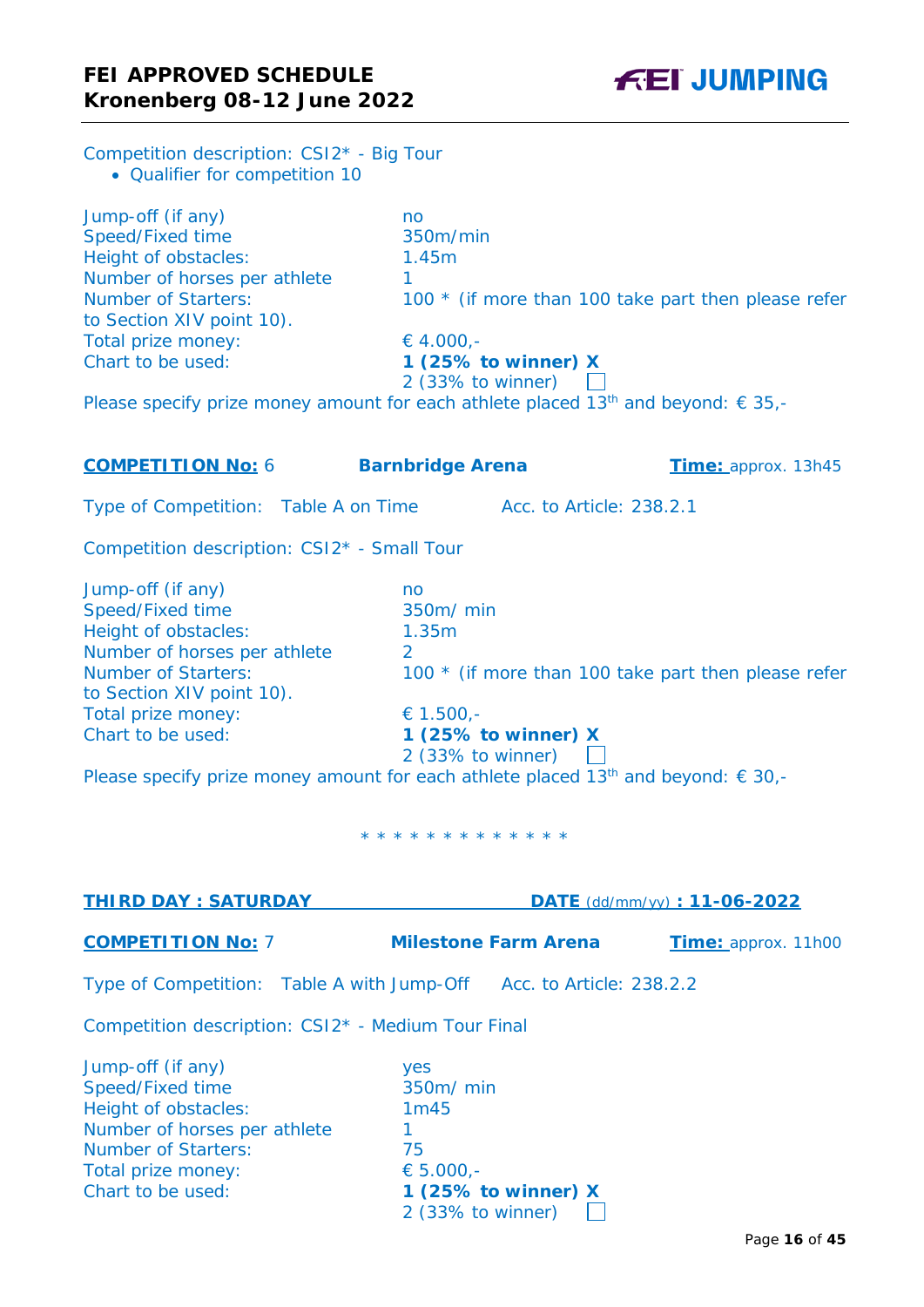Please specify prize money amount for each athlete placed 13<sup>th</sup> and beyond:  $\epsilon$  75,-

# • **Qualification:**

In case there are more than 75 entries for this competition the best 75 athletes of competition 1 & 4 will be qualified for this competition, if there are less than 75 entries there will be no qualification for competition 7. In case there is a qualification the following point system will be used: Open for the best 75 athletes (plus those ex aequo on the 75<sup>th</sup> place) with the highest total score of competition 1 and 4. According the following points system:

1st Place: number of athletes competed in competition 1. 2nd Place: number of athletes started in competition 1 minus 1 point. 3rd Place: number of athletes started in competition 1 minus 2 points. Etc.

1st Place: number of athletes competed in competition 4. 2nd Place: number of athletes started in competition 4 minus 1 point. 3rd Place: number of athletes started in competition 4 minus 2 points. Etc.

Eliminated / retired athletes will receive 1 point; athletes who didn't compete one of the above mentioned competitions will receive 0 points in the concerning competition.

## **Confirm final place / replacements**:

All Athletes qualified for the final medium tour (competition 7), must confirm their participation before Friday 10 June 2022 18.00 hrs pm, if an athlete doesn't confirm his / her participation, the next athlete will be selected in descending order from the aggregate results as mentioned above.

**Horses**: The horse of the qualified athlete must have completed the initial round of one  $CSI2*$  competition and is not allowed to compete in competition  $10(CSI2*$  Grand Prix)

**Starting order**: The starting order will be in reverse athlete ranking as mentioned above.

**COMPETITION No:** 9 **Barnbridge Arena Time:** approx. 08h00

Type of Competition: Two Phases Special Acc. to Article: 274.2.5

Competition description: CSI2\* - Small Tour

| Jump-off (if any)            | no                                                  |
|------------------------------|-----------------------------------------------------|
| Speed/Fixed time             | 350m/ min                                           |
| Height of obstacles:         | 1 <sub>m40</sub>                                    |
| Number of horses per athlete | 3                                                   |
| <b>Number of Starters:</b>   | 100 * (if more than 100 take part then please refer |
| to Section XIV point 10).    |                                                     |
| Total prize money:           | € 2.000,-                                           |
| Chart to be used:            | 1 (25% to winner) $X$                               |
|                              | 2 (33% to winner)                                   |

Please specify prize money amount for each athlete placed 13<sup>th</sup> and beyond:  $\epsilon$  30,-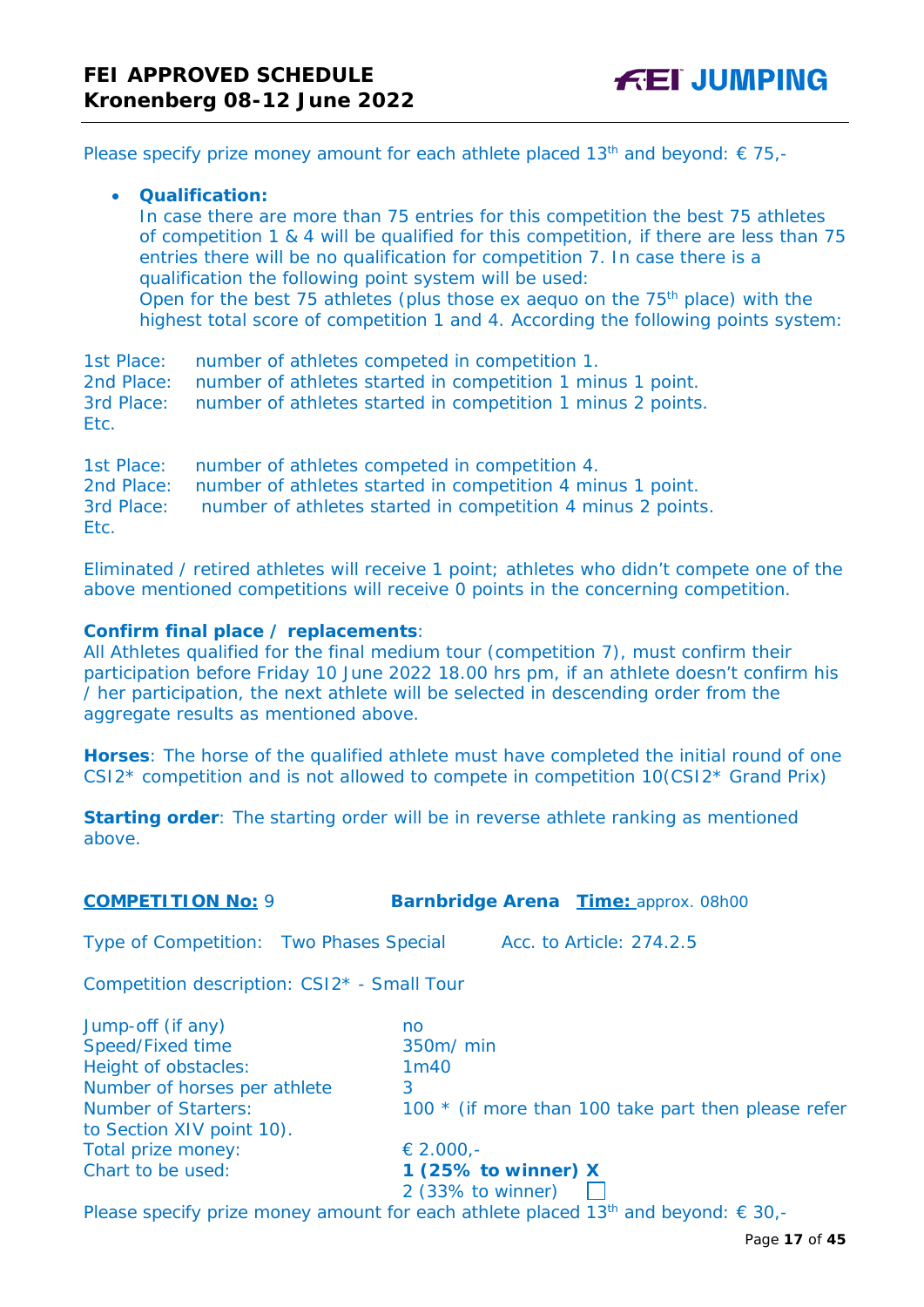# **COMPETITION No:** 10 **Milestone Farm Arena Time:** approx. 18h00

Type of Competition: Table A with Jump-Off Acc. to Article: 238.2.2

## **Competition description: CSI2\* - Big Tour – Grand Prix CSI2**\*

• This competition will count for the Longines Ranking Group D

| Jump-off (if any)            | <b>ves</b>                                                                                               |
|------------------------------|----------------------------------------------------------------------------------------------------------|
| Speed/Fixed time             | $375$ m/ min                                                                                             |
| Height of obstacles:         | 1.45m                                                                                                    |
| Number of horses per athlete |                                                                                                          |
| <b>Number of Starters:</b>   | 75 + automatically prequalified riders                                                                   |
| Total prize money:           | € 25.500,-                                                                                               |
| Chart to be used:            | 1 (25% to winner) X                                                                                      |
|                              | 2 (33% to winner)                                                                                        |
| --                           | المطفر المتحدث والمتحدث والمتحدث والمتحدث والمتحدث والمتحدث والمتحدث والمتحدث والمتحدث والمتحدث والمتحدث |

Please specify prize money amount for each athlete placed  $13<sup>th</sup>$  and beyond:  $\in$  150,-

# • **Qualification:**

Open for the best 75 athletes (excluding the pre-qualified athletes and excluding those ex aequo on the 75<sup>th</sup> place) with the highest total score of competition 2 and 5. According the following points system:

1st Place: number of athletes competed in competition 2. (Coefficient 1) 2nd Place: number of athletes started in competition 2 minus 1 point. (Coefficient 1) 3rd Place: number of athletes started in competition 2 minus 2 points.(Coefficient 1). Etc. 1st Place: number of athletes competed in competition 5. (Coefficient 0,5) 2nd Place: number of athletes started in competition 5 minus 1 point. (Coefficient 0,5) 3rd Place: number of athletes started in competition 5 minus 2 points. (Coefficient 0,5) Etc.

Eliminated / retired athletes will receive 1 point, athletes who didn't compete one of the above mentioned competitions will receive 0 points in the concerning competition.

#### **Pre-qualified**:

The following Athletes are automatically qualified for the Grand Prix at CSI Events if present:

261.4.2.2 The current National Jumping Champion (Athlete/Horse combinations) of the host country;

261.4.2.3 The individual medal winners of the last Olympic and Pan-American Games, the last FEI World and FEI Continental Championships and the winner of the last FEI World Cup™ Final.

All athletes qualified for the Grand Prix, including those automatically qualified must complete, with their Grand Prix horse, the initial round of at least one FEI competition among those listed in JRs Art. 261.4.4 prior to the Grand Prix.

## **Confirm CSI2\* GP place / replacements**:

All Athletes qualified for the CSI2\* Grand Prix must confirm their participation before Friday 10 June 2022 18h00 am, if an athlete doesn't confirm his / her participation, the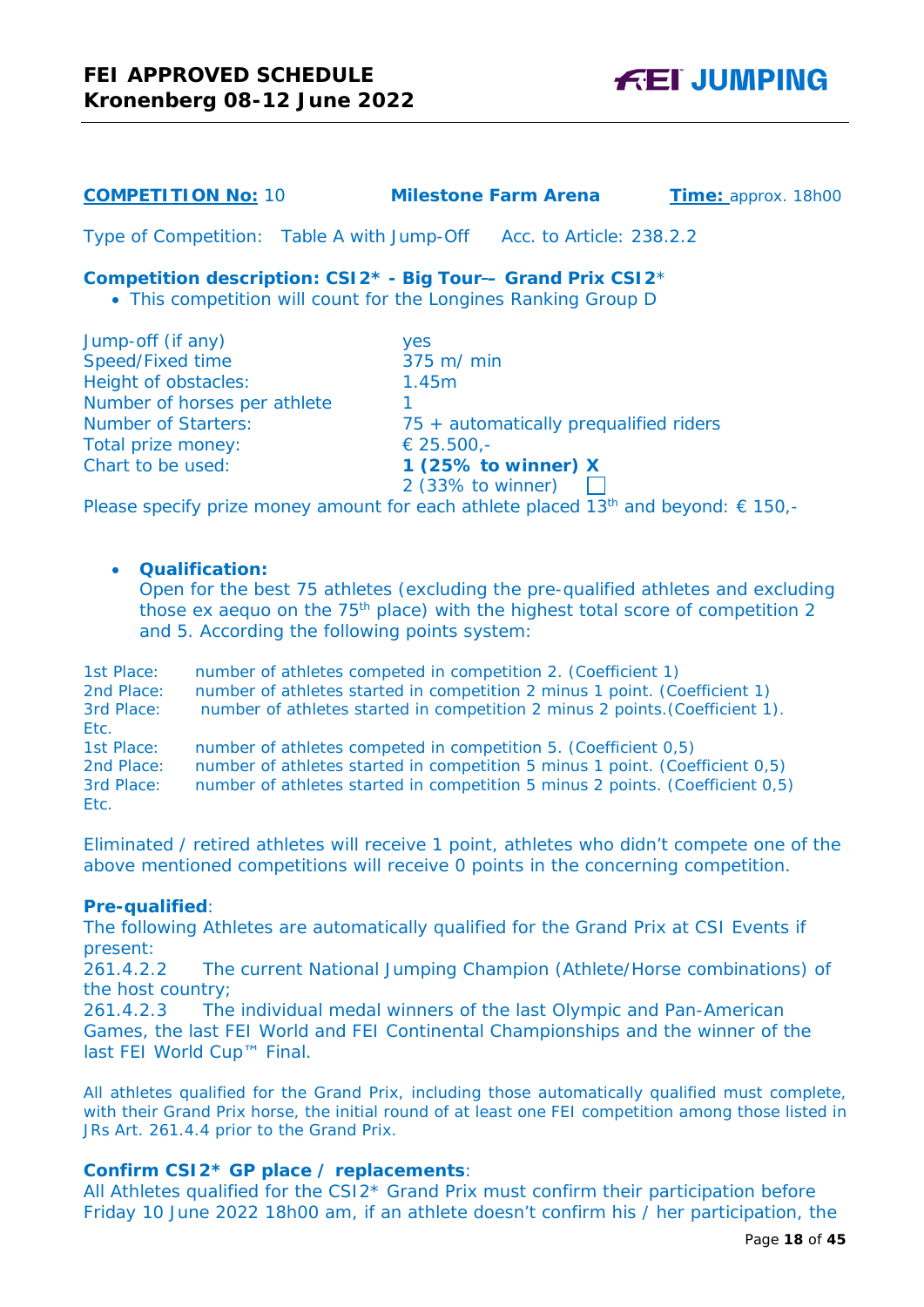next athlete will be selected in descending order from the aggregate results as mentioned above.

**Horses**: The horse of the qualified athlete must have completed the initial round of one CSI2\* competition at this event prior to the Grand Prix and is not allowed to compete in competition 7 (Medium Tour Final)

**Starting order**: The starting order will be in reverse athlete ranking as mentioned above. Pre-qualified riders will start at the end of the competition.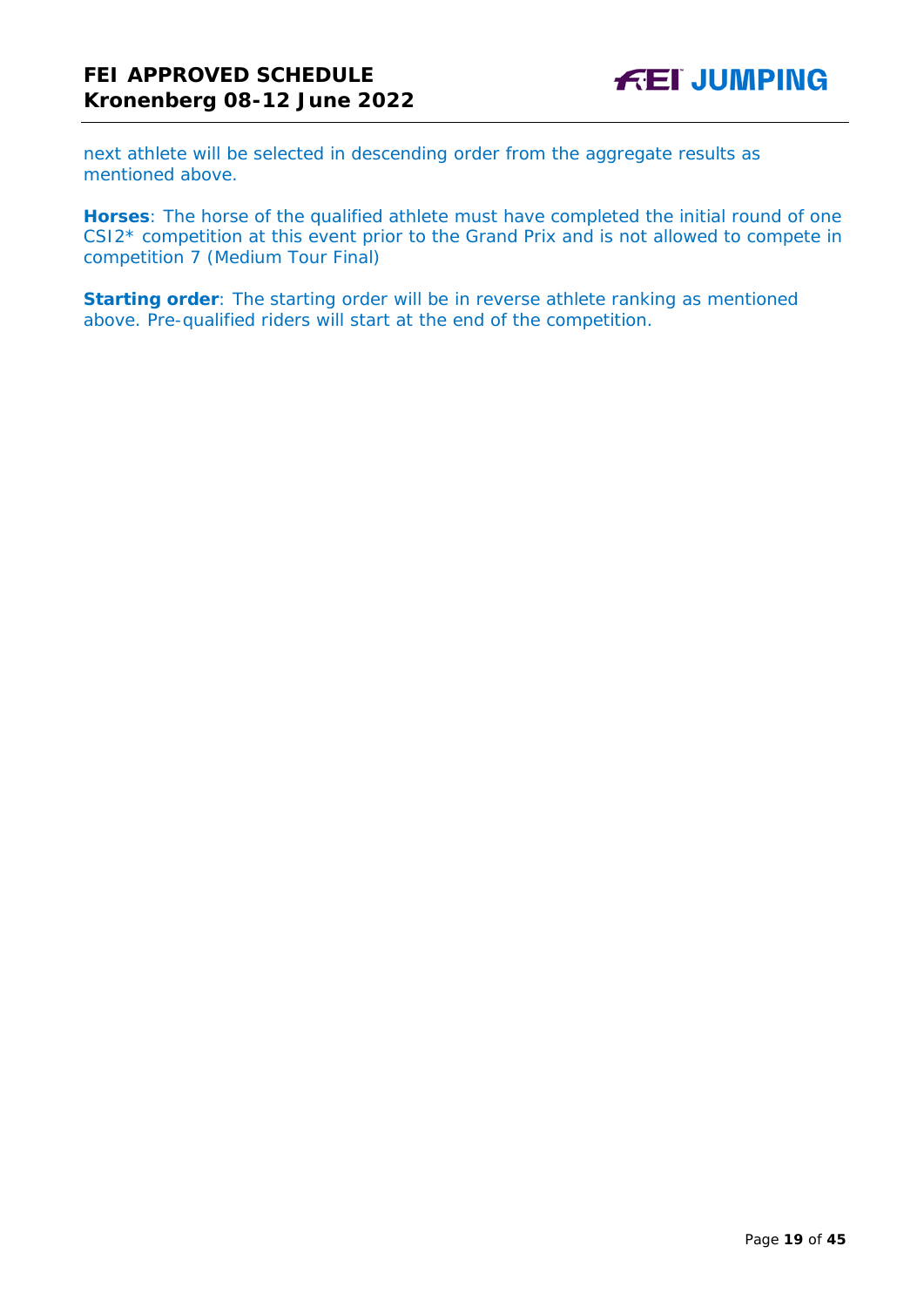# **FEI APPROVED SCHEDULE Kronenberg 08-12 June 2022**

**FEI JUMPING** 

|                                                                                                                                                                                                                                                                                                               | $CSI1*$                                                                                             |                                                     |
|---------------------------------------------------------------------------------------------------------------------------------------------------------------------------------------------------------------------------------------------------------------------------------------------------------------|-----------------------------------------------------------------------------------------------------|-----------------------------------------------------|
| <b>FIRST DAY: Thursday</b>                                                                                                                                                                                                                                                                                    |                                                                                                     | DATE (dd/mm/yy):09-06-2022                          |
| <b>COMPETITION No: 11</b>                                                                                                                                                                                                                                                                                     | <b>Milestone Farm Arena</b>                                                                         | Time: approx. 18h45                                 |
| Type of Competition: Two Phases Special                                                                                                                                                                                                                                                                       | Acc. to Article: 274.2.5                                                                            |                                                     |
| Competition description: CSI1* - Small Tour                                                                                                                                                                                                                                                                   |                                                                                                     |                                                     |
| Jump-off (if any)<br>Speed/Fixed time<br>Height of obstacles:<br>Number of horses per athlete<br><b>Number of Starters:</b><br>to Section XIV point 10).<br>Total prize money:<br>Chart to be used:<br>Please specify prize money amount for each athlete placed 13 <sup>th</sup> and beyond: $\epsilon$ 15,- | no<br>350m/ min<br>1.10m<br>$\overline{2}$<br>€ 750,-<br>1 (25% to winner) X<br>2 (33% to winner)   | 100 * (if more than 100 take part then please refer |
| <b>COMPETITION No: 12</b>                                                                                                                                                                                                                                                                                     | <b>Milestone Farm Arena</b>                                                                         | Time: approx. 15h45                                 |
| Type of Competition: Two Phases Special Acc. to Article: 274.2.5                                                                                                                                                                                                                                              |                                                                                                     |                                                     |
| Competition description: CSI1 <sup>*</sup> - Medium Tour                                                                                                                                                                                                                                                      |                                                                                                     |                                                     |
| Jump-off (if any)<br>Speed/Fixed time<br>Height of obstacles:<br>Number of horses per athlete<br><b>Number of Starters:</b><br>to Section XIV point 10).<br>Total prize money:<br>Chart to be used:<br>Please specify prize money amount for each athlete placed 13 <sup>th</sup> and beyond: $\epsilon$ 20,- | no<br>350m/ min<br>1.20m<br>$\overline{2}$<br>€ 1.000,-<br>1 (25% to winner) X<br>2 (33% to winner) | 100 * (if more than 100 take part then please refer |
| <b>COMPETITION No: 13</b>                                                                                                                                                                                                                                                                                     | <b>Barnbridge Arena</b>                                                                             | Time: approx. 11h45                                 |
| Type of Competition: Two Phases both against the clock Table A/A<br>Acc. to Article: 274.1.5.3                                                                                                                                                                                                                |                                                                                                     |                                                     |
| Competition description: CSI1* - Big Tour<br>• Qualifier for CSI1* Grand Prix                                                                                                                                                                                                                                 |                                                                                                     |                                                     |
| Jump-off (if any)<br>Speed/Fixed time<br>Height of obstacles:<br>Number of horses per athlete<br><b>Number of Starters:</b>                                                                                                                                                                                   | no<br>350m/ min<br>1.30m<br>2.                                                                      | 100 * (if more than 100 take part then please refer |

100  $*$  (if more than 100 take part then please refer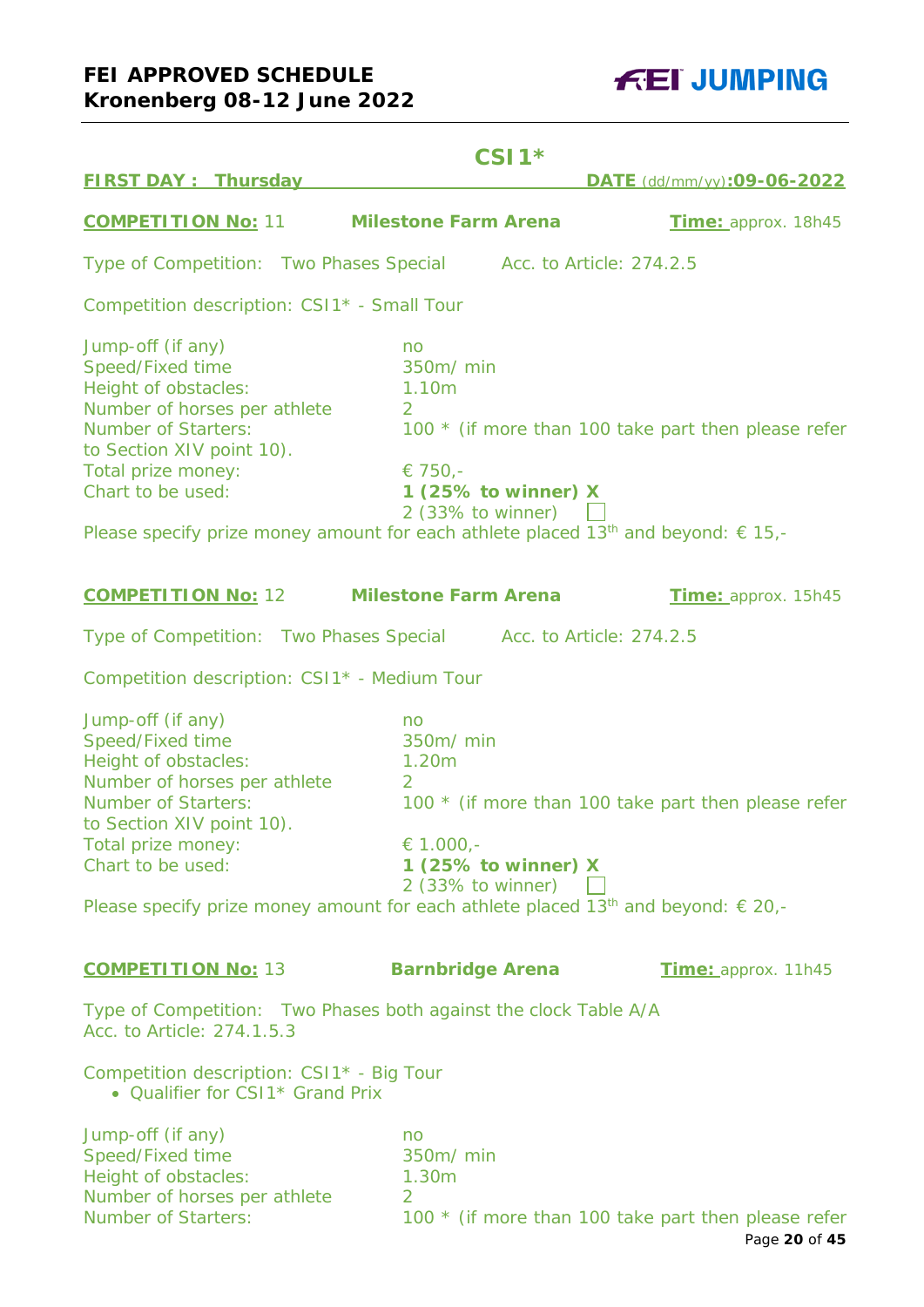to Section XIV point 10).

| Total prize money:<br>Chart to be used:                                                                                                                                                                                                                                                                       | € 1.250,-<br>1 (25% to winner) X                                                         |                                                     |
|---------------------------------------------------------------------------------------------------------------------------------------------------------------------------------------------------------------------------------------------------------------------------------------------------------------|------------------------------------------------------------------------------------------|-----------------------------------------------------|
|                                                                                                                                                                                                                                                                                                               | 2 (33% to winner) $\Box$                                                                 |                                                     |
| Please specify prize money amount for each athlete placed 13 <sup>th</sup> and beyond: $\epsilon$ 25,-                                                                                                                                                                                                        |                                                                                          |                                                     |
| <b>SECOND DAY: Friday</b>                                                                                                                                                                                                                                                                                     |                                                                                          | DATE: 10-06-2022                                    |
|                                                                                                                                                                                                                                                                                                               |                                                                                          |                                                     |
| <b>COMPETITION No: 15</b>                                                                                                                                                                                                                                                                                     | <b>Barnbridge Arena</b>                                                                  | Time: approx. 09h00                                 |
| Type of Competition: Table A on Time                                                                                                                                                                                                                                                                          |                                                                                          | Acc. to Article: 238.2.1                            |
| Competition description: CSI1* - Medium Tour                                                                                                                                                                                                                                                                  |                                                                                          |                                                     |
| Jump-off (if any)<br>Speed/Fixed time<br>Height of obstacles:<br>Number of horses per athlete<br><b>Number of Starters:</b><br>to Section XIV point 10).<br>Total prize money:<br>Chart to be used:<br>Please specify prize money amount for each athlete placed 13 <sup>th</sup> and beyond: $\epsilon$ 25,- | no<br>350m/ min<br>1.20m<br>2<br>€ 1.000,-<br>1 (25% to winner) $X$<br>2 (33% to winner) | 100 * (if more than 100 take part then please refer |
|                                                                                                                                                                                                                                                                                                               |                                                                                          |                                                     |
| <b>COMPETITION No: 14</b>                                                                                                                                                                                                                                                                                     | <b>Barnbridge Arena</b>                                                                  | Time: approx. 18h45                                 |
| Type of Competition: Table A on Time Acc. to Article: 238.2.1                                                                                                                                                                                                                                                 |                                                                                          |                                                     |
| Competition description: CSI1* - Small Tour                                                                                                                                                                                                                                                                   |                                                                                          |                                                     |
| Jump-off (if any)<br>Speed/Fixed time<br>Height of obstacles:<br>Number of horses per athlete<br><b>Number of Starters:</b><br>to Section XIV point 10).<br>Total prize money:<br>Chart to be used:<br>Please specify prize money amount for each athlete placed 13 <sup>th</sup> and beyond: $\epsilon$ 15,- | no<br>350m/ min<br>1.10m<br>2<br>€ 750,-<br>1 $(25%$ to winner) X<br>2 (33% to winner)   | 100 * (if more than 100 take part then please refer |
| <b>COMPETITION No: 16</b>                                                                                                                                                                                                                                                                                     | <b>Milestone Farm Arena</b>                                                              | Time: approx. 12h00                                 |
| Type of Competition: Table A on Time                                                                                                                                                                                                                                                                          |                                                                                          | Acc. to Article: 238.2.1                            |

• Qualifier for CSI1<sup>\*</sup> Grand Prix

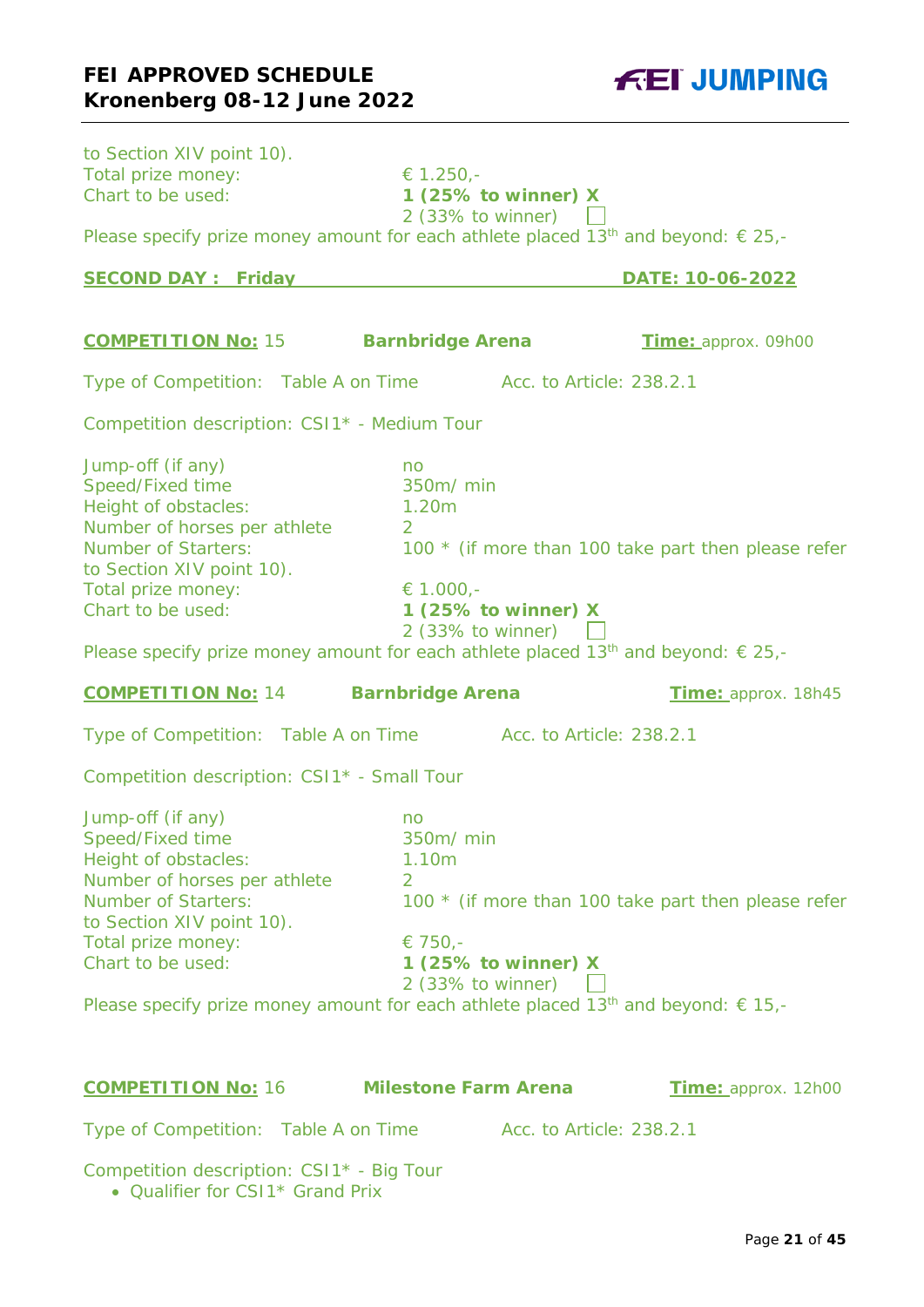

| Jump-off (if any)<br>Speed/Fixed time<br>Height of obstacles:<br>Number of horses per athlete<br><b>Number of Starters:</b><br>to Section XIV point 10).<br>Total prize money:<br>Chart to be used:<br>Please specify prize money amount for each athlete placed 13 <sup>th</sup> and beyond: € 25,-          | no<br>350m/ min<br>1.30m<br>$\overline{2}$<br>€ 1.250,-<br>1 (25% to winner) X<br>2 (33% to winner) $\Box$ | 100 * (if more than 100 take part then please refer |
|---------------------------------------------------------------------------------------------------------------------------------------------------------------------------------------------------------------------------------------------------------------------------------------------------------------|------------------------------------------------------------------------------------------------------------|-----------------------------------------------------|
|                                                                                                                                                                                                                                                                                                               | * * * * * * * * * * *                                                                                      |                                                     |
| <b>THIRD DAY: Saturday</b>                                                                                                                                                                                                                                                                                    |                                                                                                            | DATE(dd/mm/yy):11-06-2022                           |
| <b>COMPETITION No: 17</b>                                                                                                                                                                                                                                                                                     | <b>Barnbridge Arena</b>                                                                                    | Time: approx. 16h15                                 |
| Type of Competition: Two Phases Special Acc. to Article: 274.2.5                                                                                                                                                                                                                                              |                                                                                                            |                                                     |
| Competition description: CSI1* - Small Tour                                                                                                                                                                                                                                                                   |                                                                                                            |                                                     |
| Jump-off (if any)<br>Speed/Fixed time<br>Height of obstacles:<br>Number of horses per athlete<br><b>Number of Starters:</b><br>to Section XIV point 10).<br>Total prize money:<br>Chart to be used:<br>Please specify prize money amount for each athlete placed 13 <sup>th</sup> and beyond: € 15,-          | no<br>350m/ min<br>1.15m<br>$\overline{2}$<br>€ 1000,-<br>1 (25% to winner) $X$<br>$2$ (33% to winner)     | 100 * (if more than 100 take part then please refer |
| <b>COMPETITION No: 18</b>                                                                                                                                                                                                                                                                                     | <b>Barnbridge Arena</b>                                                                                    | Time: approx. 12h30                                 |
| Type of Competition: Two Phases Special Acc. to Article: 274.2.5                                                                                                                                                                                                                                              |                                                                                                            |                                                     |
| Competition description: CSI1* - Medium Tour                                                                                                                                                                                                                                                                  |                                                                                                            |                                                     |
| Jump-off (if any)<br>Speed/Fixed time<br>Height of obstacles:<br>Number of horses per athlete<br><b>Number of Starters:</b><br>to Section XIV point 10).<br>Total prize money:<br>Chart to be used:<br>Please specify prize money amount for each athlete placed 13 <sup>th</sup> and beyond: $\epsilon$ 20,- | no<br>350m/ min<br>1.25m<br>$\overline{2}$<br>€ 1.500,-<br>1 (25% to winner) X<br>2 (33% to winner)        | 100 * (if more than 100 take part then please refer |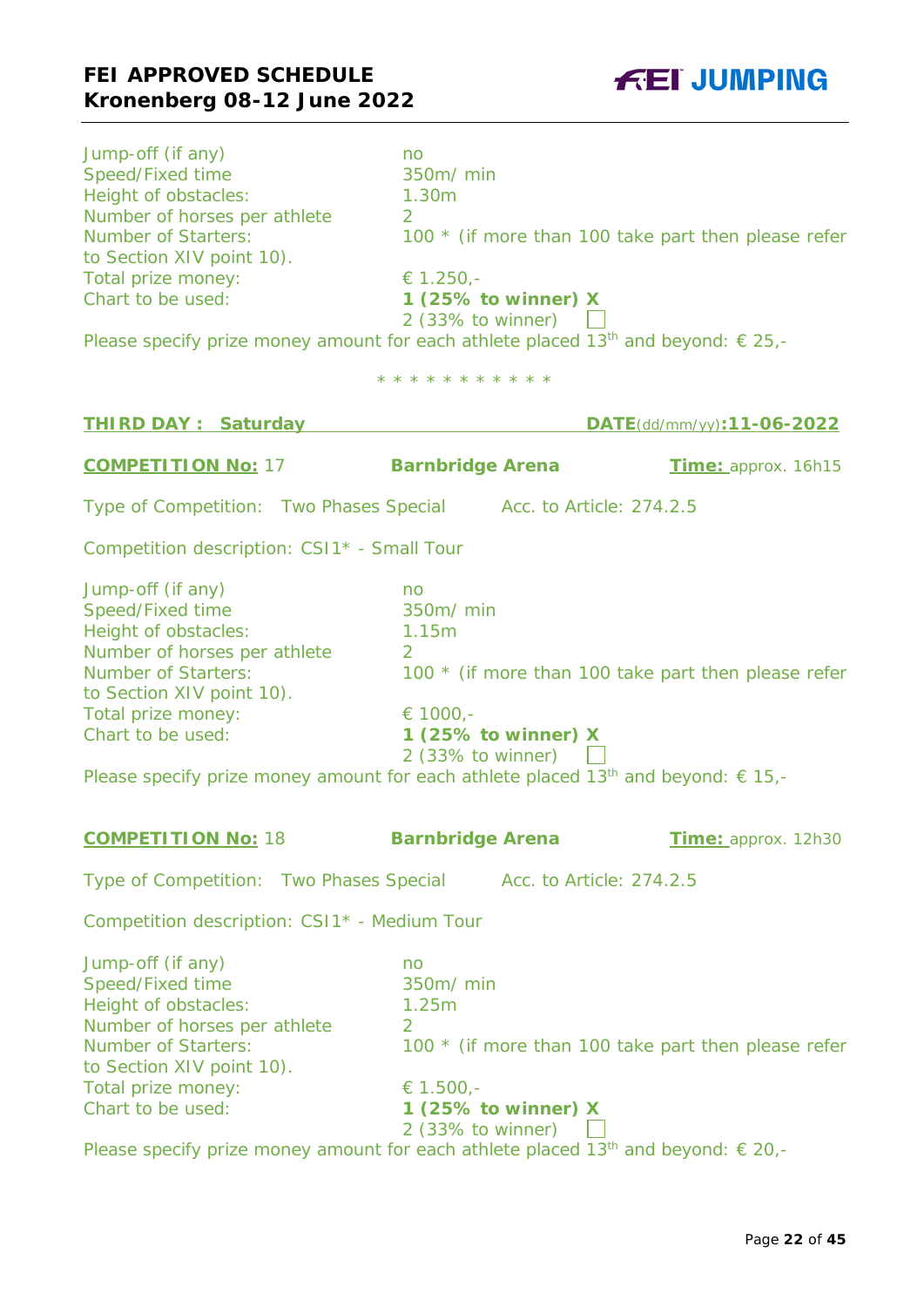

| <b>COMPETITION No: 20</b>                | <b>Milestone Farm Arena</b>                                                          | Time: approx. 14h15 |
|------------------------------------------|--------------------------------------------------------------------------------------|---------------------|
|                                          | Type of Competition: Table A with Jump-Off Acc. to Article: 238.2.2                  |                     |
|                                          | Competition description: CSI1 <sup>*</sup> - Big Tour-- Grand Prix CSI1 <sup>*</sup> |                     |
| Jump-off (if any)                        | yes                                                                                  |                     |
| Speed/Fixed time<br>Height of obstacles: | 375 m/ min<br>1 <sub>m35</sub>                                                       |                     |
| Number of horses per athlete             |                                                                                      |                     |
| <b>Number of Starters:</b>               | 75 + automatically prequalified riders                                               |                     |
| Total prize money:                       | € 3.000,-                                                                            |                     |
| Chart to be used:                        | 1 $(25\% \text{ to winner})$                                                         |                     |

Please specify prize money amount for each athlete placed 13<sup>th</sup> and beyond:  $\epsilon$  50,-

• In case there are more than 75 entries for this competition the best 75 athletes of competition 13 & 16 will be qualified for this competition, if there are less than 75 entries there will be no qualification for competition 20. In case there is a qualification the following point system will be used: Open for the best 75 athletes (excluding the pre-qualified athletes and excluding those ex aequo on the  $75<sup>th</sup>$  place) with the highest total score of competition 13 and 16. According the following points system:

**2 (33% to winner) X**

1st Place: number of athletes competed in competition 13. 2nd Place: number of athletes started in competition 13 minus 1 point. 3rd Place: number of athletes started in competition 13 minus 2 points. Etc. 1st Place: number of athletes competed in competition 16. 2nd Place: number of athletes started in competition 16 minus 1 point. 3rd Place: number of athletes started in competition 16 minus 2 points. Etc.

Eliminated / retired athletes will receive 1 point, athletes who didn't compete one of the above mentioned competitions will receive 0 points in the concerning competition.

#### **Pre-qualified**:

The following Athletes are automatically qualified for the Grand Prix at CSI Events if present:

261.4.2.2 The current National Jumping Champion (Athlete/Horse combinations) of the host country;

261.4.2.3 The individual medal winners of the last Olympic and Pan-American Games, the last FEI World and FEI Continental Championships and the winner of the last FEI World Cup™ Final.

All athletes qualified for the Grand Prix, including those automatically qualified must complete, with their Grand Prix horse, the initial round of at least one FEI competition among those listed in JRs Art. 261.4.4 prior to the Grand Prix.

## **Confirm CSI1\* GP place / replacements**:

All Athletes qualified for the CSI1\* Grand Prix must confirm their participation before 10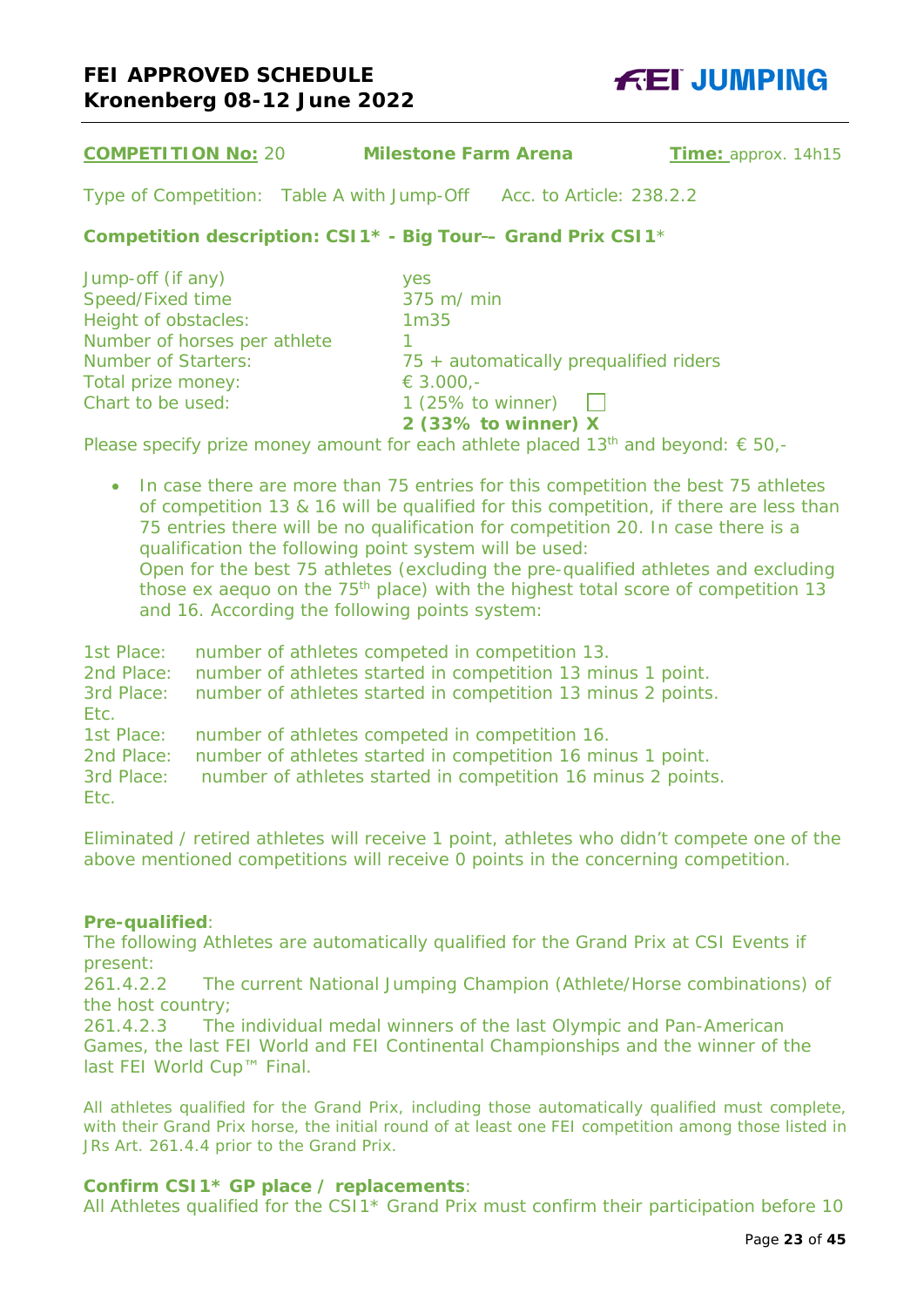June 18h00 pm, if an athlete doesn't confirm his / her participation, the next athlete will be selected in descending order from the aggregate results as mentioned above.

**Horses**: The horse of the qualified athlete must have completed the initial round of one CSI1\* competition at this event prior to the Grand Prix.

**Starting order**: The starting order will be in reverse athlete ranking as mentioned above. Pre-qualified riders will start at the end of the competition.

\* \* \* \* \* \* \* \* \* \*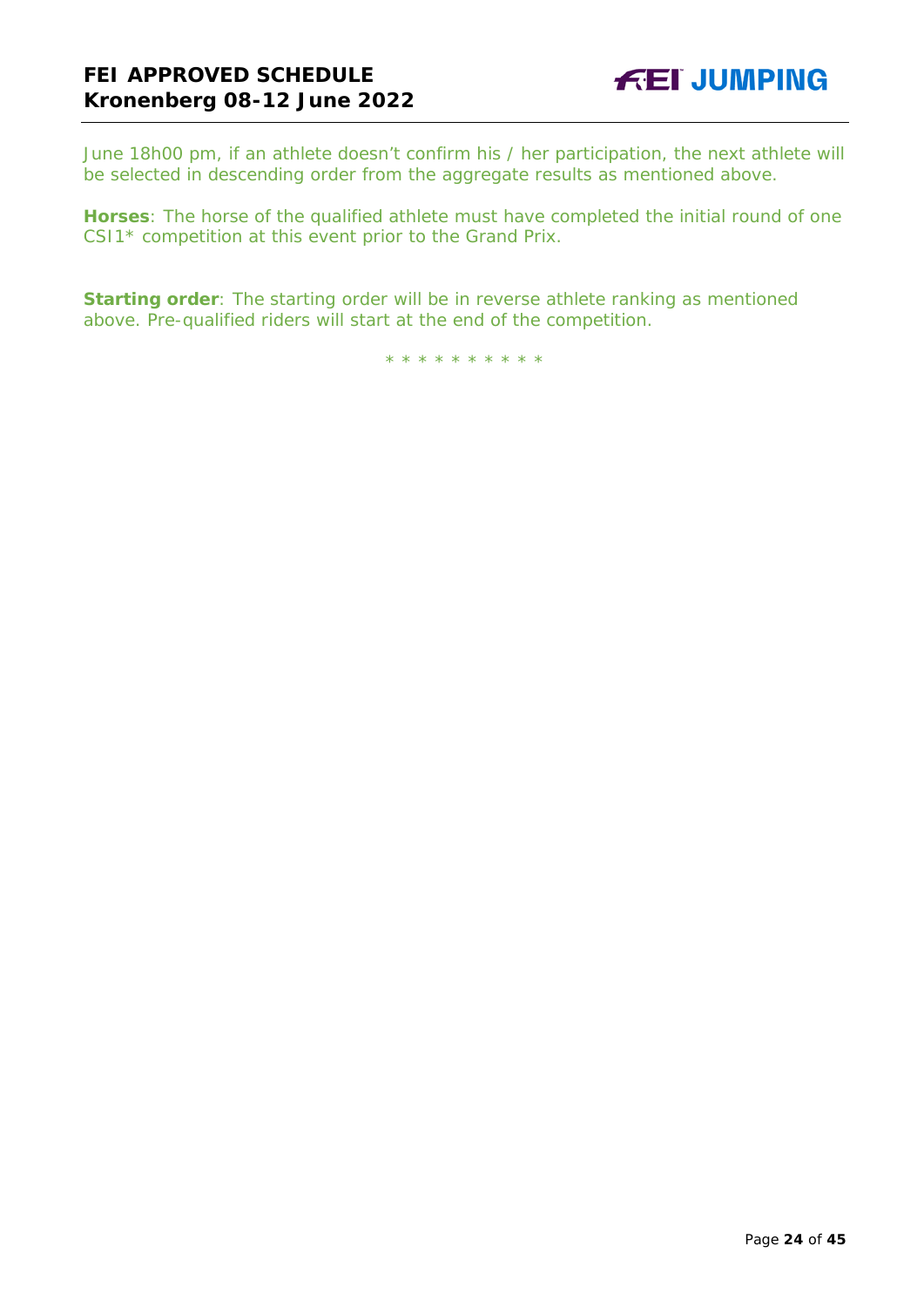

# **CSIYH1\***

| <b>FIRST DAY: THURSDAY</b>                                                                                                                                                                          |                                                                                                                                                                                                                              | DATE (dd/mm/yy):09-06-2022                          |
|-----------------------------------------------------------------------------------------------------------------------------------------------------------------------------------------------------|------------------------------------------------------------------------------------------------------------------------------------------------------------------------------------------------------------------------------|-----------------------------------------------------|
| <b>COMPETITION No: 21</b>                                                                                                                                                                           | <b>Milestone Farm Arena</b>                                                                                                                                                                                                  | <b>Time:</b> approx. 10h45                          |
| Type of Competition: Two Phases Special Table A/A                                                                                                                                                   |                                                                                                                                                                                                                              | Acc. to Article: 274.2.5                            |
| Competition description: CSIYH1* 5 & 6 y/o                                                                                                                                                          |                                                                                                                                                                                                                              |                                                     |
| Jump-off (if any)<br>Speed/Fixed time<br>Height of obstacles:<br>Number of horses per athlete<br><b>Number of Starters:</b><br>to Section XIV point 10).<br>Total prize money:<br>Chart to be used: | no<br>350m/ min<br>$1m05 - 5$ yrs / $1m15 - 6$ yrs<br>3<br>€ 1.000,-<br>1 (25% to winner) $X$<br>2 (33% to winner)<br>Please specify prize money amount for each athlete placed 13 <sup>th</sup> and beyond: $\epsilon$ 25,- | 100 * (if more than 100 take part then please refer |
| <b>COMPETITION No: 22</b>                                                                                                                                                                           | <b>Barnbridge Arena</b>                                                                                                                                                                                                      | Time: approx. 09h30                                 |
| Type of Competition: Two Phases Special Table A/A                                                                                                                                                   |                                                                                                                                                                                                                              | Acc. to Article: 274.2.5                            |
| Competition description: CSIYH1* 7 y/o                                                                                                                                                              |                                                                                                                                                                                                                              |                                                     |
| Jump-off (if any)<br>Speed/Fixed time<br>Height of obstacles:<br>Number of horses per athlete<br><b>Number of Starters:</b><br>to Section XIV point 10).<br>Total prize money:<br>Chart to be used: | no<br>350m/ min<br>1m25<br>2<br>€ 1.200,-<br>1 (25% to winner) X<br>$2$ (33% to winner)                                                                                                                                      | 100 * (if more than 100 take part then please refer |
|                                                                                                                                                                                                     | Please specify prize money amount for each athlete placed 13 <sup>th</sup> and beyond: $\epsilon$ 25,-                                                                                                                       |                                                     |

\* \* \* \* \* \* \* \* \* \* \* \* \* \*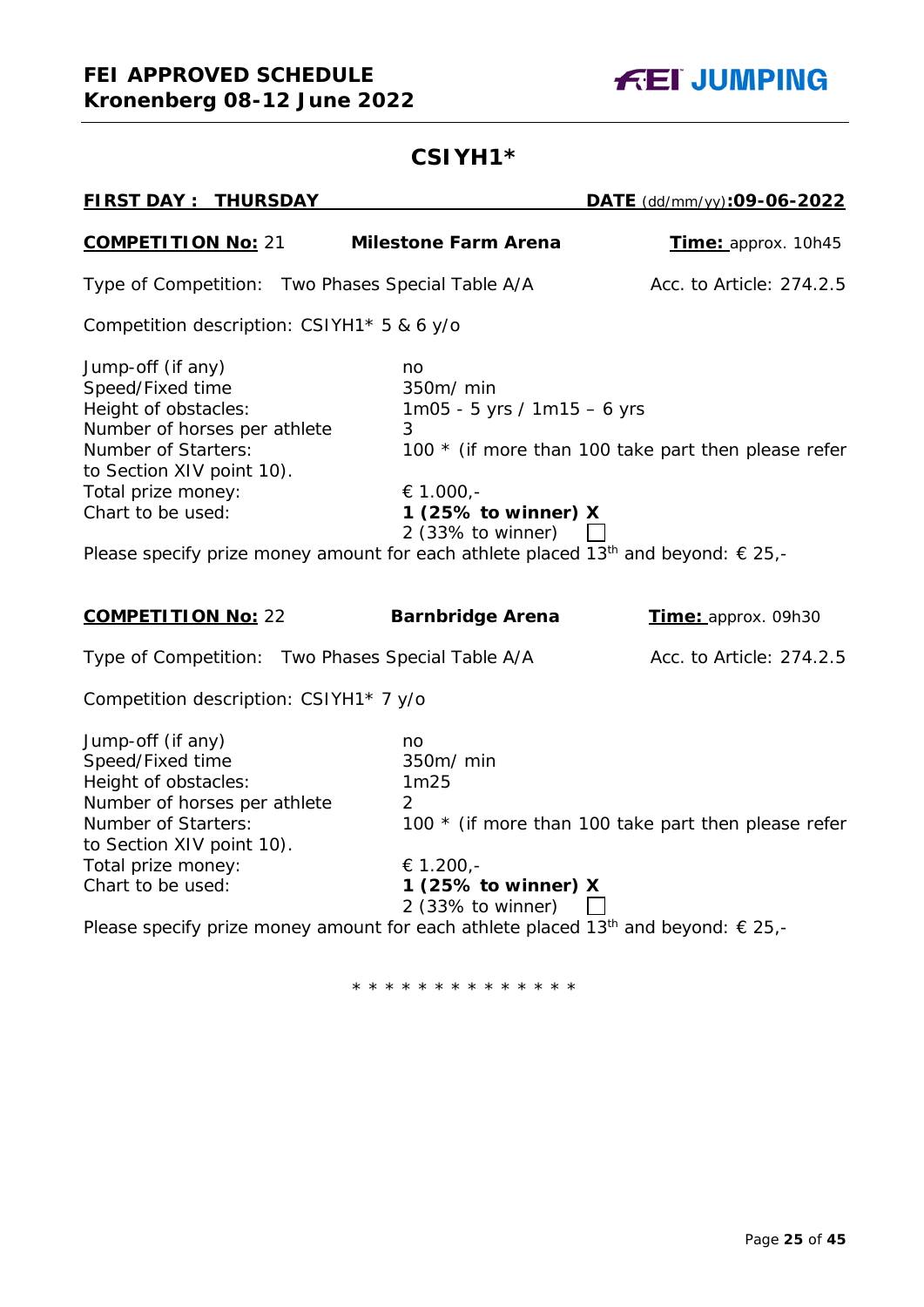| <b>COMPETITION No: 24</b>                                                                                                                                                                                                                                                                              | <b>Milestone Farm Arena</b>                                                                            | Time: approx. 14h45                                 |
|--------------------------------------------------------------------------------------------------------------------------------------------------------------------------------------------------------------------------------------------------------------------------------------------------------|--------------------------------------------------------------------------------------------------------|-----------------------------------------------------|
| Type of Competition: Table A on Time                                                                                                                                                                                                                                                                   | Acc. to Article: 238.2.1                                                                               |                                                     |
| Competition description: CSIYH1* 7y/o                                                                                                                                                                                                                                                                  |                                                                                                        |                                                     |
| Jump-off (if any)<br>Speed/Fixed time<br>Height of obstacles:<br>Number of horses per athlete<br>Number of Starters:<br>to Section XIV point 10).<br>Total prize money:<br>Chart to be used:<br>Please specify prize money amount for each athlete placed 13 <sup>th</sup> and beyond: $\epsilon$ 25,- | no<br>350m/ min<br>1m30<br>$\overline{2}$<br>€ 1.200,-<br>1 (25% to winner) $X$<br>$2$ (33% to winner) | 100 * (if more than 100 take part then please refer |
| <b>COMPETITION No: 23</b>                                                                                                                                                                                                                                                                              | <b>Barnbridge Arena</b>                                                                                | Time: approx. 16h30                                 |
| Type of Competition: Table A on Time                                                                                                                                                                                                                                                                   | Acc. to Article: 238.2.1                                                                               |                                                     |
| Competition description: CSIYH1* 5 & 6 y/o                                                                                                                                                                                                                                                             |                                                                                                        |                                                     |
| Jump-off (if any)<br>Speed/Fixed time<br>Height of obstacles:<br>Number of horses per athlete<br><b>Number of Starters:</b><br>to Section XIV point 10).<br>Total prize money:<br>Chart to be used:                                                                                                    | no<br>350m/ min<br>1.05m - 5 yrs / 1.15m - 6 yrs<br>3<br>€ 1.000,-<br>1 (25% to winner) X              | 100 * (if more than 100 take part then please refer |

Please specify prize money amount for each athlete placed 13<sup>th</sup> and beyond:  $\epsilon$  25,-



# **SECOND DAY : FRIDAY DATE**(dd/mm/yy)**:10-06-2022**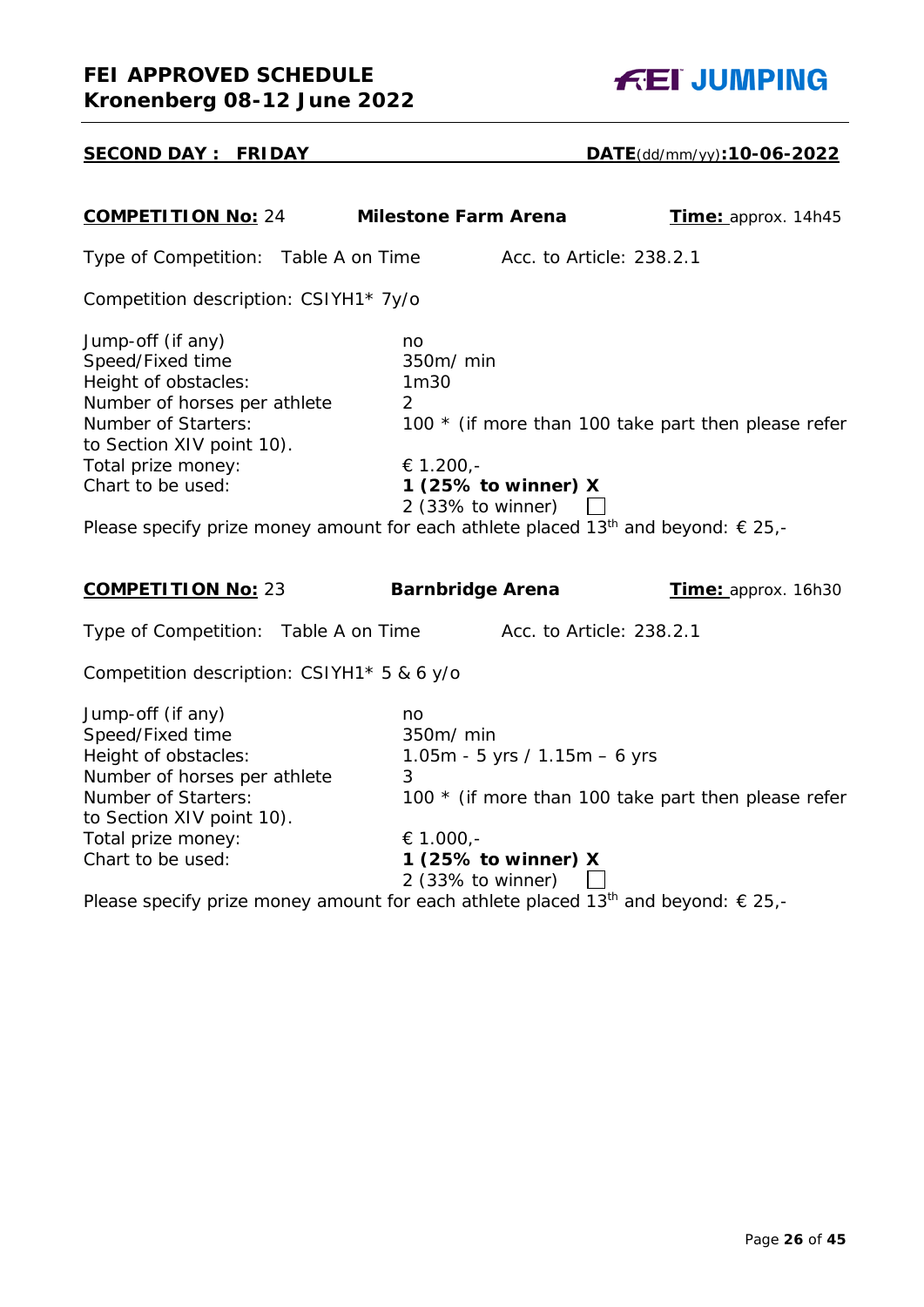# **FEI APPROVED SCHEDULE Kronenberg 08-12 June 2022**



| <b>THIRD DAY: SATURDAY</b>                                                                                                                                                                                                                                                                                    |                                                                                                                  | DATE (dd/mm/yy):11-06-2022                          |
|---------------------------------------------------------------------------------------------------------------------------------------------------------------------------------------------------------------------------------------------------------------------------------------------------------------|------------------------------------------------------------------------------------------------------------------|-----------------------------------------------------|
| <b>COMPETITION No: 25</b>                                                                                                                                                                                                                                                                                     | <b>Milestone Farm Arena</b>                                                                                      | Time:approx. 08h00                                  |
| Type of Competition: Two Phases Special Table A/A                                                                                                                                                                                                                                                             |                                                                                                                  | Acc. to Article: 274.2.5                            |
| Competition description: CSIYH1* 7 y/o                                                                                                                                                                                                                                                                        |                                                                                                                  |                                                     |
| Jump-off (if any)<br>Speed/Fixed time<br>Height of obstacles:<br>Number of horses per athlete<br><b>Number of Starters:</b><br>to Section XIV point 10).<br>Total prize money:<br>Chart to be used:<br>Please specify prize money amount for each athlete placed 13 <sup>th</sup> and beyond: $\epsilon$ 25,- | no<br>350m/ min<br>1m30<br>2<br>€ 2.000,-<br>1 (25% to winner) $X$<br>2 (33% to winner)                          | 100 * (if more than 100 take part then please refer |
| <b>COMPETITION No: 26</b>                                                                                                                                                                                                                                                                                     | <b>Barnbridge Arena</b>                                                                                          | Time: approx. 10h20                                 |
| Type of Competition: Two Phases Special Table A/A                                                                                                                                                                                                                                                             |                                                                                                                  | Acc. to Article: 274.2.5                            |
| Competition description: CSIYH1* 5 & 6 y/o                                                                                                                                                                                                                                                                    |                                                                                                                  |                                                     |
| Jump-off (if any)<br>Speed/Fixed time<br>Height of obstacles:<br>Number of horses per athlete<br><b>Number of Starters:</b><br>to Section XIV point 10).<br>Total prize money:<br>Chart to be used:                                                                                                           | no<br>350m/ min<br>1.10m - 5 yrs / 1.20m - 6 yrs<br>3<br>€ 1.500,-<br>1 (25% to winner) $X$<br>2 (33% to winner) | 100 * (if more than 100 take part then please refer |

Please specify prize money amount for each athlete placed 13<sup>th</sup> and beyond:  $\epsilon$  25,-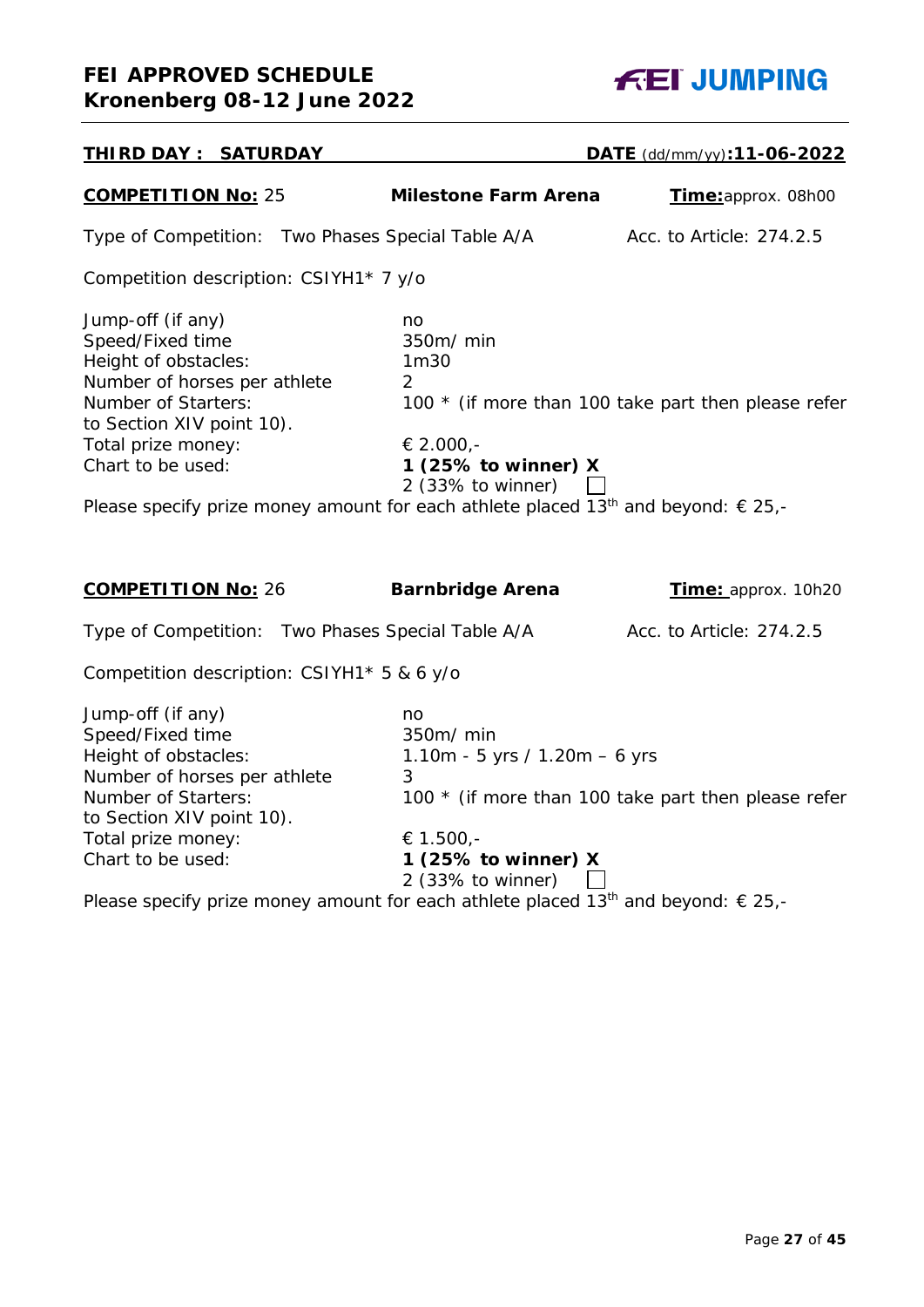

# <span id="page-27-0"></span>**X. FACILITIES OFFERED**

#### <span id="page-27-1"></span>**1. ATHLETES**

#### **Accommodation**

Hotel: Parkhotel Horst (approx. 5km) Address: Tienrayseweg 2 / 5961 NL Horst Telephone: 0031-773976000 At the expense of: The Organiser  $\Box$  or Athletes  $\boxtimes$ Accommodated (bed and breakfast) from to

#### **Meals**

At the expense of: The Organiser  $\Box$  or Athletes  $\boxtimes$ Meals provided from Wednesday to Saturday .

Athletes have to make hotel reservations themselves

#### <span id="page-27-2"></span>**2. GROOMS**

#### **Accommodation.**

Requests for accommodation must be sent with entries. At the expense of: The Organiser  $\Box$  or Athletes  $\boxtimes$ Accommodated (bed and breakfast) from to

#### **Meals.**

At the expense of: The Organiser  $\Box$  or Athletes  $\boxtimes$ Meals provided from Wednesday to Saturday .

Free breakfast provided from Thursday - Saturday (times will be published at online.equipe.com)

**NB**: If applicable, Organiser must provide proper sanitary conditions. The showering facilities should be sufficient for both male and female grooms with hot and cold water. Shower facilities as well as restrooms should at all times be in a state of cleanliness.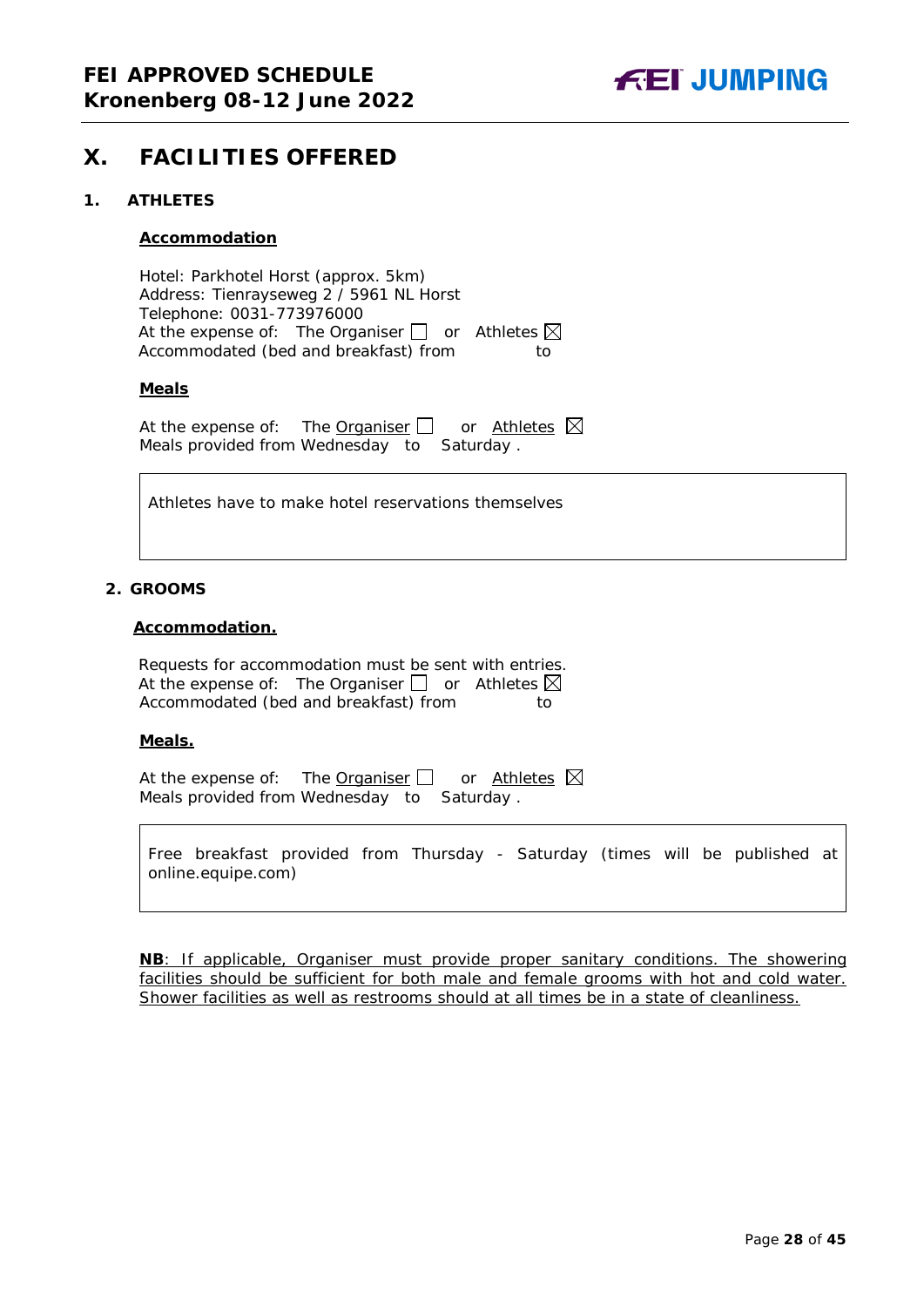# <span id="page-28-0"></span>**XI. LOGISTICAL/ADMINISTRATIVE/TECHNICAL INFORMATION**

#### <span id="page-28-1"></span>**1. DRAW**

List of Draws, time, date and location: Wednesday 8 June 2022-18h00 - Showoffice

## <span id="page-28-2"></span>**2. COMPETITION ARENA(S)**

| Arena:           | Milestone Farm Arena(Sand)                                |
|------------------|-----------------------------------------------------------|
| Dimensions:      | 85m x 90m                                                 |
| Type of footing: | sand(Agterberg)                                           |
| Arena:           | Barnbridge Arena (Grass)                                  |
| Dimensions:      | 120m x 60m                                                |
| Type of footing: | grass (Agterberg)                                         |
| Arena:           | Barnbridge Arena(Sand) (Only used in case of bad weather) |
| Dimensions:      | 85m x 55m                                                 |
| Type of footing: | sand(Agterberg)                                           |

*We will use the whole weekend the grass arena (Barnbridge arena). Only in case of bad weather circumstances it is possible that instead of the grass arena we will use the sand arena.* 

## <span id="page-28-3"></span>**3. PRACTICE ARENA(S)**

| Arena:           | Arena North (Indoor Flatwork)                             |
|------------------|-----------------------------------------------------------|
| Dimensions:      | 95m x 35m                                                 |
| Type of Footing: | sand (Agterberg)                                          |
| Arena:           | 4Horses Arena (Indoor warmingup for Milestone Farm Arena) |
| Dimensions:      | 70m x 30m                                                 |
| Type of Footing: | sand (Agterberg)                                          |
| Arena:           | Arena East (Outdoor warmingup for Milestone Farm Arena)   |
| Dimensions:      | 85m x 55m                                                 |
| Type of Footing: | sand (Agterberg)                                          |
| Arena:           | Arena Small East (warmingup Barnbridge Arena)             |
| Dimensions:      | 90m x 30m                                                 |
| Type of Footing: | sand (Agterberg)                                          |

Riders must have the possibility to exercise their horses in an exercise area under a Steward's supervision at least 30 minutes per day outside of the competition warm-up period. Details of opening times of exercise areas must be included in the timetable.

## <span id="page-28-4"></span>**4. STABLES**

Size of boxes 3 m x 3 m (at least 3m x 3m) **An adequate number of stables must be at least 4m x 3m to accommodate the larger Horses.**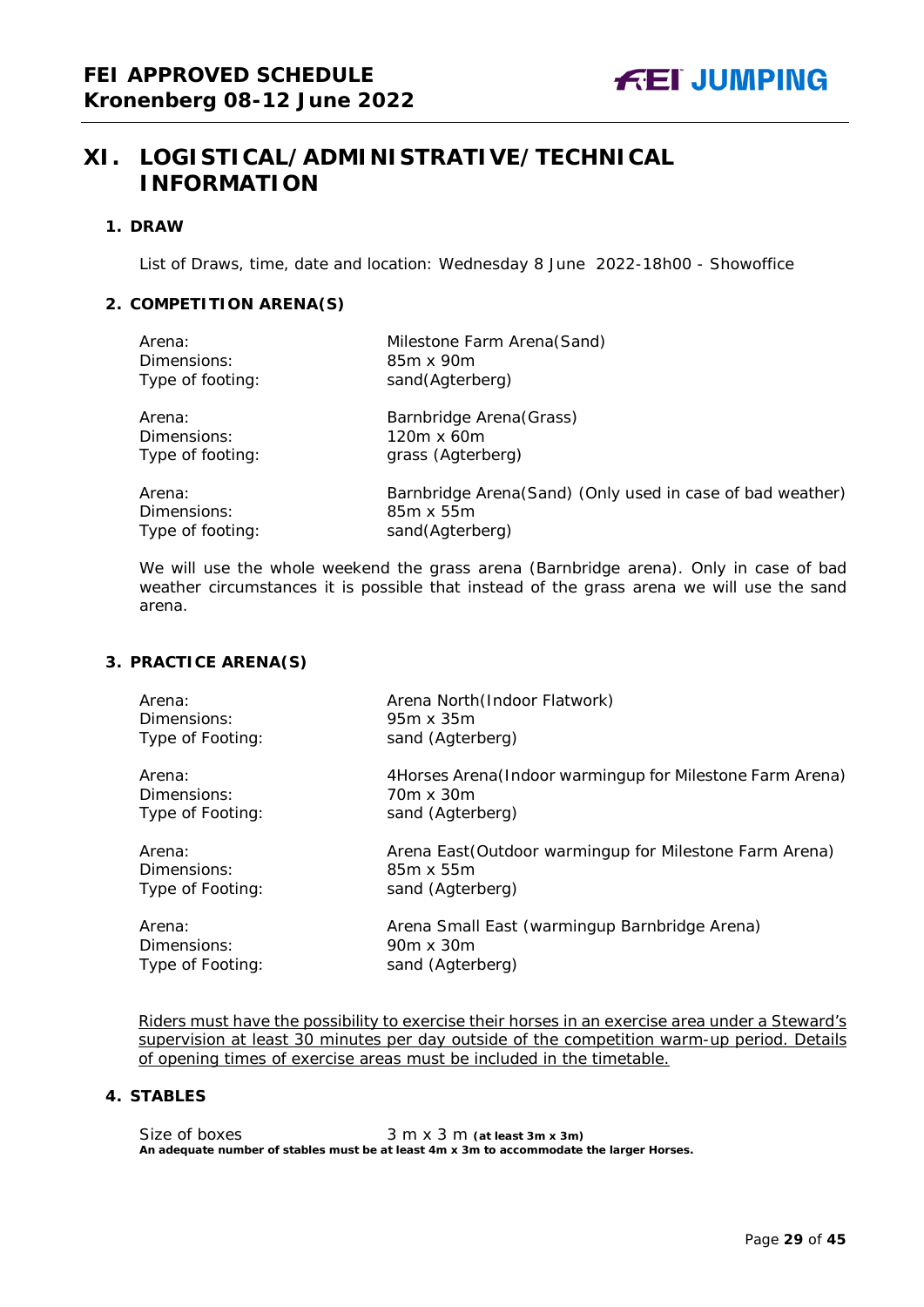**FEI JUMPING** 

Accommodation for the horses in boxes will be available temporary tent stables. Request for 20% large boxes must be send with the definite entries and will be on a first come first served bases, the cost of the large box,  $\epsilon$  50,-, will be charged additional pace for organiser to include details if necessary

#### <span id="page-29-0"></span>**5. SAFETY CUPS**

Name of Manufacturer: Type 'Isitrade' - Cardinali & Rothenberger GmbH / Bunde (GER)

#### <span id="page-29-1"></span>**6. TIMING DEVICE**

| Name of Manufacturer: | ALGE-TIMING GmbH                 |
|-----------------------|----------------------------------|
| Model:                | Timy3 WP / PR1aW / WTN           |
| FEI Report number:    | 2014001 A/ 2014002 B / 2014002 C |

#### <span id="page-29-2"></span>**7. SCORING/TIMING PROVIDER**

Will you use a FEI Certified Service Provider to manage the scoring and timing at your Event?

*(The list of certified Service Providers is available here:* [https://inside.fei.org/fei/your](https://inside.fei.org/fei/your-role/it-services/it-providers/list)[role/it-services/it-providers/list](https://inside.fei.org/fei/your-role/it-services/it-providers/list)*)*

Yes  $\boxtimes$ Name of the company: Equipe AB FEI Certified Service Provider ID number: **GU22Y101AKSCH** Contact person at Event Name: Jon Stenqvist FEI ID number: 10095447 Contact email: *Jon.stenqvist@equipe.com* 

#### *Please fill in Annex XV – FEI Entry System for the Timing Provider*

The FEI may require to be provided with real time results data feed of your Events according to FEI requirements; in this case you and your provider will be informed accordingly.

#### <span id="page-29-3"></span>**8. OTHER TECHNOLOGY/SERVICE PROVIDER(S)**

Will you use other technology/service provider(s) at your event?

No  $\boxtimes$ 

#### <span id="page-29-4"></span>**9. PRIZE GIVING CEREMONY**

The owner of the winning horse/pony must be invited to the prize giving ceremony for the Grand Prix, if present at the event.

The number of athletes required to present themselves for the prize-giving ceremony of each competition is 3. For competition 07, 10 & 20 the best 6 riders .

All Prize Giving Ceremonies must strictly follow the **Covid-19 guidelines for Prize giving protocols and media activities.**

## <span id="page-29-5"></span>**10.ADVERTISING ON ATHLETES AND HORSES**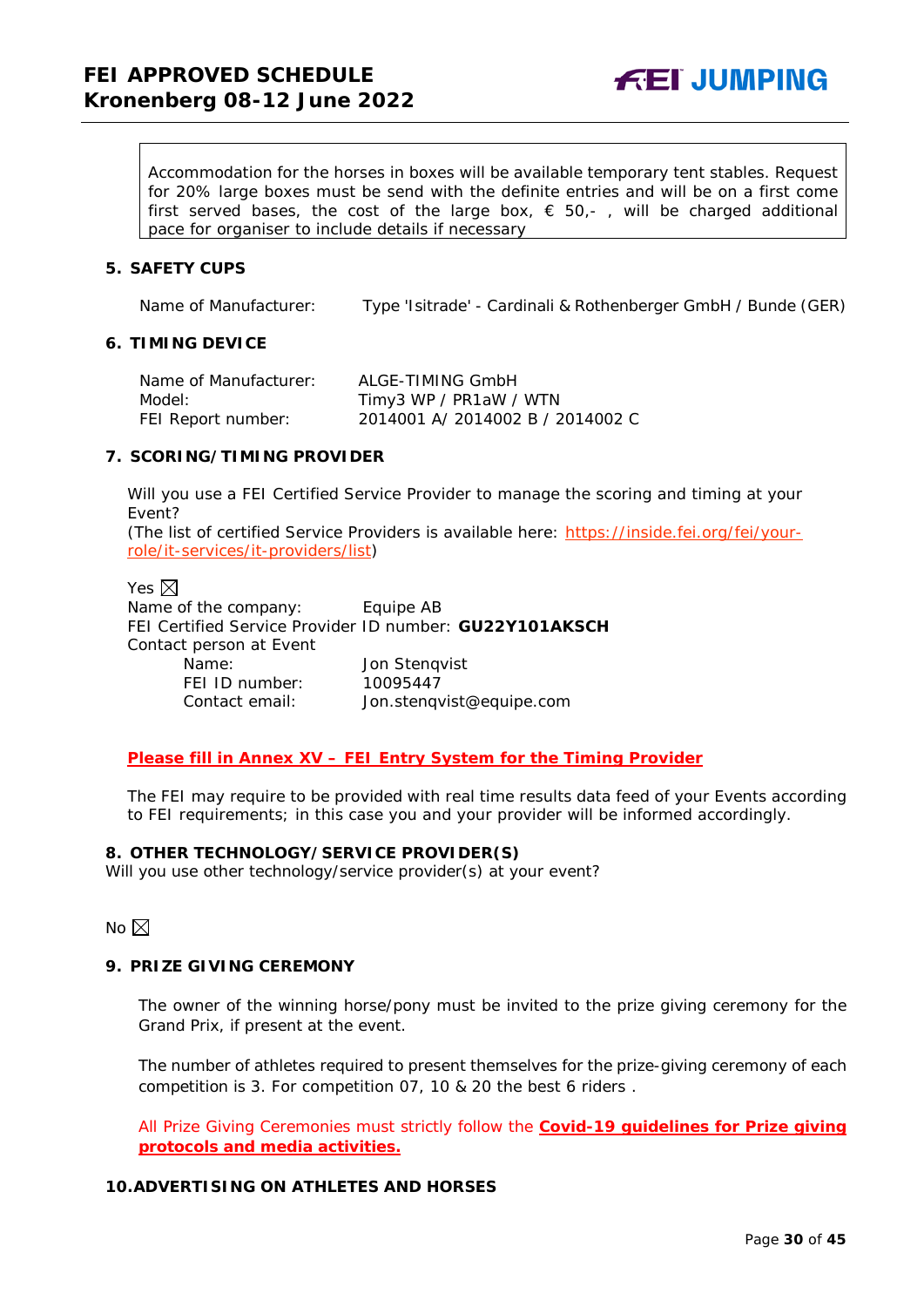

At CSI events, and all competitions except for the Nations Cup, athletes are authorised to carry the logo of their personal sponsor in accordance with the articles 256.3 and 257.3 of the FEI Jumping Rules.

The Chief Steward will check that the advertising on athletes and horses complies with these Articles.

#### <span id="page-30-0"></span>**11.TICKETING**

Are you selling tickets for spectators to attend your event: Yes  $\Box$  No  $\boxtimes$ Name of your ticketing provider: Web address to buy ticket:

### <span id="page-30-1"></span>**12.BETTING**

Betting will be authorised by the Organiser: Yes  $\Box$  No  $\boxtimes$ 

#### <span id="page-30-2"></span>**13.TRANSPORT REIMBURSMENT HORSES / PONIES**

Transport expenses to be paid by: The Organiser  $\Box$  at per km. The Athlete  $\boxtimes$ 

#### <span id="page-30-3"></span>**14.WELCOME**

The time and date of arrival of athletes, horses and their means of transport must be given to the Organiser in order to facilitate their arrival.

#### <span id="page-30-4"></span>**15.LOCAL TRANSPORTATION - ARRANGEMENTS FROM HOTEL TO SHOWGROUNDS** Walking distance

Organiser Shuttle Service  $\Box$ Public Transport  $\Box$  to be paid by the Organiser  $\Box$  / the Athlete  $\boxtimes$ If paid by Athlete approximate cost per round trip: Approx € 25 euro Other:

#### <span id="page-30-5"></span>**16.ENTRY RIGHT TO SHOWGROUNDS/ACCREDITED PERSONS**

Entry right to the stable area according to FEI Veterinary Regulations Articles 1008-1009.

NUMBER OF ACCREDITED PERSONS:

Athlete: 1 Partner: 1 Groom: 1 Horse Owner: x two (2) accreditations per horse acc. to FEI-Passport

#### <span id="page-30-6"></span>**17.SUSTAINABILITY**

Please consider the environment when organising an FEI Event. Please find useful information on FEI Sustainability here: [http://inside.fei.org/fei/your](http://inside.fei.org/fei/your-role/organisers/handbook)[role/organisers/handbook](http://inside.fei.org/fei/your-role/organisers/handbook)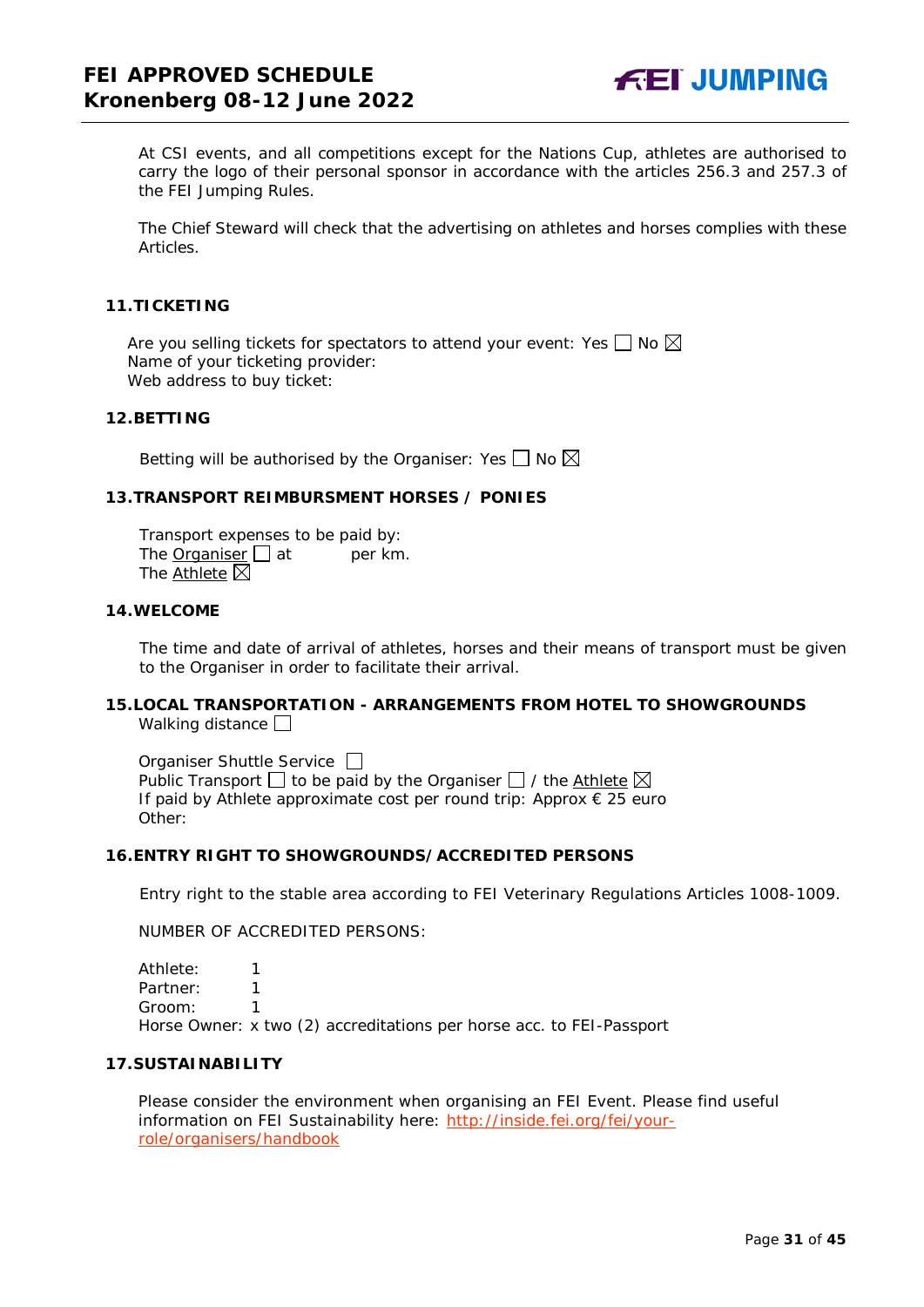# <span id="page-31-0"></span>**XII. VETERINARY MATTERS**

#### <span id="page-31-1"></span>**1. CUSTOMS FORMALITIES**

Contact details for Customs Formalities:

| Name:          | Horse Service International BV                     |                              |
|----------------|----------------------------------------------------|------------------------------|
| Address:       | Hazenkampweg 6 / 5964 PE Meterik (The Netherlands) |                              |
| Telephone:     | 0031-77 398 4545                                   |                              |
| Fax:           | 0031-773983536                                     |                              |
| Email:         | info@horseservice.nl                               | Website: www.horseservice.nl |
| Opening hours: | Monday till Friday 09h00 - 17h00                   |                              |

The athletes have to arrange their own transportation and are moreover responsible for arranging correct custom formalities. The OC provides a health certificate for  $\epsilon$ 70,00 (including VAT). If an athlete from outside the Netherlands will need health certificate(s), please inform the show office at you arrival and at least before Thursday 14.00 hrs pm. The OC will charge the health certificates once the NVWA has made them. For Healthpapers outside the EU & North Ireland will be an additional fee of €30 euro (incl. VAT) per horse

#### <span id="page-31-2"></span>**2. HEALTH REQUIREMENTS**

## **GENERAL**

In accordance with the FEI Code of Conduct for the Welfare of the Horse it is imperative that all Horses at FEI Events are physically fit and free from infectious disease before being allowed to compete.

## **ENTRY OF HORSES**

Required health tests and vaccinations: Quarantine period: Specimen Import Licence applied:

For questions or problems, please contact your Government Veterinary Services.

Space for organiser to include details if necessary

#### <span id="page-31-3"></span>**3. NATIONAL REQUIREMENTS**

If applicable please provide:

Space for organiser to include details if necessary

#### <span id="page-31-4"></span>**4. PONIES**

FEI Veterinary Regulations, Chapter IX and Annex IX: For all Pony Events, Ponies must be available for Pony Measurement if requested by the FEI.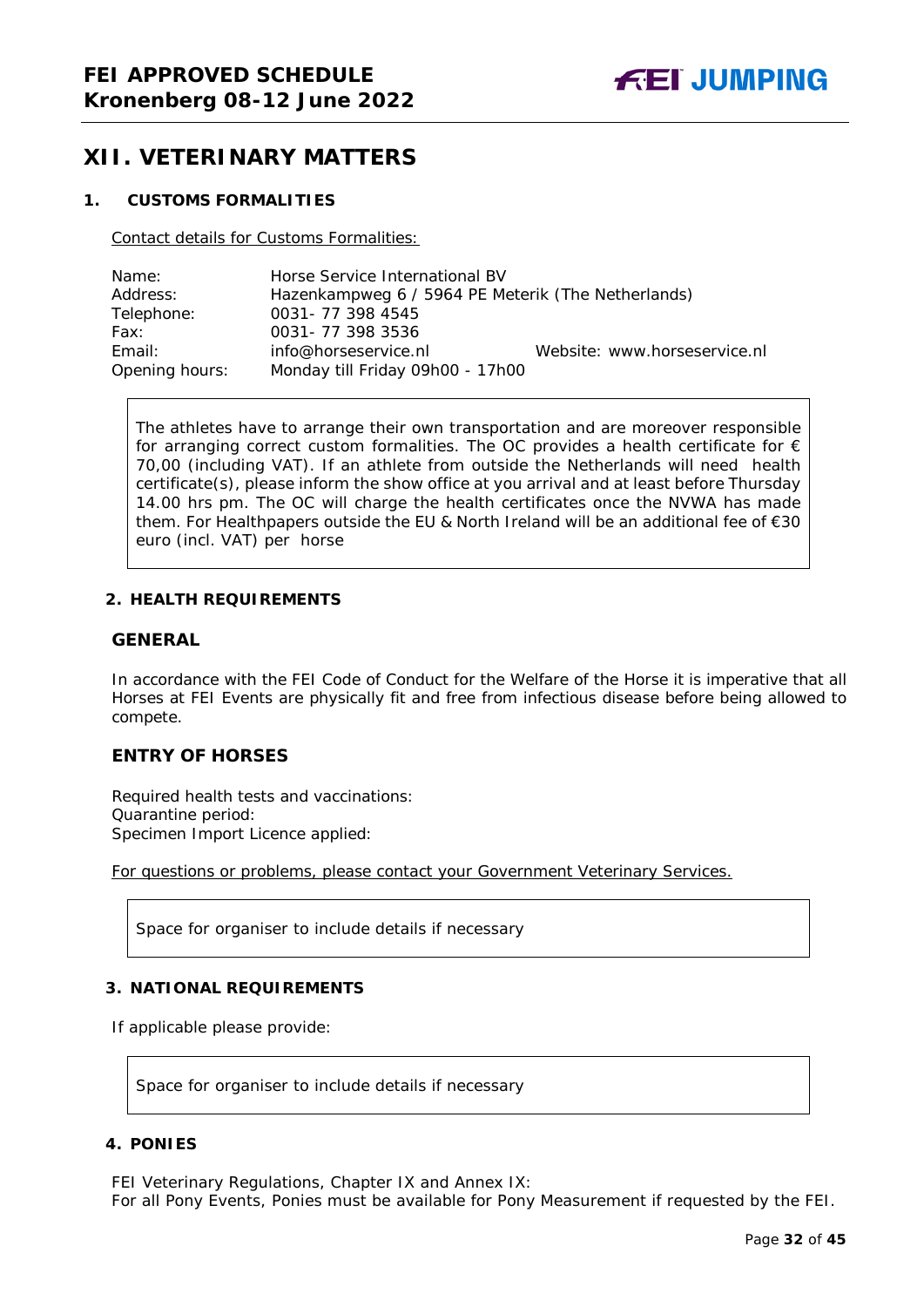#### <span id="page-32-0"></span>**5. INJURY SURVEILLANCE**

FEI Veterinary Regulations, Chapter VIII: Horses participating in FEI Events are subject to injury surveillance protocols; and in the event of fatality, a post mortem examination.

#### <span id="page-32-1"></span>**6. TRANSPORT OF HORSES**

Horses must be fit to travel and be transported in suitable vehicles for the transport of horses. Any government requirements for disease testing and control must be requested well in advance, to ensure that the horse is in compliance by the time of arrival at the border of the country where the Event is taking place. Athletes, or their representatives, have the responsibility to comply with national legislation in both their country of origin and the host nation of the Event. Where necessary athletes must contact local government authorities or veterinary advisors for information regarding animal health requirements and transport legislation. Within the European Union (EU), this includes EU Council Regulation (EC) No 1/2005 concerning the protection of animals during transport within the Member States of the EU.

#### <span id="page-32-2"></span>**7. VENUE ARRIVAL INFORMATION & FITNESS TO COMPETE**

#### **7.1. PASSPORTS. FEI General Regulations, Art. 137**

### **For all issues relating to FEI Horse Passports/FEI Recognition Cards please contact your National Federation.**

All Horses competing at FEI Events must be registered with the FEI.

FEI Passports or FEI Recognition Cards (for those Horses with a national passport approved by the FEI) are compulsory for FEI Events.

NB: Horses entered in CIMs and in CSIP in their country of residence are not required to have an FEI Passport or FEI Recognition Card but must be properly registered with the FEI and identifiable (FEI General Regulations, Art. 137.2).

Athletes who do not present a Horse's Passport and/or Recognition Card, or one that is not correctly validated or fail to meet other passport requirements will be **subject to Sanctions in accordance with Annex VI of the FEI Veterinary Regulations** and may not be allowed to compete.

**NB** for Horses permanently resident in a Member State of the European Union: all Horses must have a national EU passport in compliance with EU Regulations to which a FEI Recognition card is applied. The exception to this being Horses in possession of an FEI passport which has been continually revalidated without interruption.

## **7.2. VACCINATIONS - EQUINE INFLUENZA. FEI Veterinary Regulations, Art. 1003**

Horses competing at FEI Events must comply with the requirements for Equine Influenza vaccination in accordance with the Veterinary Regulations and as summarised below.

| <b>VACCINATION</b>    | <b>PROTOCOL</b>                        | <b>ELIGIBILITY TO ENTER</b><br><b>VENUE</b>   |  |  |
|-----------------------|----------------------------------------|-----------------------------------------------|--|--|
| <b>Primary Course</b> | 1 <sup>st</sup> Vaccination: day 0     | May compete 7 days after the                  |  |  |
|                       | 2 <sup>nd</sup> Vaccination: day 21-92 | 2 <sup>nd</sup> Vaccination                   |  |  |
| <b>First Booster</b>  | Within 7 months of the 2 <sup>nd</sup> | May compete for 6 months $+21$                |  |  |
|                       | vaccination of the Primary             | days after the 2 <sup>nd</sup> vaccination of |  |  |
|                       | Course                                 | the Primary Course                            |  |  |
|                       |                                        | Must not compete in the 7 days                |  |  |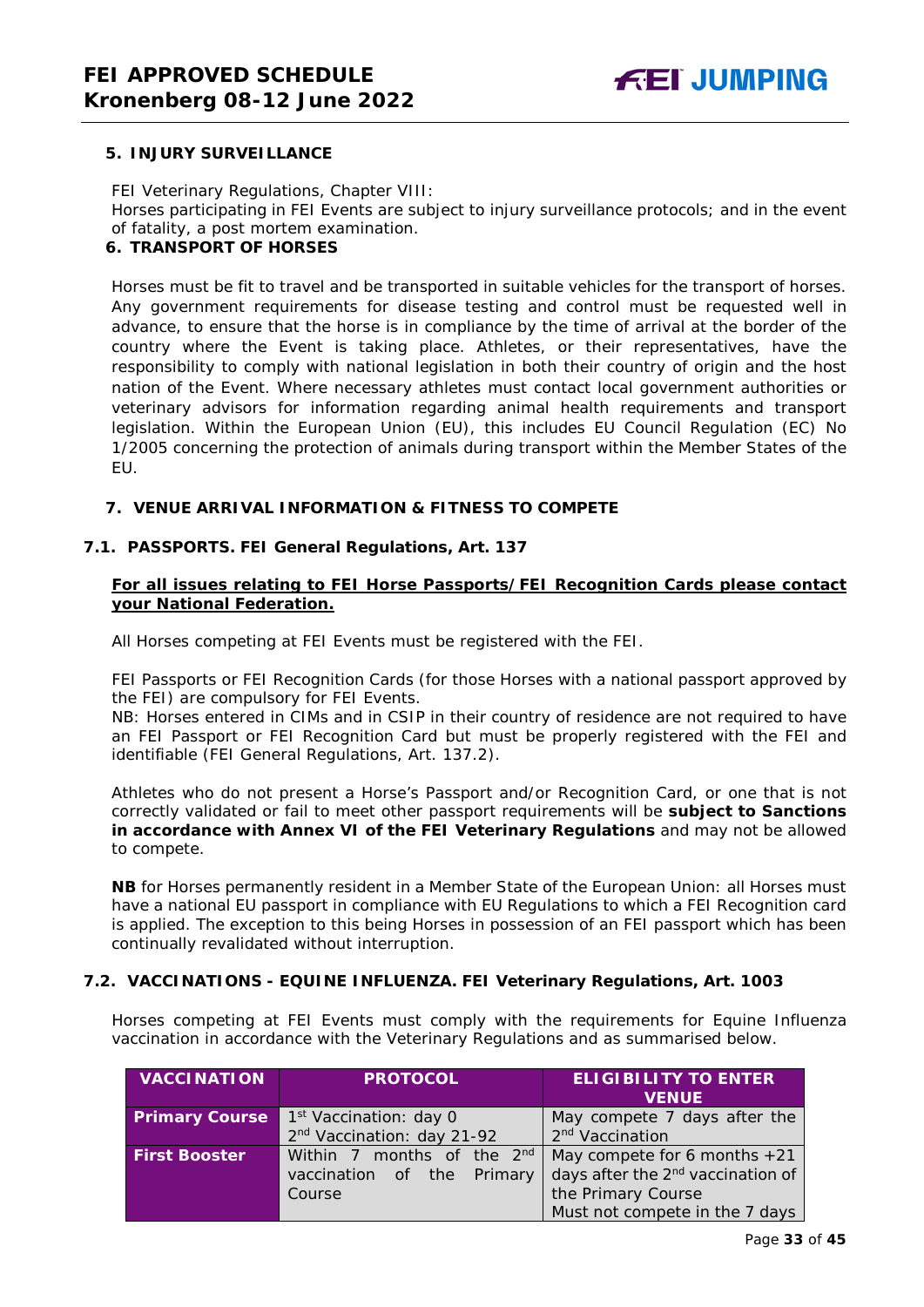|                 |                                                                | after receiving a vaccination  |
|-----------------|----------------------------------------------------------------|--------------------------------|
| <b>Boosters</b> | <b>MINIMUM:</b> within one year of   Must have been vaccinated |                                |
|                 | previous booster vaccination                                   | within 6 months $+21$ days     |
|                 | IF COMPETING: must be in                                       | before arriving at the Event   |
|                 | the 6 months $+21$ days of the                                 | Must not compete in the 7 days |
|                 | booster previous vaccination                                   | after receiving a vaccination  |

All FEI registered Horses intending to compete at FEI Events (including CIMs) must be vaccinated against Equine Influenza in accordance with these VRs. The exception being if the applicable domestic legislation prevents the use of Equine Influenza vaccines within the relevant territory

#### **7.3. EXAMINATION ON ARRIVAL. FEI Veterinary Regulations, Art. 1031**

On arrival at an Event venue, all Horses must undergo an examination by a veterinarian to confirm their identification from their passport and micro-chip ID (where present), their vaccination status and general health. To protect all horses attending events, any Horse with a questionable health status concerning vaccination, disease or other concerns, must be stabled within the isolation facilities provided by the Organising Committee pending a decision on entering the venue. PRs must fulfil the Horse Health Requirements via the FEI HorseApp in advance of the event which will be checked at the Examination on Arrival.

#### **7.4. HORSE INSPECTIONS. FEI Veterinary Regulations, Art. 1034-1042**

All Horses will be assessed for their fitness to compete during the Horse Inspection. Any Horse demonstrating questionable fitness may be referred to the Holding Box for further veterinary examination. Horses not deemed fit to compete by the Inspection Panel will not be permitted to compete.

#### **7.5. LIMB SENSITIVITY EXAMINATION. FEI Veterinary Regulations, Art. 1048-1053 and Annex VIII**

All Horses are subject to examination under the protocol for abnormal limb sensitivity throughout the period of an Event. For Jumping that includes, but is not limited to, between rounds and before the Jump Off. Horses may be examined once or on multiple occasions during the Period of an Event.

Horses may be selected for examination under the protocol randomly or they may be targeted. All Horses selected to be tested must submit promptly to the examination or are subject to immediate disqualification. There is no obligation to examine any specific number of Horses at an Event.

#### <span id="page-33-0"></span>**8. EQUINE ANTI-DOPING AND CONTROLLED MEDICATION PROGRAMME (EADCMP). FEI VETERINARY REGULATIONS, CHAPTER VII**

#### **8.1. SAMPLING. FEI Veterinary Regulations, Chapter VII**

All horses competing at FEI Events may be subject to sampling for the presence of Prohibited Substances in accordance with the Anti-Doping and Controlled Medication Regulations (EADCMRs). Horses may be selected for sampling in accordance with obligatory testing, targeted or random sampling procedures. Refer to FEI Financial Charges for details of fees relating to Equine and Human Anti-Doping program (EADCMP), which OCs/NFs have the right to charge to the athlete (applicable for all FEI events worldwide).

#### **8.2. ELECTIVE TESTING. FEI VETERINARY REGULATIONS ARTICLES 1058**

Elective Testing may be carried out prior to an Event to check for the presence of Prohibited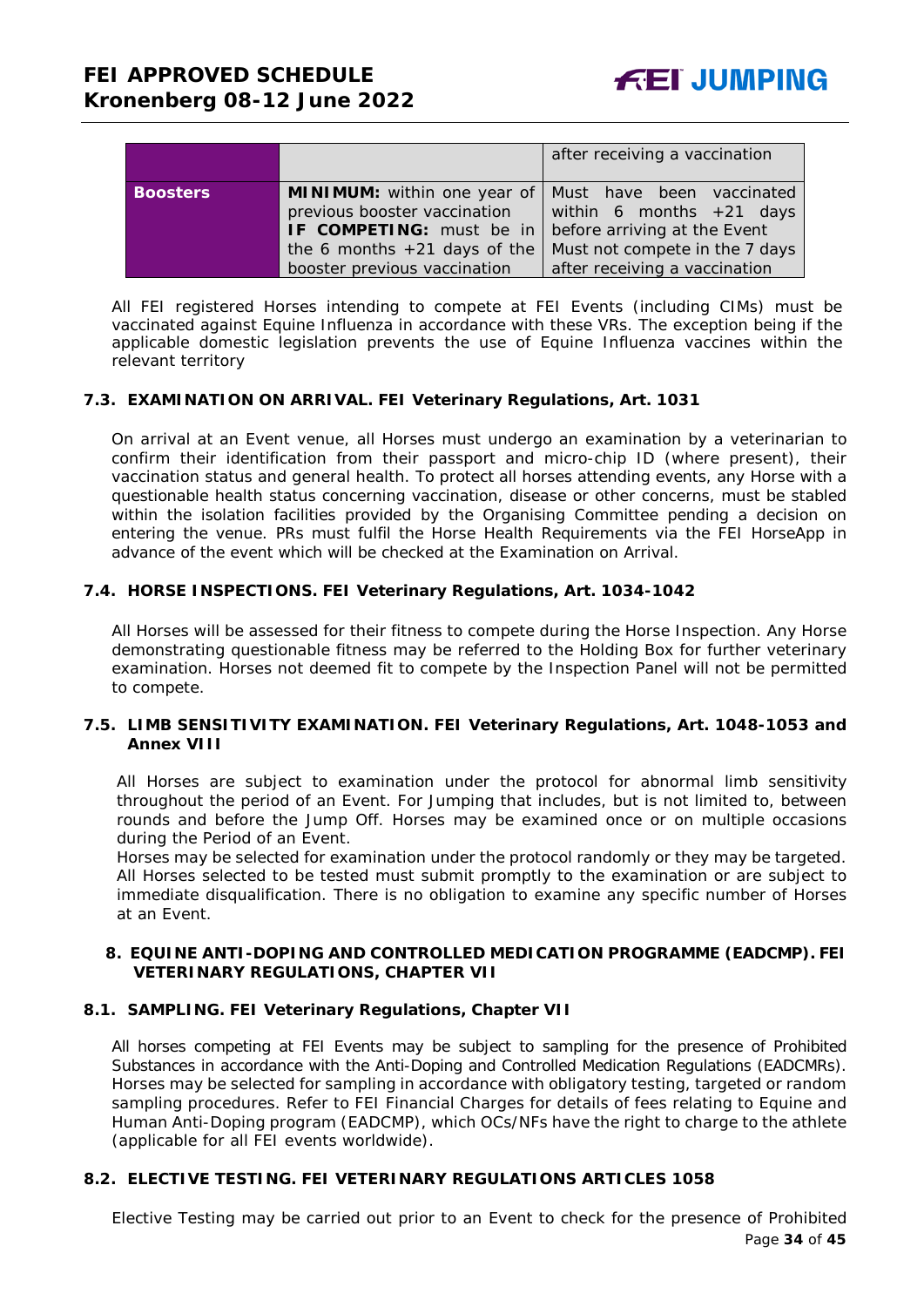Substances. Please refer to <https://inside.fei.org/fei/cleansport/horses> for information and details.

# <span id="page-34-0"></span>**XIII. HUMAN ANTI-DOPING**

Athletes can be tested at any FEI Event, by the FEI or by other Anti-Doping Organisations with Testing jurisdiction. Organisers will have the responsibility to provide facilities and staff/volunteers to facilitate such Testing if requested by the FEI as outlined in article 22.3 of the FEI's Anti-doping Rules for Human Athletes (ADRHA).

The ADRHA rules are published on the FEI website at [http://inside.fei.org/content/anti-doping](http://inside.fei.org/content/anti-doping-rules)[rules.](http://inside.fei.org/content/anti-doping-rules)

# <span id="page-34-1"></span>**XIV. ADDITIONAL INFORMATION**

## <span id="page-34-2"></span>**1. THE FEI POLICY FOR ENHANCED COMPETITION SAFETY DURING THE COVID-19 PANDEMIC**

The FEI Policy for Enhanced Competition Safety during the Covid-19 Pandemic ("Policy") (https://inside.fei.org/system/files/FEI%20Policy%20for%20Enhanced%20Competition%2 0Safety%20during%20the%20Covid-19%20Pandemic%20-

%20Effective%201%20July%202020%20-%20Updated%2012%20October%202020.pdf)

is mandatory and applies for any FEI Event taking place **as of 1 July 2020**. The Policy has been developed based on currently accepted best practices by the WHO and US Center for Disease Control (CDC) and will be continually reviewed and updated as more information becomes available. It is not intended to replace the applicable guidance and policies from domestic government and health authorities, but to supplement their recommendations with sport specific considerations.

The OC shall submit the risk assessment and mitigation plan (including name and contact details of the person in charge) to the FEI as an annex to the Event Schedule, **at the latest ten (10) working days before the event's deadline for Definite Entries**.

Events for which the FEI has not received the documented risk assessment and mitigation measures plan in accordance with article 2.1.g) of the Policy **will be removed from the FEI calendar** in accordance with Article 112.3 of the FEI General Regulations.

## **ASSUMPTION OF RISK / WAIVER OF LIABILITY**

In consideration of being allowed to participate in the Event and related activities, all Participants (as defined in the Policy) acknowledge, appreciate, and agree that:

- 1. Participation includes possible exposure to and illness from infectious diseases including but not limited to COVID-19. While particular rules and personal discipline may reduce this risk, the risk of serious illness and death does exist; and,
- 2. The Participants knowingly and freely assume all such risks, both known and unknown, even if arising from the negligence of the OC or others, and assume full responsibility for their participation; and,
- 3. The Participants willingly agree to comply with the stated and customary terms and conditions for participation as regards protection against infectious diseases. If, however, a Participant observes any unusual or significant hazard during his/her presence or participation, the Participant will remove himself/herself from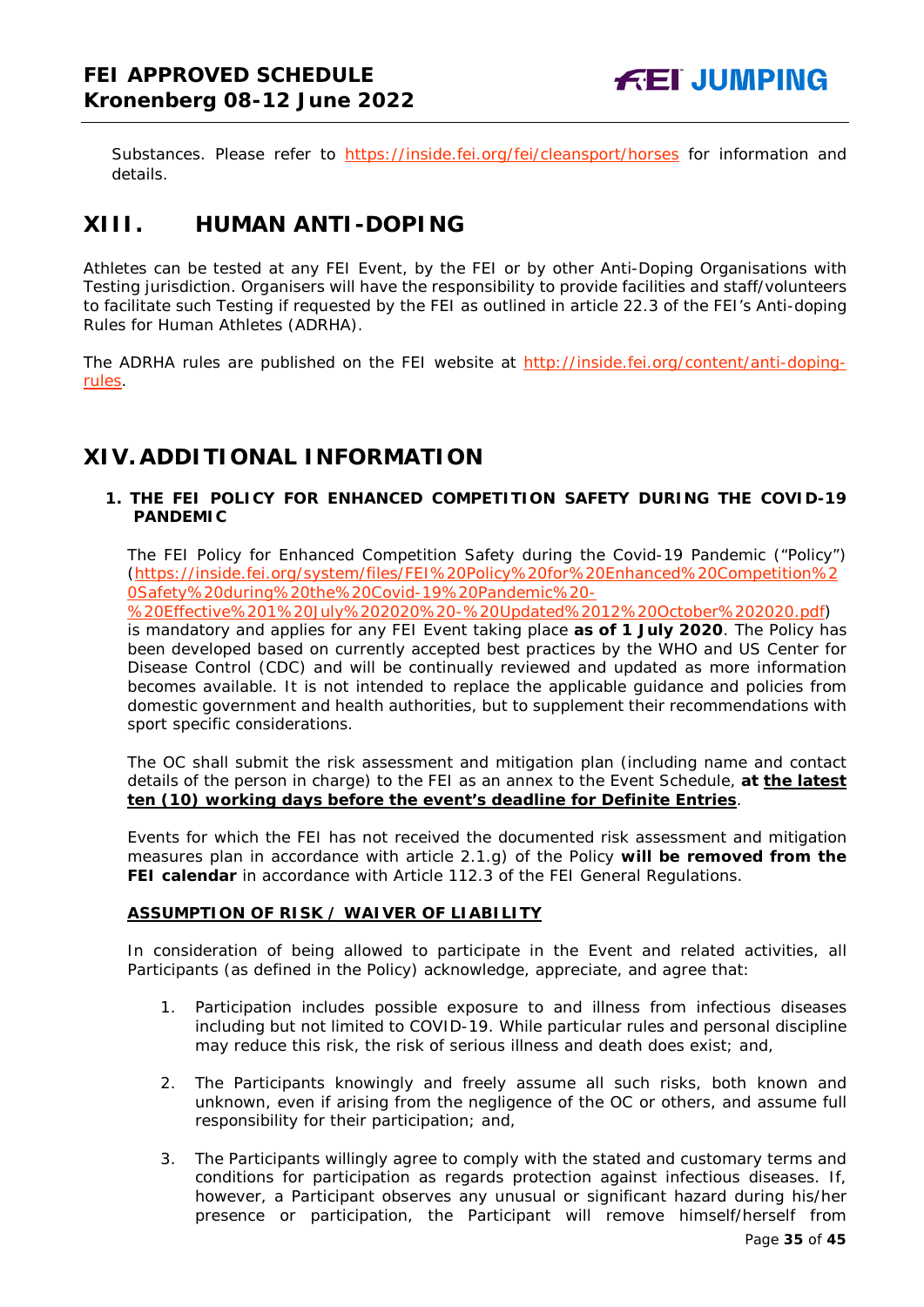participation and bring such to the attention of the nearest official immediately; and,

4. The Participants, for themselves and on behalf of their heirs, assigns, personal representatives and next of kin, HEREBY RELEASE AND HOLD HARMLESS THE OC AND THE FEI, their officers, officials, agents, and/or employees, other participants, sponsoring agencies, sponsors, advertisers, and if applicable, owners and lessors of premises used to conduct the event ("RELEASEES"), WITH RESPECT TO ANY AND ALL ILLNESS, DISABILITY, DEATH, or loss or damage to person or property, WHETHER ARISING FROM THE NEGLIGENCE OF RELEASEES OR OTHERWISE, to the fullest extent permitted by law.

The Participants confirm to have read this release of liability and assumption of risk agreement, fully understand its terms, understand that they have given up substantial rights.

#### <span id="page-35-0"></span>**2. INSURANCES AND NATIONAL REQUIREMENTS**

Equestrian sports involve inherent dangerous risks. To the greatest extent permitted by law, the FEI and the FEI Event Organiser shall NOT be liable for any damages relating to loss of property or injury of any kind to Athletes, Owners, Support Personnel or Horses at or in connection with an FEI Event and the FEI expressly excludes all such liability.

#### **2.1. ATHLETES, OWNERS AND SUPPORT PERSONNEL**

#### **2.1.1. Personal Accident and Health Insurance**

It is your responsibility as an Athlete/Owner/ Support Personnel to ensure that you have adequate personal accident insurance in place to cover your participation at FEI Events and in particular to insure against any personal injury or medical expenses arising from an accident, injury or illness which may occur at a FEI Event.

You should check with your National Federation to confirm if your National Federation's insurance policy (if any) covers personal accidents and/or illnesses which may occur when you are attending/participating in FEI Events.

If your National Federation does not have a personal accident/health insurance policy or if the National Federation's insurance policy does not cover personal accident or health claims, then you should obtain your own personal accident and health insurance policy to cover your attendance/participation at FEI Events.

#### **2.1.2. Personal Property Insurance**

You should also ensure that you are insured against property loss, theft or damage which may occur at an FEI Event.

Again, the advice is to check with your National Federation to confirm if they have an insurance policy in place which would cover you in case of such property loss, theft or damage. If not, then you should obtain your own personal property insurance to cover such situations.

#### **2.1.3. Press Equipment**

Press equipment and other items left in the Press workroom, Press lockers, the Press Tribune or anywhere on the showgrounds are left entirely at the owner's risk. The Organising Committee does not accept any responsibility for any loss or damage to such equipment or items. Members of the Press are advised not to leave any equipment or personal items unattended.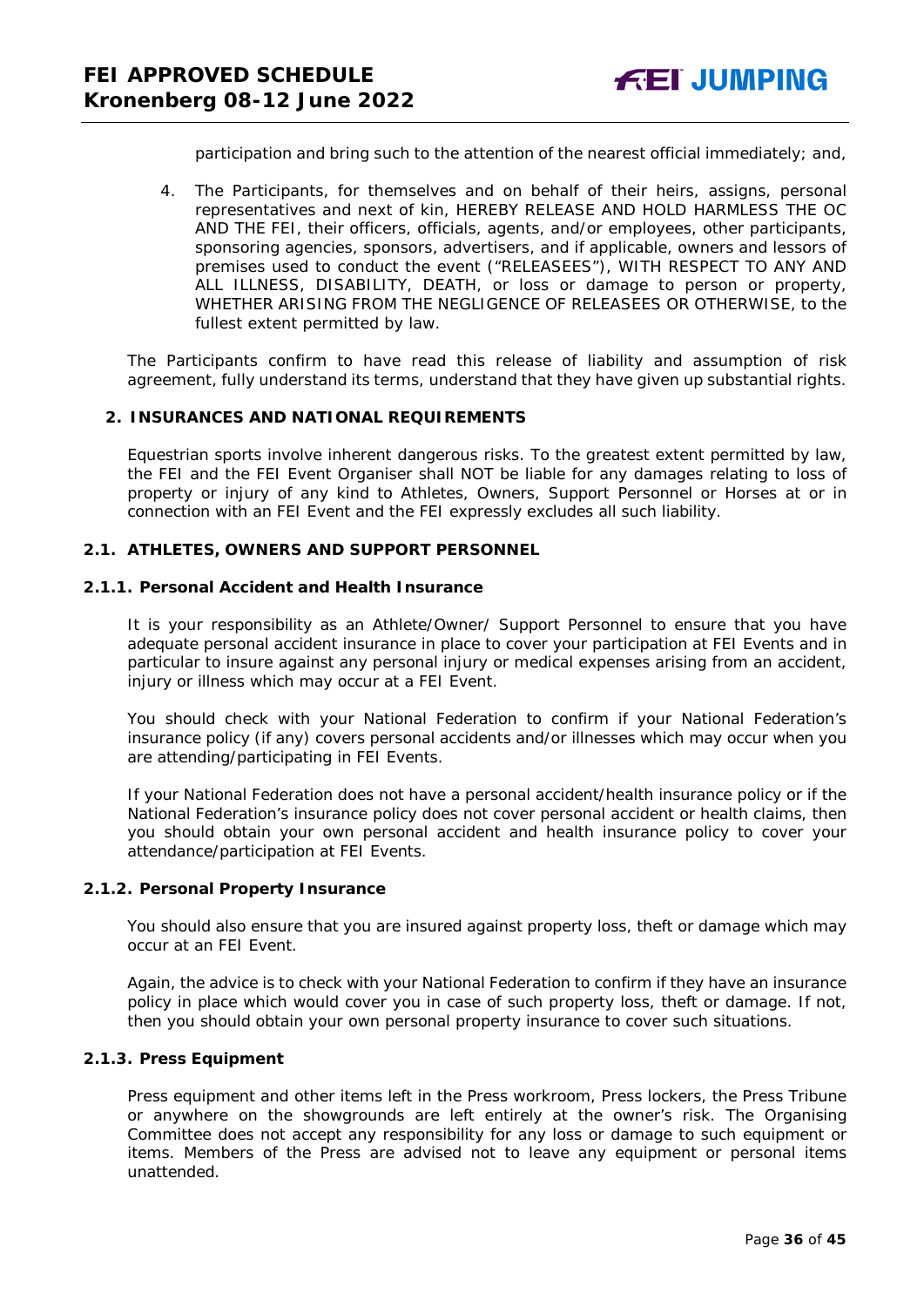#### **2.2. ATHLETES AND OWNERS**

#### **2.2.1. Third Party Liability Insurance**

As an Athlete/Owner you are personally responsible for damages to third parties caused by you, your employees, Support Personnel, your agents or your Horses. You are, therefore, strongly advised to take out third-party liability insurance providing full coverage in relation to FEI Events at home and abroad, and to keep the policy up to date.

The FEI and the Organiser will NOT be responsible for any damage caused to third parties by you, your employees, Support Personnel, your agents or your Horses.

#### **2.2.2. Additional Liability Information**

To the greatest extent permitted by law, the organizer, the Organizing Committee and all persons workings for the Organizing Committee shall not be liable for any material of physical damage, accident or illness which may occur to owners, renters, competitors, horses and grooms, under any circumstances, within or out of the competition ground before, during or after the competitions. The Organizer, the Organizing Committee and all persons working for the Organizer shall not be liable for damage to driving vehicles, saddlers, stable attachment and other property (including theft and loss). The competitor indemnifies the Organizer, the Organizing Committee and all persons working for the Organizer from liability with regards to claims made by third parties, including the owners and renters of the horses, for compensation by the Organizer, the Organizing Committee and all persons working for the Organizing for all material or physical damage, or whatever nature, suffered by these third parties where such damage is caused by the competitor, their support Personnel, or their horses

#### **2.2.3. Horse Insurance**

As an Owner you should ensure that your Horses are adequately insured against any injuries or illnesses they may sustain while participating at a FEI Event.

Space for organiser to include reference to National Laws when necessary

#### <span id="page-36-0"></span>**3. PROTESTS/APPEALS**

To be valid, all Protests and Appeals must be made in writing and accompanied by a deposit of CHF 150.- or equivalent, as mentioned in the FEI General Regulations (Art. 161-162) available at the following link:

<https://inside.fei.org/content/general-regs-statutes>

## <span id="page-36-1"></span>**4. SCHOOLING DURING COMPETITIONS**

Athletes wishing to school during speed competitions (Table A and Table C) must inform the OC before these competitions begin. These athletes will start first in these competitions.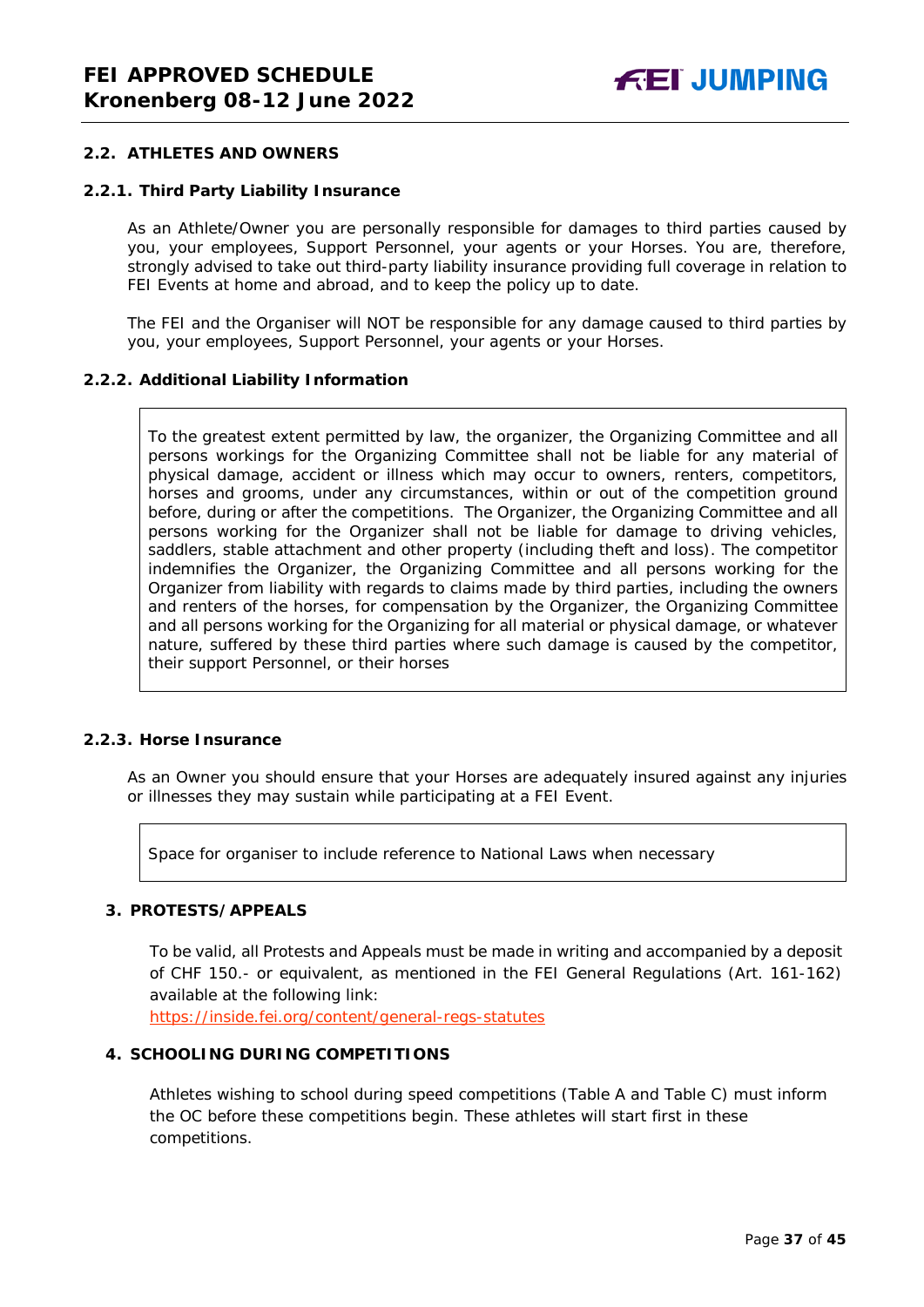#### <span id="page-37-0"></span>**5. STEWARDING**

- If an athlete is uncertain as to whether the boots they intends to use during an event are allowed, they or their representative should show the boots to the Chief Steward for their opinion before the boots are used in training or in competition.
- In addition, athletes are to be made aware that hind boots must be removed and placed again on the horse's legs in the presence of a Steward while in the warm-up arena prior to entering the competition arena for certain competitions. (If bandages are used in place of boots, athletes are not required to remove the bandages in the warm-up arena.) This procedure is compulsory for competitions for which boot and bandage control is mandatory, that is the Nations Cup, Grand Prix, and the competition with the highest prize money, and is at the discretion of the Chief Steward for other competitions.
- As an alternative to carrying out this procedure at the time designated by the Steward an athlete may ask their groom to take the boots to the in-gate and place them on the horse's legs in front of the Steward prior to the combination entering the arena.
- The Steward has the authority to intervene if a boot is deemed excessively tight by instructing that the boot be removed and put on again correctly. *[Stewards are to note that it is normal for a horse's gait to be somewhat affected immediately after boots have been removed and re-placed.]* If an athlete or his/her groom refuses to remove and replace the boot(s) when instructed to do so by the Steward, a Yellow Warning Card will be issued to the athlete in question.
- If it is deemed impossible or unsafe to remove the hind boots in the warm-up arena prior to the combination entering the competition arena, due to an extremely excited or nervous horse, the boots of the horse in question are to be removed by the athlete/groom following the athlete's round upon leaving the arena and inspected by the Steward. This inspection may be carried out during the boot and bandage control if the boot and bandage control is carried out for the competition in question.
- This procedure does not replace boot and bandage control after completion of an athlete's round for competitions for which boot and bandage control is mandatory (refer to JRs Art. 244.1).

#### <span id="page-37-1"></span>**6. DISPUTES**

In the event of any discussion concerning the interpretation of the schedule (in translated languages), the English version will be decisive.

## <span id="page-37-2"></span>**7. MODIFICATION TO SCHEDULE**

In exceptional circumstances, together with the approval of Chefs d'Equipe, host NF delegate, if any, and the Ground Jury, the Organiser may change the schedule in order to clarify any matter arising from an omission or due to unforeseen circumstances. Any such changes must be notified to all athletes and officials as soon as possible and they must be reported to the FEI Secretary General by the Technical Delegate, the President of the Ground Jury or the Foreign Judge, as applicable.

## <span id="page-37-3"></span>**8. ADDITIONAL INFORMATION FROM THE OC**

#### DOGS

Dogs are not allowed inside the building, outside the building they must be kept on leash all the time! Offences against those rules will incur a fine of  $€ 100.00$  per offence and in case of a repeated offence will lead to permanent exclusion from the showground.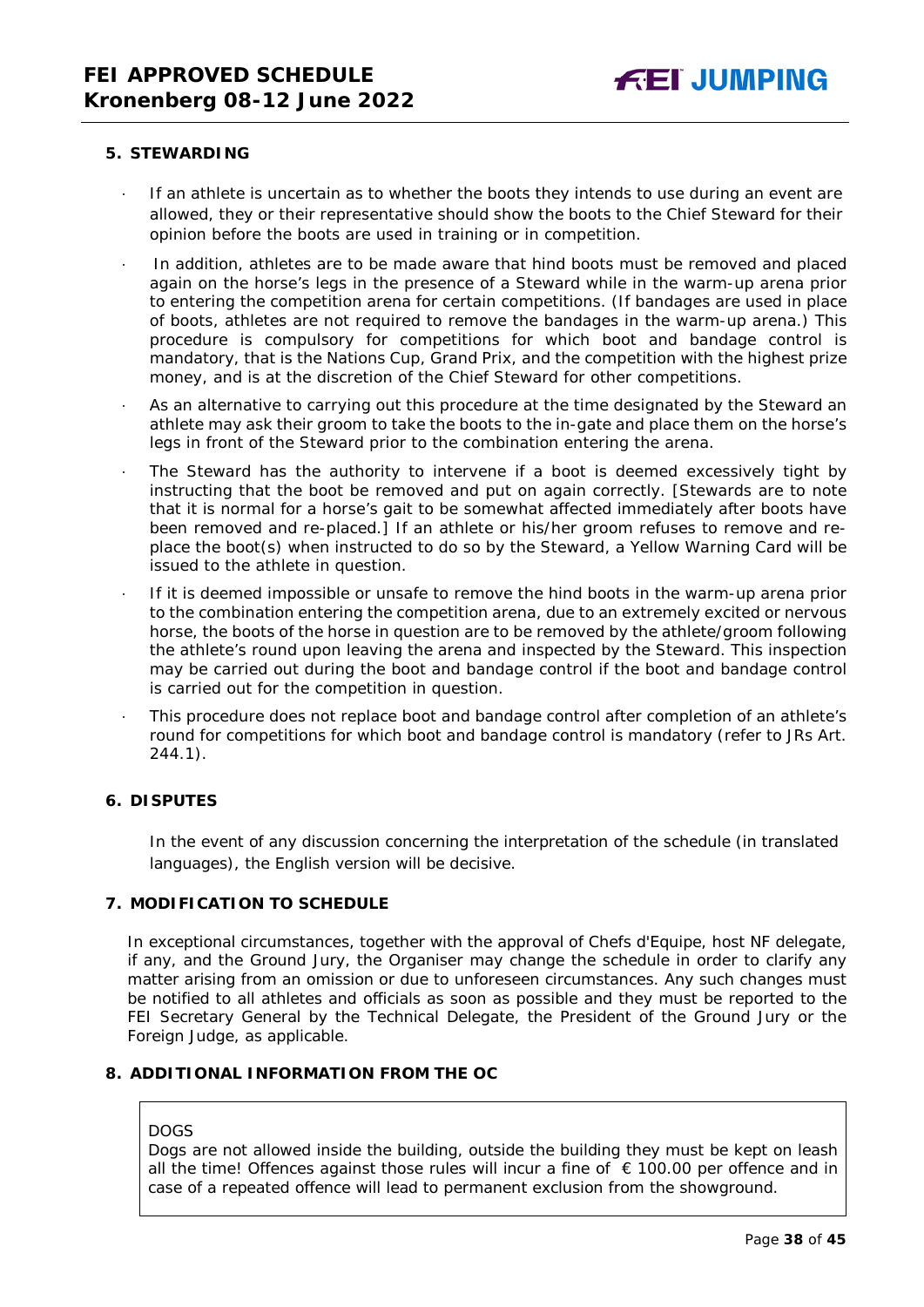

## **SMOKING**

Smoking inside the stables is strictly prohibited; offences against this rule. first will incur a € 100.00 fine and in case of a repeated offence a  $∈$  250.- fine and will lead to permanent exclusion from the stables and the show.

#### PARKING

All cars have to be parked at the carparking. It is not allowed to put cars at the lorry parking. Offences against this rule will incur a €100 euro fine.

#### STABLING

All horses entered for the competitions of CSI Kronenberg must be stabled in the official stables (immediately following the veterinary inspection of the horses for the entire duration of the event).

#### IDENTIFICATION HORSES

For identification purpose all horses stabled at CSI Kronenberg have to carry their identification number whenever leaving the stables; offences against this rule. First will occur  $a \in 50.00$  fine and in case of a repeated offence will lead to permanent exclusion from the stables.

#### PRACTICE ARENA

Training of horses is only allowed at the specified times on the official and controlled exercise area from the start of the vetcheck until the conclusion of the event on Sunday. FEI stewards will permanently control the exercise area. During a competition the main practice area is strictly reserved to horses starting in the present competition.

#### **STARTS**

During the competition two competitors have to be mounted and ready to enter the arena. If a competitor does not react upon calling his start number his turn will pass and the combination will be eliminated from that particular competition. (Unless certain circumstances prevent him from appearing at that time. e.g. losing a shoe. before his turn to start).

#### HORSE PROTECTION

From the time the competitors enter the showground they are obliged to adhere to the Regulations of the Dutch law for animal protection. In case of infringements the respective Athlete at discretion of the Ground Jury will be suspended from the event and may lose any right or privilege he/she is entitled to.

#### SPECIAL RULES

The OC has the right to use photos and videotapes from athletes and horses made at Equestrian Centre De Peelbergen for promotional purposes.

#### VIP-TABLE

The OC offers the possibility to rent a VIP-table for the entire duration of the event. Additional information can be obtained via the event show office. Reservations have to be sent together with the definite entries.

#### FINAL CONDITIONS

Simply by enrolling a horse into CSI Kronenberg at Equestrian Centre De Peelbergen the Person Responsible fully accepts the conditions of the schedule and of the programme itself applicable for competitors, grooms and horses. In case of a dispute with regard to the interpretation of this official schedule the English text takes precedence.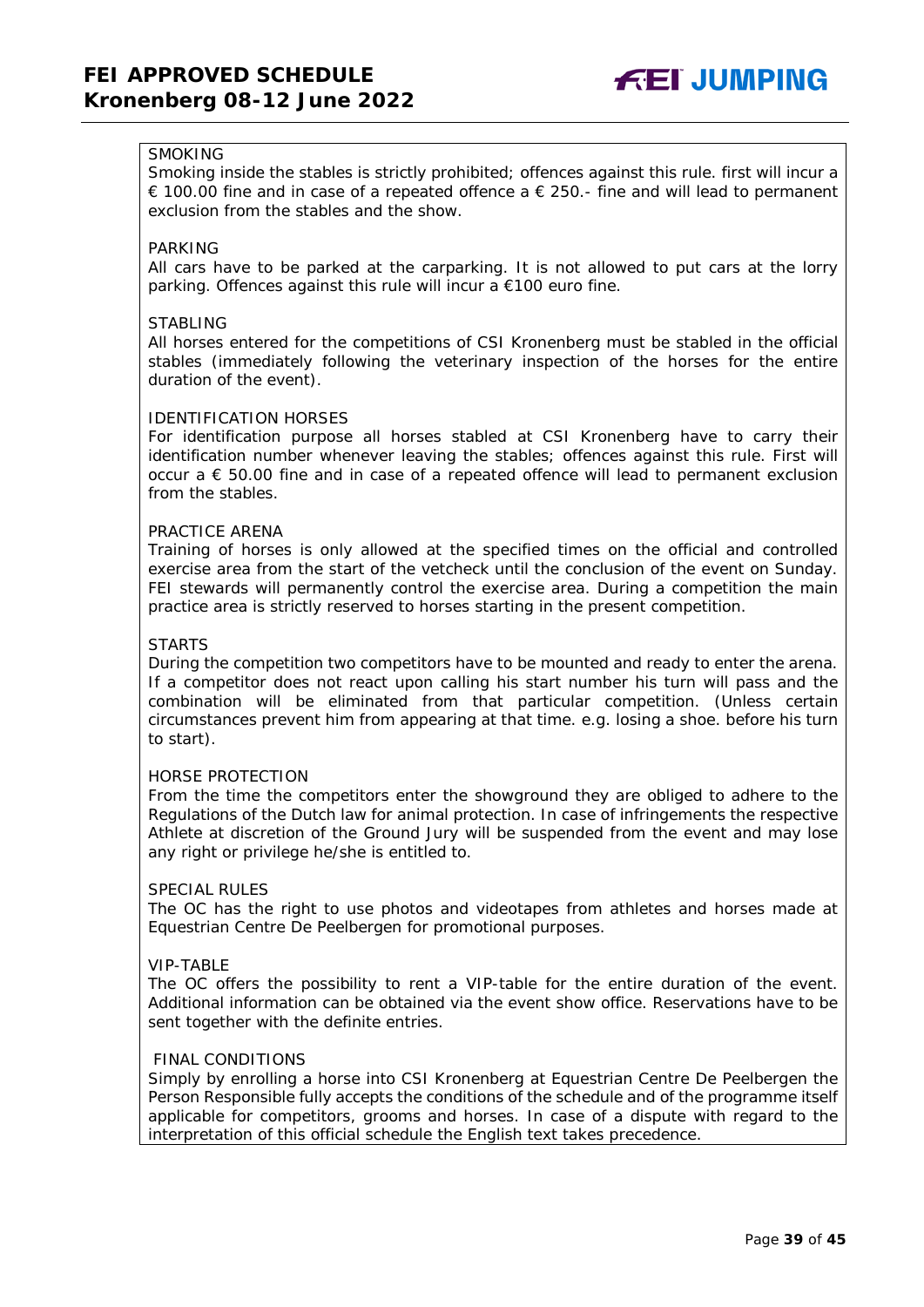#### **Age of Athletes and Horses according to the Event's Category**

| <b>Event's Category</b>                                        | Age of Athletes (Refer to JRs 255)                                                   | <b>Age of Horses</b>      |
|----------------------------------------------------------------|--------------------------------------------------------------------------------------|---------------------------|
| <b>Olympic Games/WEG</b>                                       | As of 18 <sup>th</sup> year                                                          | Min 9 y.o.                |
| <b>Continental Championships Senior</b>                        | As of 18 <sup>th</sup> year                                                          | Min 8 y.o.                |
| Regional Championships/Games                                   | As of 18 <sup>th</sup> year                                                          | Min. 8 y.o.               |
|                                                                | As of 16 <sup>th</sup> year if height of obstacles max.1.40m (JRs                    | Min. 7 y.o. if height of  |
|                                                                | Annex IX, Art. 6.1)                                                                  | obstacles max. 1.40m      |
|                                                                |                                                                                      | (JRs Art. 254.1.1)        |
| <b>World Cup Final</b>                                         | As of 18 <sup>th</sup> year                                                          | Min. 9 y.o.               |
| <b>Nations Cup Final</b>                                       | As of 18th year                                                                      | Min. 8 y.o.               |
| CSIO(-W)3*-5*/CSI-W3*-5*                                       |                                                                                      |                           |
| Grand Prix, World Cup, Nations Cup, Power and Skill, Derby or  |                                                                                      |                           |
| Competition with the highest prize money                       | As of 18 <sup>th</sup> year                                                          |                           |
| <b>Other Competitions</b>                                      | As of 16 <sup>th</sup> year                                                          | Min. 7 y.o.               |
| Other Competitions if height max. 1.40m                        | As of 14 <sup>th</sup> year                                                          |                           |
| Other Competitions if height max. 1.30m                        | As of 12 <sup>th</sup> year                                                          |                           |
| CSIO-W1*-2*                                                    |                                                                                      |                           |
| Grand Prix, World Cup, Nations Cup, Power and Skill, Derby or  |                                                                                      |                           |
| Competition with the highest prize money                       | As of 18 <sup>th</sup> year                                                          | Min. 7 y.o.               |
| <b>Other Competitions</b>                                      | As of 16 <sup>th</sup> year                                                          |                           |
| Other Competitions if height max. 1.40m                        | As of 14 <sup>th</sup> year                                                          |                           |
| Other Competitions if height max. 1.30m                        | As of 12 <sup>th</sup> year                                                          |                           |
| CSI01*-2*                                                      |                                                                                      |                           |
| Grand Prix, Nations Cup, Power and Skill, Derby or Competition |                                                                                      |                           |
| with the highest prize money<br><b>Other Competitions</b>      | As of 18 <sup>th</sup> year<br>As of 16 <sup>th</sup> year                           | Min. 6 y.o. $*$           |
| Other Competitions if height max. 1.40m                        | As of 14 <sup>th</sup> year                                                          |                           |
| Other Competitions if height max. 1.30m                        | As of 12 <sup>th</sup> year                                                          |                           |
| CSI-W2*                                                        |                                                                                      |                           |
| World Cup, Power and Skill or Derby                            | As of 18 <sup>th</sup> year                                                          |                           |
| Grand Prix, if not the World Cup Competition and other         |                                                                                      |                           |
| Competitions                                                   | As of 16 <sup>th</sup> year                                                          |                           |
| Grand Prix, if not the World Cup Competition and other         |                                                                                      | Min. 7 y.o.               |
| Competitions if height max. 1.40m                              | As of 14 <sup>th</sup> year                                                          |                           |
| Grand Prix, if not the World Cup Competition and other         |                                                                                      |                           |
| Competitions if height max. 1.30m                              | As of 12 <sup>th</sup> year                                                          |                           |
| CSI-W1*                                                        |                                                                                      |                           |
| World Cup, Power and Skill or Derby                            | As of 18 <sup>th</sup> year                                                          |                           |
| Grand Prix, if not the World Cup Competition and other         |                                                                                      | Min. 7 y.o.               |
| Competitions if height max. 1.40m                              | As of 14 <sup>th</sup> year                                                          |                           |
| Grand Prix, if not the World Cup Competition and other         |                                                                                      |                           |
| Competitions if height max. 1.30m                              | As of 12 <sup>th</sup> year                                                          |                           |
| CSI3*-5*                                                       |                                                                                      |                           |
| Grand Prix, Power and Skill, Derby or Competition with the     |                                                                                      |                           |
| highest prize money<br><b>Other Competitions</b>               | As of 18th year<br>As of 16 <sup>th</sup> year                                       | Min. 7 y.o.               |
| Other Competitions if height max. 1.40m                        | As of 14 <sup>th</sup> year                                                          |                           |
| Other Competitions if height max. 1.30m                        | As of 12 <sup>th</sup> year                                                          |                           |
| $CSI2*$                                                        |                                                                                      |                           |
| Power and Skill or Derby                                       | As of 18 <sup>th</sup> year                                                          |                           |
| Grand Prix and other Competitions                              | As of 16 <sup>th</sup> year                                                          | Min. 6 y.o.               |
| Grand Prix and other Competitions if height max. 1.40m         | As of 14 <sup>th</sup> year                                                          |                           |
| Grand Prix and other Competitions if height max. 1.30m         | As of 12 <sup>th</sup> vear                                                          |                           |
| CSI <sub>1</sub> *                                             |                                                                                      |                           |
| Power and Skill or Derby                                       | As of 18 <sup>th</sup> year                                                          |                           |
| Grand Prix and other Competitions if height max. 1.40m         | As of 14 <sup>th</sup> year                                                          | Min. 6 y.o.               |
| Grand Prix and other Competitions if height max. 1.30m         | As of 12 <sup>th</sup> year                                                          |                           |
| $CH-Y$                                                         | As of 16 <sup>th</sup> year to end 21 <sup>st</sup> year                             | Min. 7 y.o.               |
| CSI/CSIO-Y                                                     | As of 16 <sup>th</sup> year to end 21 <sup>st</sup> year                             | Min. 7 y.o.               |
| CH-J                                                           | As of 14 <sup>th</sup> year to end 18 <sup>th</sup> year                             | Min. 7 y.o.               |
| CSI/CSIO-J                                                     | As of 14 <sup>th</sup> year to end 18 <sup>th</sup> year                             | Min. 6 y.o.               |
| CSI/CSIO-Ch/CH-Ch                                              | As of 12 <sup>th</sup> year to end 14 <sup>th</sup> year                             | Min. 6 y.o.               |
| CSI/CSIOP/CH-P                                                 | As of 12 <sup>th</sup> year to end 16 <sup>th</sup> year                             | Min. 6 y.o.               |
|                                                                | Ponies must be registered as ponies with FEI                                         |                           |
| <b>CSIU-25</b>                                                 | As of 16 <sup>th</sup> year to end 25 <sup>th</sup> year for all CSIU-25 comp.       | Min. 7 y.o.               |
|                                                                | As of 14 <sup>th</sup> year if height max. 1.40m (to end 25 <sup>th</sup> year)      |                           |
| <b>CSIV</b>                                                    | As of 45 <sup>th</sup> year                                                          | Min. 6 y.o.               |
| CSIAm                                                          | As of 14 <sup>th</sup> year for all CSIAm comp.                                      |                           |
|                                                                | As of 12 <sup>th</sup> year until end of 13 <sup>th</sup> year if competition height | Min. 6 y.o.               |
|                                                                | is max. 1.30m                                                                        |                           |
| <b>CSIYH</b>                                                   | Per Art. 255.2                                                                       | Min. 5 y.o. - Max. 8 y.o. |
| CH-M-YH-S                                                      | As of 18th year or 16 year for athletes qualified with the<br>same horse             | 5 y.o. / 6 y.o. / 7 y.o.  |
|                                                                |                                                                                      |                           |

\*Art. 254.1.1: Horses entered for CSIO2\* Events at which the Nations Cup is built to the dimensions set forth in JRs Art. 264.3 for 2\* Events must be at least 6 years old; Horses entered for CSIO2\* Events at which the Nations Cup is built to the dimensions set forth in JRs Art. 264.3 for 3\* Events or higher must be at least 7 years old.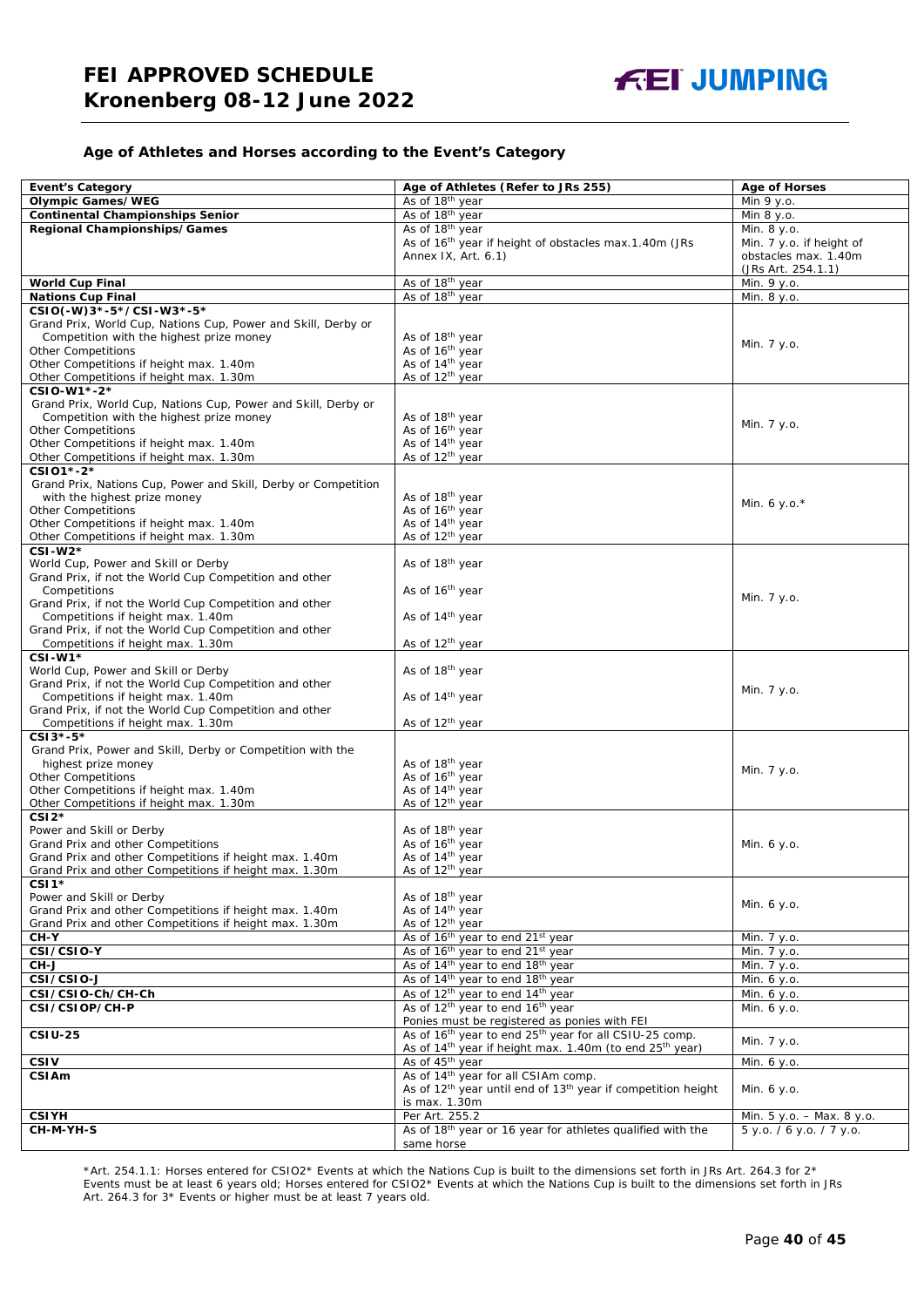#### <span id="page-40-0"></span>**9. PRIZE MONEY DISTRIBUTION**

Prize Money Distribution Chart 1: Prize money distribution with 25% of prize money for the winner updated 06.12.2021

| N° of<br>starters | up to 11                                                                                                                                                                                                                                                                                                                                                                                                                       |                                   | $12 - 48$ |                | 49-100                                                                                    |  |
|-------------------|--------------------------------------------------------------------------------------------------------------------------------------------------------------------------------------------------------------------------------------------------------------------------------------------------------------------------------------------------------------------------------------------------------------------------------|-----------------------------------|-----------|----------------|-------------------------------------------------------------------------------------------|--|
| N° of<br>prizes   | Same as the number of starters who finish the competition                                                                                                                                                                                                                                                                                                                                                                      |                                   | 12        |                | First 12 acc. to<br>percentages be-<br>low; extra prizes<br>for 13 <sup>th</sup> to last* |  |
| Prize<br>money    | Example: Competition prize money = $40'000$ .-                                                                                                                                                                                                                                                                                                                                                                                 | $100\% = 40'000$ $100\% = 40'000$ |           |                |                                                                                           |  |
|                   |                                                                                                                                                                                                                                                                                                                                                                                                                                | %                                 |           | %              |                                                                                           |  |
| $\mathbf{1}$      | All athletes who complete the competition receive prize money,                                                                                                                                                                                                                                                                                                                                                                 | 25                                | 10'000    | 25             | 10'000                                                                                    |  |
| $\overline{2}$    | to be distributed according to the percentages at right from the                                                                                                                                                                                                                                                                                                                                                               | 20                                | 8000      | 20             | 8000                                                                                      |  |
| 3                 | 1st placed to the last placed athlete. The remaining prizes, i.e.<br>the prizes foreseen up to 12 <sup>th</sup> place, are then distributed in                                                                                                                                                                                                                                                                                 | 15                                | 6000      | 15             | 6000                                                                                      |  |
| 4                 | descending order starting again with the 1st placed athlete until<br>5<br>there are no more prizes to be distributed. See examples below.                                                                                                                                                                                                                                                                                      |                                   | 4000      | 10             | 4000                                                                                      |  |
|                   |                                                                                                                                                                                                                                                                                                                                                                                                                                |                                   | 2800      | $\overline{7}$ | 2800                                                                                      |  |
| 6                 | 5 athletes: winner gets prize for 1 <sup>#</sup> (25%) and the other athletes get the                                                                                                                                                                                                                                                                                                                                          |                                   |           | 5.5            | 2200                                                                                      |  |
| $\overline{7}$    | relevant percentages down to the last athlete, i.e. 5 <sup>th</sup> place (7%). The prize for<br>$6th$ (5.5%) is then given to the winner, the prize for 7 <sup>th</sup> (4%) is given to the 2 <sup>nd</sup><br>placed athlete, the prize for 8th (3%) is given to the 3rd placed athlete, the prize<br>8                                                                                                                     |                                   |           | 4              | 1600                                                                                      |  |
|                   |                                                                                                                                                                                                                                                                                                                                                                                                                                |                                   |           | $\overline{3}$ | 1200                                                                                      |  |
| $\mathbf{Q}$      | for 9 <sup>th</sup> (3%) is given to the 4 <sup>th</sup> placed athlete and the prize for 10 <sup>th</sup> (2.5%) is<br>given to the 5 <sup>th</sup> placed athlete. The prize for $11th$ (2.5%) is then given to the $1th$                                                                                                                                                                                                    | 3                                 | 1200      | $\overline{3}$ | 1200                                                                                      |  |
| 10                | place athlete and the prize for 12 <sup>th</sup> (2.5%) is given to the 2 <sup>nd</sup> placed athlete.<br>10 athletes: winner gets prize for 1 <sup>st</sup> (25%) and 11 <sup>th</sup> (2.5%), second placed<br>gets prize for 2 <sup>nd</sup> (20%) and 12 <sup>th</sup> (2.5%); the remaining athletes receive the<br>prize money for their placing as per the percentages from 3 <sup>rd</sup> to 10 <sup>th</sup> place. |                                   | 1000      | 2.5            | 1000                                                                                      |  |
| 11                |                                                                                                                                                                                                                                                                                                                                                                                                                                |                                   | 1000      | 2.5            | 1000                                                                                      |  |
| 12                | n/a                                                                                                                                                                                                                                                                                                                                                                                                                            | 2.5                               | 1000      | 2.5            | 1000                                                                                      |  |
| Total             | 40'000                                                                                                                                                                                                                                                                                                                                                                                                                         | 100%                              | 40'000    | 100%           | 40'000                                                                                    |  |
| 13                |                                                                                                                                                                                                                                                                                                                                                                                                                                |                                   |           |                | Extra prizes for 13th                                                                     |  |
| 14                |                                                                                                                                                                                                                                                                                                                                                                                                                                |                                   |           | to last place* |                                                                                           |  |
| 15                |                                                                                                                                                                                                                                                                                                                                                                                                                                |                                   |           |                |                                                                                           |  |
| 16                |                                                                                                                                                                                                                                                                                                                                                                                                                                |                                   |           |                |                                                                                           |  |
| Total             |                                                                                                                                                                                                                                                                                                                                                                                                                                |                                   |           |                |                                                                                           |  |
|                   | * The OC must provide additional prizes for the remaining placed athletes to fulfil quota of one prize<br>per four athletes. The amount to be given to each of these athletes must be stated in the Schedule.                                                                                                                                                                                                                  |                                   |           |                |                                                                                           |  |

Prize Money Distribution Chart 2: Prize money distribution with 33% of prize money for the winner updated 06.12.2021

| N° of<br>starters | up to $11$                                                                                                                                                                                                                                                          |                | $12 - 48$ |                | 49-100                                                                                    |  |
|-------------------|---------------------------------------------------------------------------------------------------------------------------------------------------------------------------------------------------------------------------------------------------------------------|----------------|-----------|----------------|-------------------------------------------------------------------------------------------|--|
| N° of<br>prizes   | Same as the number of starters who finish the competition                                                                                                                                                                                                           |                | 12        |                | First 12 acc. to<br>percentages be-<br>low; extra prizes<br>for 13 <sup>th</sup> to last* |  |
| Prize<br>money    | Example: Competition prize money = 40'000.-                                                                                                                                                                                                                         |                |           |                | $100\% = 40'000$ $100\% = 40'000$                                                         |  |
|                   |                                                                                                                                                                                                                                                                     | $\frac{9}{6}$  |           | %              |                                                                                           |  |
| $\mathbf{1}$      | All athletes who complete the competition receive prize money,                                                                                                                                                                                                      | 33             | 13'200    | 33             | 13'200                                                                                    |  |
| $\overline{2}$    | to be distributed according to the percentages at right from the                                                                                                                                                                                                    | 20             | 8000      | 20             | 8000                                                                                      |  |
| 3                 | 1st placed to the last placed athlete. The remaining prizes, i.e.<br>the prizes foreseen up to 12 <sup>th</sup> place, are then distributed in                                                                                                                      | 15             | 6000      | 15             | 6000                                                                                      |  |
| 4                 | descending order starting again with the 1st placed athlete until                                                                                                                                                                                                   |                | 4000      | 10             | 4000                                                                                      |  |
| 5                 | there are no more prizes to be distributed. See examples below.                                                                                                                                                                                                     |                |           | 6              | 2400                                                                                      |  |
| 6                 | 5 athletes: winner gets prize for $1st$ (25%) and the other athletes get the                                                                                                                                                                                        | 4.5            | 1800      | 4.5            | 1800                                                                                      |  |
| $\overline{7}$    | relevant percentages down to the last athlete, i.e. 5 <sup>th</sup> place (7%). The prize for<br>6 <sup>th</sup> (5.5%) is then given to the winner, the prize for 7 <sup>th</sup> (4%) is given to the 2 <sup>nd</sup>                                             | 3              | 1200      | $\overline{3}$ | 1200                                                                                      |  |
| 8                 | placed athlete, the prize for 8th (3%) is given to the 3 <sup>rd</sup> placed athlete, the prize                                                                                                                                                                    | 2.5            | 1000      | 2.5            | 1000                                                                                      |  |
| $\mathbf Q$       | for 9th (3%) is given to the 4th placed athlete and the prize for 10th (2.5%) is<br>given to the 5 <sup>th</sup> placed athlete. The prize for 11 <sup>th</sup> (2.5%) is then given to the 1 <sup>st</sup>                                                         | $\overline{2}$ | 800       | $\overline{2}$ | 800                                                                                       |  |
| 10                | place athlete and the prize for 12 <sup>th</sup> (2.5%) is given to the 2 <sup>rd</sup> placed athlete.                                                                                                                                                             | $\overline{2}$ | 800       | $\overline{2}$ | 800                                                                                       |  |
| 11                | 10 athletes: winner gets prize for 1st (25%) and 11th (2.5%), second placed<br>gets prize for 2 <sup>nd</sup> (20%) and 12 <sup>th</sup> (2.5%); the remaining athletes receive the<br>prize money for their placing as per the percentages from 3rd to 10th place. | $\mathbf{1}$   | 400       | $\mathbf{1}$   | 400                                                                                       |  |
| 12                | n/a                                                                                                                                                                                                                                                                 | 1              | 400       | 1              | 400                                                                                       |  |
| Total             | 40'000                                                                                                                                                                                                                                                              | 100%           | 40'000    | 100%           | 40'000                                                                                    |  |
| 13                |                                                                                                                                                                                                                                                                     |                |           |                | Extra prizes for 13th                                                                     |  |
| 14                |                                                                                                                                                                                                                                                                     |                |           | to last place* |                                                                                           |  |
| 15                |                                                                                                                                                                                                                                                                     |                |           |                |                                                                                           |  |
| 16<br>Total       |                                                                                                                                                                                                                                                                     |                |           |                |                                                                                           |  |
|                   |                                                                                                                                                                                                                                                                     |                |           |                |                                                                                           |  |
|                   | * The OC must provide additional prizes for the remaining placed athletes to fulfil quota of one prize<br>per four athletes. The amount to be given to each of these athletes must be stated in the Schedule.                                                       |                |           |                |                                                                                           |  |

In case of a tie for the 12<sup>th</sup> place in a competition with 12 to 48 starters, the prize money foreseen for the 12<sup>th</sup> place will be divided equally among the athletes concerned.

#### **For Competitions run in two rounds with more than 12 starters in 2nd round:**

*OCs that indicate in the schedule that a specific number (that is more than 12) of athletes will return for the second round will be permitted to distribute the prize money for that competition among all the athletes taking part in the second round, even if the second round is followed by a jump-off in case of a tie on penalties for first place after the second round.*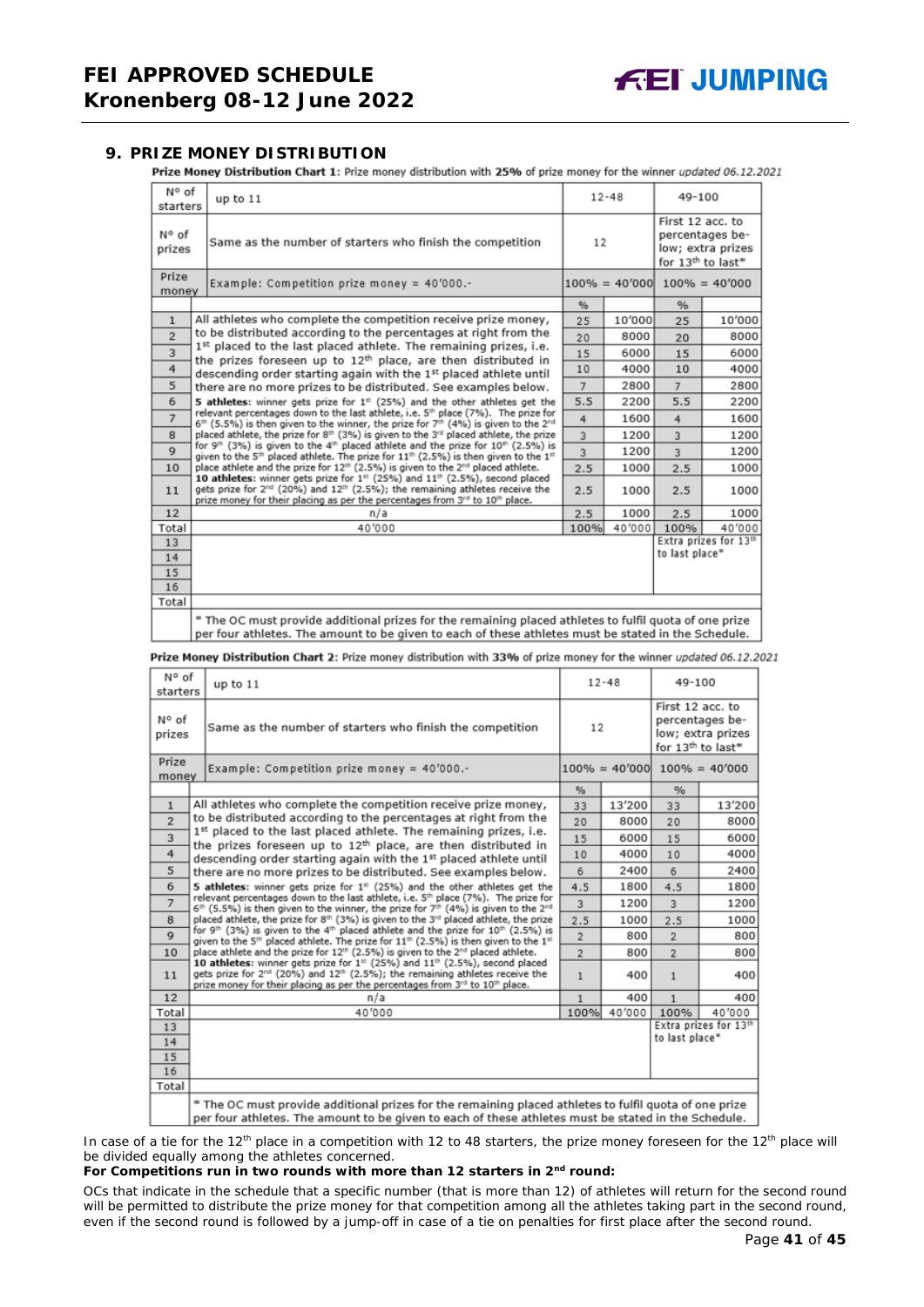#### **DEDUCTIONS FROM PRIZE MONEY AT COMPETITIONS:**

**Full details of any deductions from prize money must be outlined in the schedule. This includes government taxes. If it is necessary for Organisers to deduct such taxes, they must provide participants with an official form indicating the amount of tax deducted.** 

## **The tax form must be provided to the athletes upon arrival and returned to the Organiser prior to departing.**

Space for organiser to include details if necessary

## **IMPORTANT**

## **The total amount of prize money shown for each Competition in the schedule must be distributed. (FEI General Regulations articles 127 and 128)**

For details of the prize money breakdown for each competition please refer to the tables at the end of this document; the Organiser must specify which of the two (2) tables will be used. The total prize money for the Competition must be distributed among the first twelve (12) placed athletes.

The Organiser must provide additional created prizes for athletes placed beyond twelfth (12<sup>th</sup>) place. The minimum amount for each of these additional prizes, for athletes placed from thirteenth (13<sup>th</sup>) to last place, must be clearly specified in the approved schedule and not exceed the prize money of the athlete placed twelfth  $(12<sup>th</sup>)$ 

#### <span id="page-41-0"></span>**10.MAXIMUM NUMBER OF STARTERS PER COMPETITION**

#### **\*Annex VI FEI Jumping Rules:**

Maximum 100 starters per Competition other than the GP. If more than 100 starters are declared, the OC must split the Competition into the number of groups required to ensure that there are no more than 100 starters in any group, and provide the same amount of prize money as indicated for the original Competition for each group. The additional prize money provided by the OC is not taken into consideration with regard to the overall prize money that determines the star level of the Event or the Longines Ranking point group of the Competition, if applicable.

OCs may apply either of the following methods for splitting the Competition:

The competition is split into the number of groups required before it starts. There may be athletes with multiple horses in each group but all horses of any one athlete must be in the same group. If it is not possible to have groups of equal size there may be a different number of starters in each group;

OR

The competition is run as one single competition and split afterward into the number of groups required to ensure that there are no more than 100 starters in any group, and the classification established as follows: the athlete with the best score is the winner of the first group, the athlete with the second best score is the winner of the second group and so on until prizes have been allocated to 25% of the total number of starters. *NB: In this case separate results must be sent to the FEI for each of the groups, e.g. results for Competition 1a and for Competition 1b (and for Competition 1c if the original Competition was split into three groups, etc).*

In both cases above each group must offer the same amount of prize money as indicated for the original Competition. For the avoidance of doubt, it is the number of declared starters in the Competition, not the final number of starters that determines whether the Competition must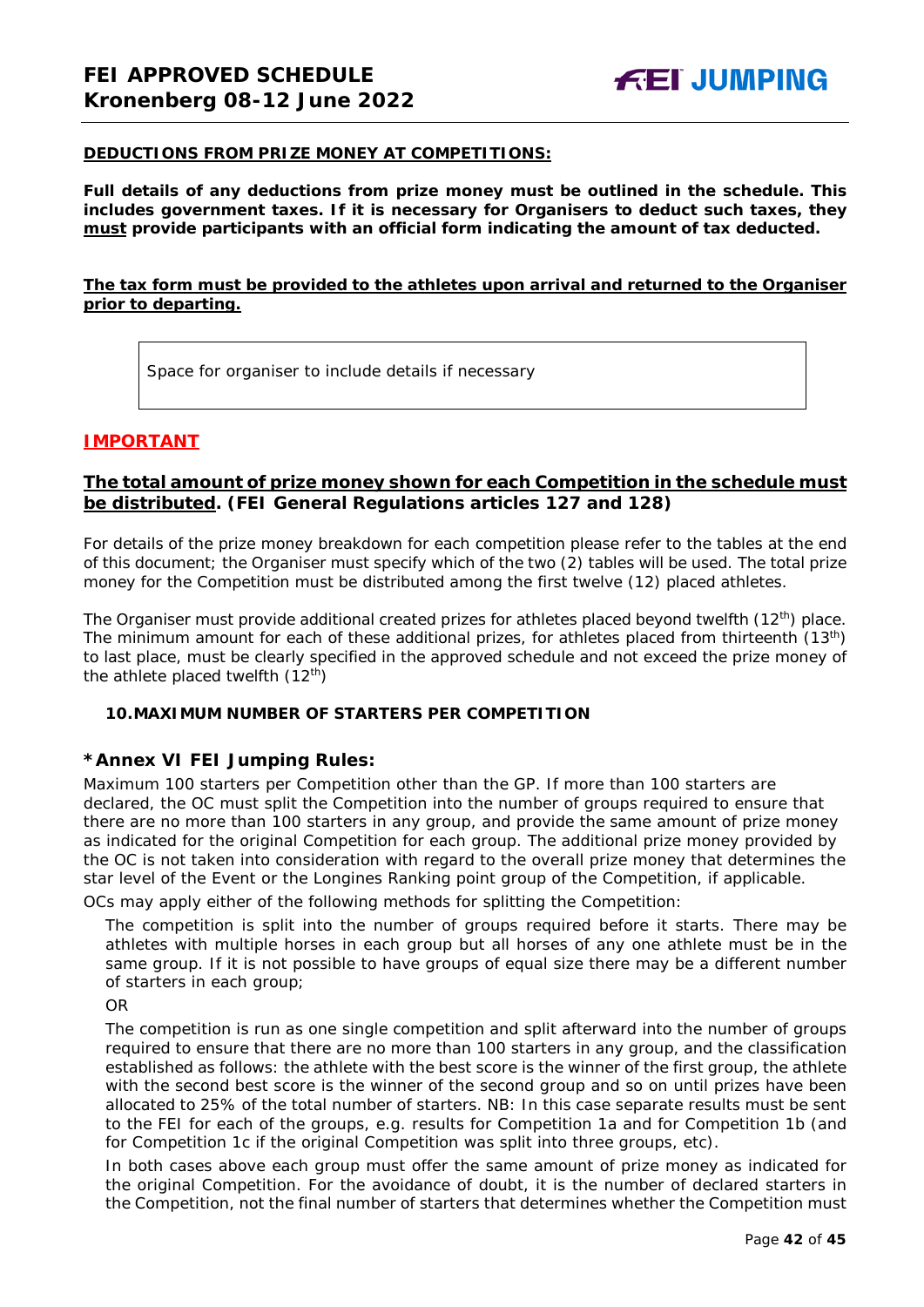#### be split.

As all FEI World Cup™ Competitions have the status of a Grand Prix, the minimum prize money requirements for the Grand Prix are applicable to the FEI World Cup™ Competition. For CSI-W Events with a Grand Prix Competition in addition to the FEI World Cup™ Competition, the minimum prize money requirements for the Grand Prix apply only to the FEI World Cup™ Competition; the Grand Prix Competition at such Events cannot offer more prize money than the prize money offered for the FEI World Cup™ Competition.

## <span id="page-42-0"></span>**11. GLOSSARY**

## **\*Glossary FEI Jumping Rules:**

## **Fees:**

- Compulsory Fee: Compulsory Fees are fees that may be charged by the OC for costs/services not included in the Entry Fee. Compulsory Fees, if charged, must be paid by the Athletes concerned as outlined below. Only the following Compulsory Fees may be charged by the OC, providing full details of the amount to be charged is included in the Schedule and approved by the FEI:
	- NF fee if applicable
	- NF medication control programme fee if applicable
	- FEI EADCMR fee if applicable (OC to indicate in the Schedule if the EADCMR fee is included in the Entry Fee or not)
	- Fee for health/customs-related documents for Horses if these have been requested by the Athlete.
	- Fee for manure disposal (maximum € 40 per horse per Event)
	- Fee for lorry parking if applicable (The fee indicated in the Schedule may only be charged per lorry not per Athlete.)
	- Fee for electric hook-up for lorry (The fee indicated in the Schedule may only be charged per lorry, not per Athlete.)
- Discretionary Fee: Discretionary Fees are fees that may be charged for optional commodities/services that may be purchased by an Athlete if he so chooses and that do not affect the equity of the Athlete's right to compete at the Event or the well-being of the Horse, such as:
	- VIP or premium parking
	- VIP table
	- Extra box for tack or for non-competing Horse
	- Extra bedding and/or fodder (details to be included e.g. shavings, straw, hay)
	- Premium stabling (all stabling at the Event must meet minimum FEI requirements)
- Entry Fee: The Entry Fee is the fee charged to participate in an Event with one Horse and covers the following:
	- Stabling of one Horse for the duration of the Event (includes cleaning and disinfecting stables before the event, including between Events that are part of Tours, water and electricity in the stables, first bedding or a fixed amount of bedding depending on the type of event and 24 hour security services for the stables)
	- Use of all facilities at the Event (no infrastructure fees may be charged)
	- Right to participate in all Competitions in accordance with the conditions in the Schedule (no nomination fees or start fees may be charged)
	- Administrative/Office fees (includes all services relating to administration of the Event and running of the Competitions: data/results/timing services, bookkeeping and accreditation services)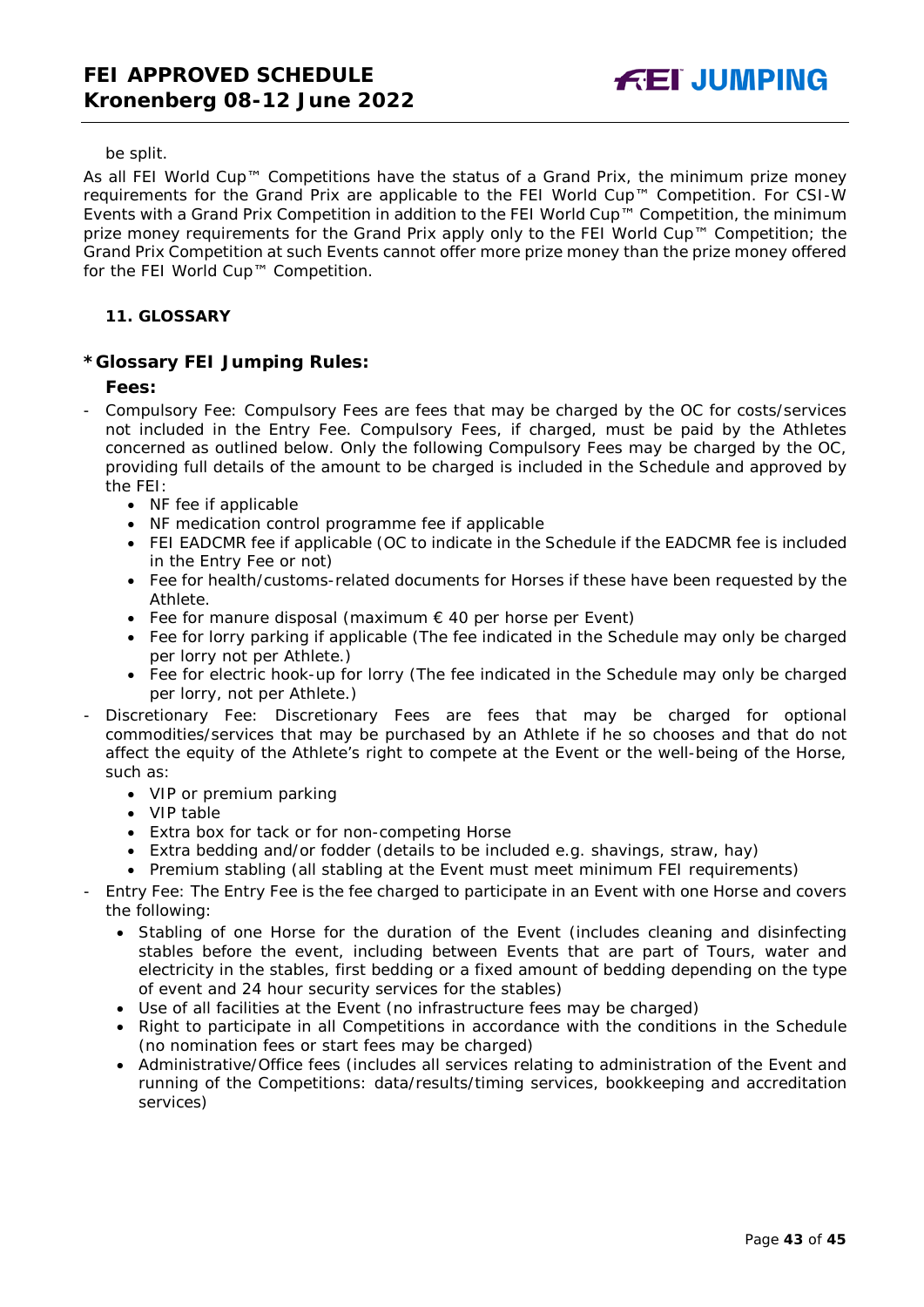

# <span id="page-43-0"></span>**XV. ANNEXES**

# **1. FEI ENTRY SYSTEM**

Please fill the form below in order to provide you and the other members of your committee or your IT Providers access to the FEI Entry System.

| FEI $ID1$ :           | 10068016                                      |                                  |  |
|-----------------------|-----------------------------------------------|----------------------------------|--|
| Name*:                | Hogenkamp                                     |                                  |  |
| First Name*:          | Sherin                                        |                                  |  |
| E-Mail*:              | sherin.hogenkamp@peelbergen.eu                |                                  |  |
| Access Rights*:       | $\boxtimes$ Admin <sup>2</sup><br>Consult $3$ |                                  |  |
| Events <sup>4</sup> : |                                               |                                  |  |
| FEI $1D^1$ :          | 10024411                                      |                                  |  |
| Name*:                | Ruysen                                        |                                  |  |
| First Name*:          | Ken                                           |                                  |  |
| E-Mail*:              | ken.ruysen@peelbergen.eu                      |                                  |  |
| Access Rights*:       | Admin <sup>2</sup>                            | $\boxtimes$ Consult <sup>3</sup> |  |
| Events <sup>4</sup> : |                                               |                                  |  |
| FEI $ID1$ :           | 10264606                                      |                                  |  |
| Name*:                | Virdis                                        |                                  |  |
| First Name*:          | Chayenne                                      |                                  |  |
| E-Mail*:              | entrysystem@peelbergen.eu                     |                                  |  |
| Access Rights*:       | $\boxtimes$ Admin <sup>2</sup>                | Consult $3$                      |  |
| Events <sup>4</sup> : |                                               |                                  |  |

**\* Mandatory Fields**

<sup>&</sup>lt;sup>1</sup> If already have an FEI user account.

<sup>&</sup>lt;sup>2</sup> Provides you the required access to manage entries and substitutions and download entries/lists.

<sup>&</sup>lt;sup>3</sup> You are just able to consult and download the entries/lists.

<sup>4</sup> Leave the field blank if the user deals with the entries of all events in the show.